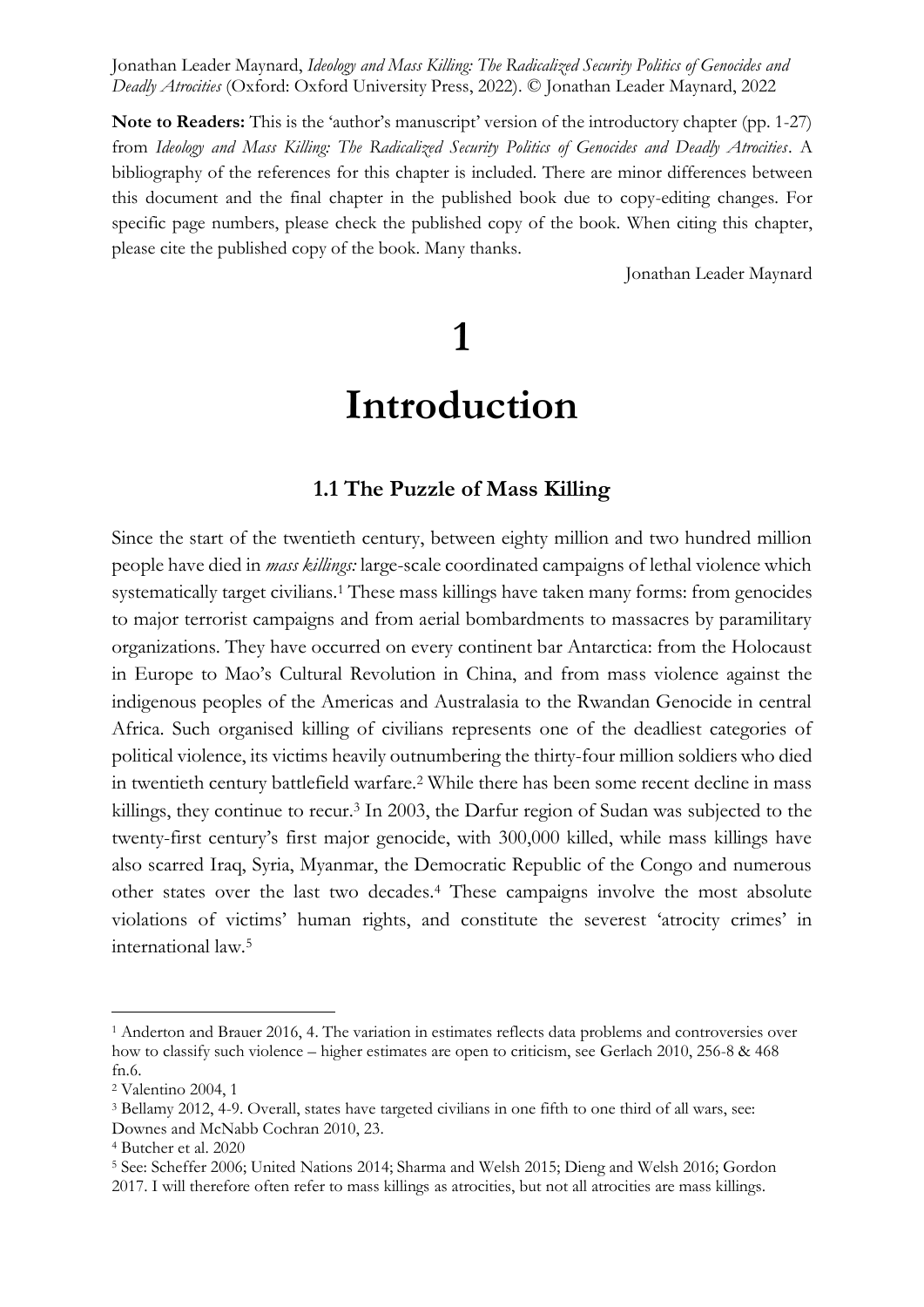Why do mass killings occur? How do human beings come to *initiate*, *participate in,*  and *support* such atrocities against unarmed men, women and children? In popular commentary, films, and media coverage, three rough-and-ready answers to these questions are common. First, the perpetrators are often presented as either individually insane – as psychopaths and sadists – or as whipped up into a kind of social madness of collective rage and hatred.<sup>6</sup> Second, mass killings are sometimes thought to expose humanity's innately aggressive and destructive nature. When the restraints of law and order are peeled away, it is suggested, this innate propensity towards violence is unleashed.<sup>7</sup> Finally, it is sometimes suggested that perpetrators of mass killing are simply acting under coercion.<sup>8</sup> As members of totalitarian societies or harsh military or paramilitary organizations, they kill because they themselves have the threat of death hanging over them should they disobey.

These explanations might seem superficially plausible, but five decades of scholarship on mass killings has shown all three to be inaccurate. Mental illness or mindless rage amongst perpetrators of organised violence is rare. In fact, as the psychologist James Waller puts it: "it is ordinary people, like you and me, who commit genocide and mass killing."<sup>9</sup> Although disturbing, this should not really be surprising. Mass killing generally requires the support or acquiescence of substantial sections of societies over periods of months or years.<sup>10</sup> It is unlikely that this number of people could be psychologically abnormal in any meaningful sense, or successfully participate in sustained coordinated violence while consumed by blind rage. Indeed, the organizations that recruit perpetrators of mass killing, such as secret police departments, state militaries, or insurgent groups, sometimes go to great lengths to *weed out* psychopaths, sadists and uncontrollably hatefuelled individuals from their ranks.<sup>11</sup>

Modern research also refutes claims that human beings are innately predisposed to violence.<sup>12</sup> If anything, as psychologists Rebecca Littman and Elizabeth Levy Paluck summarise, "military history and scientific evidence show that most people *avoid* physically harming others, even at personal cost."<sup>13</sup> Even in war, when there are overwhelming reasons to kill in order to stay alive, soldiers often struggle to do so. This is not a matter of

<sup>6</sup> See: Aronson 1984; Kressel 2002; Wilshire 2006; Orange 2011; Bradshaw 2014;

[www.bbc.co.uk/news/world-europe-34840699.](http://www.bbc.co.uk/news/world-europe-34840699) For further examples and critique, see: Kalyvas 2006, 32- 4; Valentino 2014, 92.

<sup>7</sup> E.g. Ghiglieri 1999.

<sup>8</sup> Most commonly, perpetrators themselves make such claims – see, for example: Anderson 2017, 51-2 & 56-7; Jessee 2017, 168-73. For scholarly accounts which emphasize coercive state power, see: Brzezinski 1956; Rummel 1994; Rummel 1995, 4-5.

<sup>9</sup> Waller 2007, 20. See also: Staub 1989, 67; Browning 1992/2001; Smeulers 2008, 234; Alvarez 2008, 217- 18; McDoom 2013, 455-6; Littman and Paluck 2015. Atrocities may still be 'evil', see: Card 2002; Vetlesen 2005; Russell 2014.

<sup>10</sup> How much support is needed is, however, debateable, see: Mueller 2000; Valentino 2004, 2-3; Kalyvas 2006, 102-3.

<sup>11</sup> Schirmer 1998, 165; Valentino 2004, 42-44 & 57-8; Waller 2007, 71; Dutton 2007, 136; Baum 2008, 77.

<sup>12</sup> For summaries, see: Collins 2008; Grossman 2009.

<sup>13</sup> Littman and Paluck 2015, 84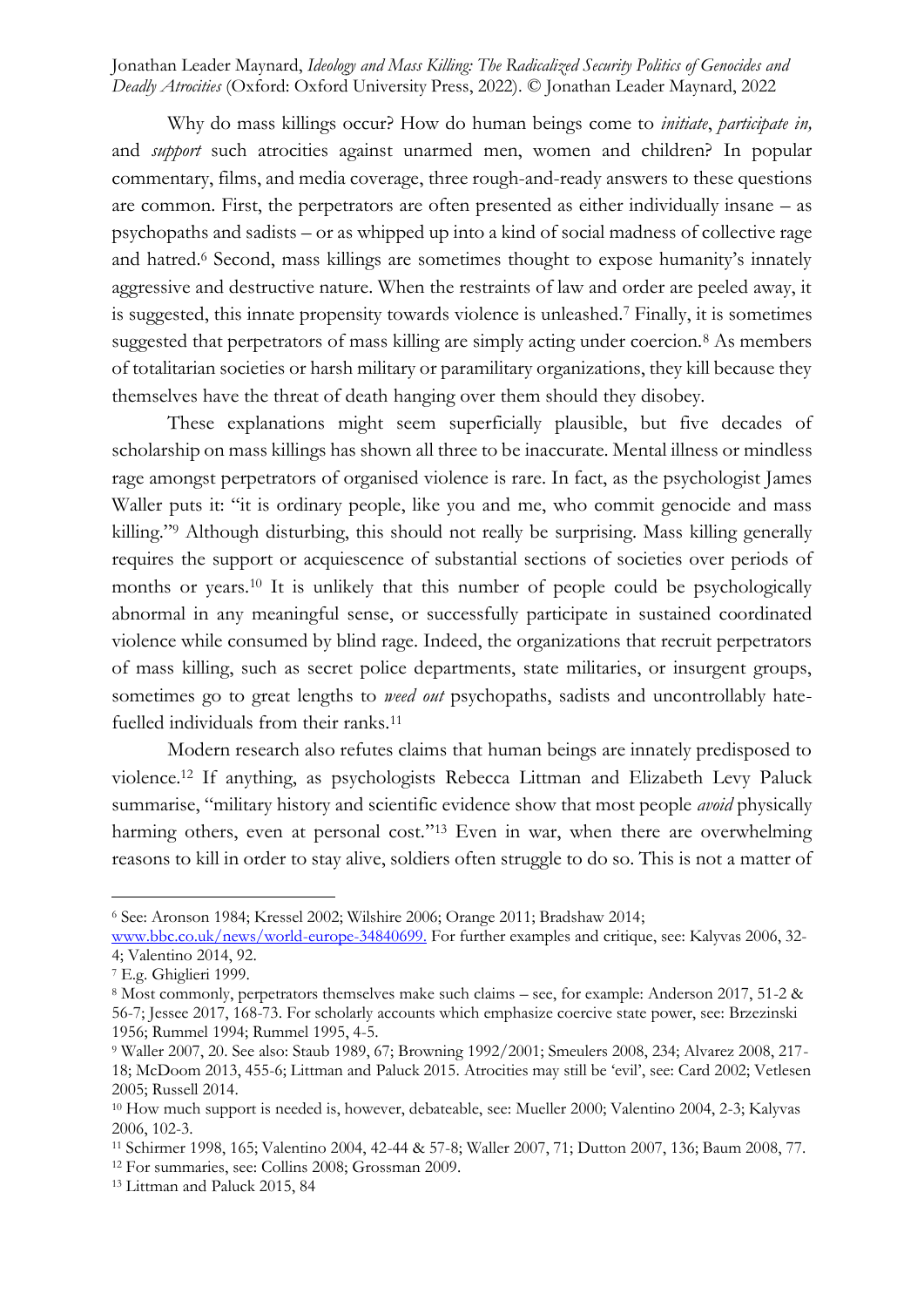cowardice: such soldiers often run immense personal risks, even throwing themselves on grenades, to aid comrades.<sup>14</sup> But they struggle to fire their weapons at the enemy, and often suffer serious trauma for doing so. If mass killings were really produced by innate human destructiveness, moreover, they should occur in almost all instances of war and social breakdown. Yet, while mass killings are tragically recurrent across world history, most periods of war and upheaval pass by without them.<sup>15</sup> Rather than an uncontrolled consequence of human nature, then, mass killings are what the historian Christopher Browning terms "atrocity by policy": organised collective campaigns deliberately implemented by *certain* people, at *certain* times.<sup>16</sup>

The third popular explanation, that killers are simply coerced, is not quite so misguided. Organisers of mass killing do deploy forceful coercion to suppress opposition, and sometimes to compel people to participate in violence. Nevertheless, in research on over a hundred years of modern mass killings, only a small minority of perpetrators seem to have reluctantly obeyed orders to kill issued on pain of death.<sup>17</sup> Even the most powerful totalitarian regimes in history have generally been unable to micromanage violence through coercion alone, relying instead on considerable support and willing compliance from their subordinates and broader populations.<sup>18</sup> Where perpetrators are coerced, moreover, this remains only a partial explanation, because campaigns of mass killing are not coercive 'all the way up'. Someone (and usually not just one person) has to decide that violence is the right course to take, and many others have to decide to support them. Coercion does not explain such decisions.

The inadequacy of these rough-and-ready explanations generates the central puzzle of mass killing. Mass killings are widely thought to be morally abhorrent, and typically involve acts (such as the killing of children) that run against established cultural norms across the world. The violence is typically psychologically arduous, at least initially, for those who carry it out. Perhaps most puzzlingly of all, mass killings often seem irrational for the very regimes and groups that perpetrate them. In the Soviet Union in the 1930s, Joseph Stalin's Great Terror included a large-scale purge of the Red Army which left it desperately weakened in the face of Nazi invasion four years later. In 1970s Guatemala, the military regime responded to a left-wing guerrilla insurgency with brutal massacres of the country's indigenous Maya communities, prompting many Maya to join the guerrillas and thereby strengthening the insurgency. Sometimes mass killings prove disastrous for perpetrators by antagonizing other states and encouraging outside intervention, as in Khmer Rouge Cambodia in 1979, or in recent ISIS atrocities in Iraq and Syria. Even when not clearly self-defeating, mass killings are risky courses of action, almost always wildly

<sup>14</sup> Grossman 2009, 4

<sup>15</sup> Straus 2012; Straus 2015, ch.2

<sup>16</sup> Browning 1992/2001, 161

<sup>17</sup> Ibid. 170; Valentino 2004, 48; Szejnmann 2008, 31; Goldhagen 2010, 148-50

<sup>18</sup> Overy 2004, chs. 5 & 8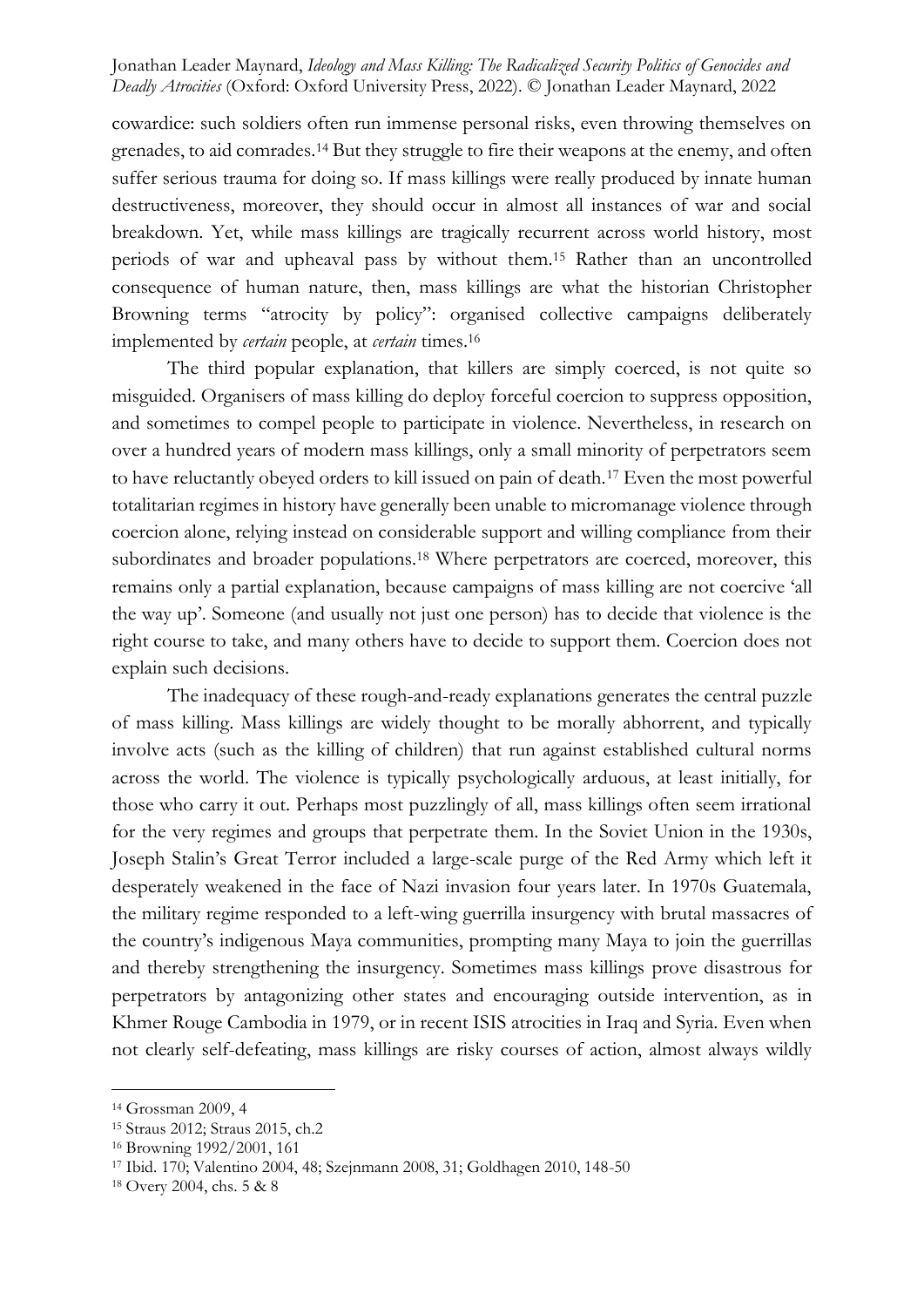disproportionate to any actual challenges their perpetrators face, and target individuals who present no obvious threat. So why do they occur? Why do certain political leaders initiate these policies of extreme violence? Why do their subordinates willingly implement them? Why do broader sectors of society support or acquiesce to the violence? These are the questions I seek to address in this book.

# **1.2 Ideology and Its Critics**

I argue that effective answers to such questions must analyse the role of ideologies – broadly defined as the *distinctive political worldviews of individuals, groups, and organizations, that provide sets of interpretive and evaluative ideas for guiding political thought and action*. Ideologies are not the only key cause of mass killing. Indeed, scholars have identified many others, including circumstances of war, political instability and crisis;<sup>19</sup> discriminatory processes of nation-building;<sup>20</sup> psychological tendencies to follow authorities, conform to peer-pressure, or denigrate minorities;<sup>21</sup> and various self-interested motives for violence.<sup>22</sup> All of these factors matter. But they matter in interaction with ideology, because ideologies play a central role in determining both how people privately think about mass killings and how such violence can be publicly legitimated and organised. In cases such as those mentioned above, mass killings may look, from an outside perspective, like strategic and moral catastrophes. But they *appeared to perpetrators* as strategically advantageous and morally defensible. That impression was not a 'natural' consequence of the circumstances in which perpetrators found themselves, but it was a likely consequence given their prevailing ideological frameworks. Ideologies are therefore crucial in explaining two key things: first, whether mass killings occur in the first place, and second, the character of mass killings when they do  $occur - i.e.$  who they target, what logic of violence was employed, and how the killing unfolded within different areas and organizations.

This argument divides expert opinion. Indeed, the role of ideology is one of the most disputed issues in current scholarship on mass killing. That dispute rests, I will suggest, on rather murky theoretical foundations. But most existing research can be roughly characterised as adopting one of two perspectives.

In what I will call *traditional-ideological perspectives*, ideologies are seen as a crucial driver of mass killings, because they provide the extremist goals and mentalities that motivate

<sup>19</sup> Kalyvas 1999; Harff 2003; Valentino, Huth, and Balch-Lindsay 2004; Valentino 2004; Downes 2008; Fjelde and Hultman 2014; Maat 2020

<sup>20</sup> Mann 2005; Levene 2008; Segal 2018

<sup>21</sup> Milgram 1974/2010; Kelman and Hamilton 1989; Bandura 1999; Waller 2007; Zimbardo 2007; Neilsen 2015; Williams 2021

<sup>22</sup> Aly 2008; Gerlach 2010; Esteban, Morelli, and Rohner 2015; Williams 2021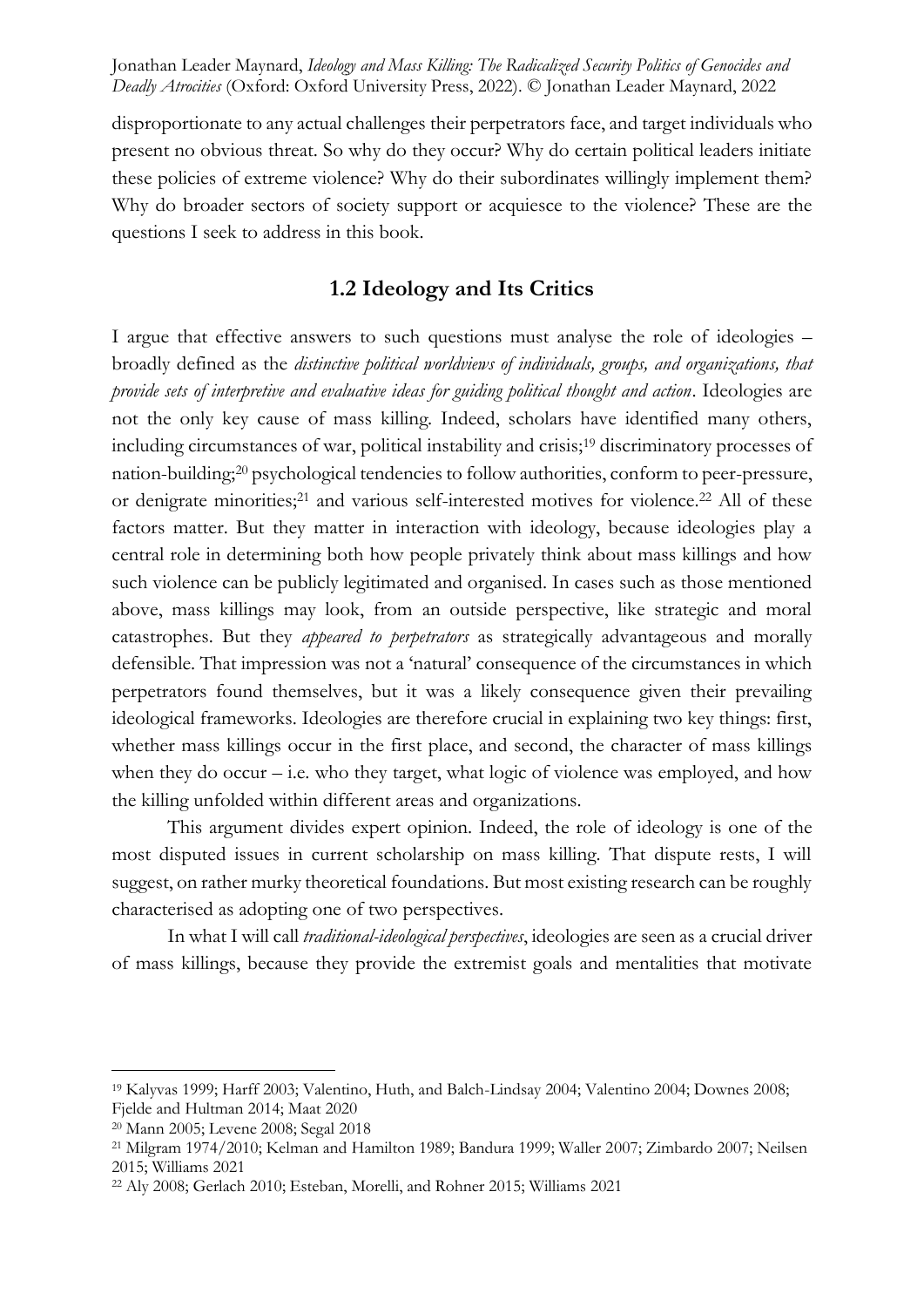ideologically committed individuals to perpetrate the violence.<sup>23</sup> Emphasis is most commonly placed on revolutionary ideological goals to remake society, ideological hatreds towards certain victim groups, and the ideological reversal of traditional moral norms. In early post-Holocaust scholarship (including famous critiques by the likes of Karl Popper, Isaiah Berlin and Hannah Arendt), such dangers were centrally associated with totalitarian ideologies such as Nazism, Stalinism and Maoism, which guided arguably the three most destructive regimes in human history.<sup>24</sup> More recent work has broadened the focus beyond totalitarianism, but still emphasizes *extraordinary* 'utopian' or 'revolutionary' ideological projects that upend conventional morality and abandon pragmatic political considerations. Such claims take their most emphatic form in Daniel Goldhagen's contention that mass support for "eliminationist anti-Semitism" amongst ordinary Germans provided the necessary and sufficient motivational cause for the Holocaust.<sup>25</sup> But many other scholars, while not going as far as Goldhagen, also focus on the role of unconventional ideological goals, mindsets and hatreds that motivate ideologically committed perpetrators of mass killing.<sup>26</sup>

In opposition to such arguments, many scholars adopt what I term a *sceptical perspective* on ideology's role in mass killing. Without necessarily declaring it completely irrelevant, such sceptics downplay ideology's significance and largely exclude it from their explanations of such violence. Two main arguments have been offered here. First, sceptics contend that few perpetrators actually seem motivated by deep ideological commitments in the way traditional-ideological perspectives suggest. Secondly, sceptics suggest that even if radical ideologies do influence perpetrators, such ideologies are themselves largely a symptom of more fundamental social or political causes, such as societal upheaval, authoritarian governing institutions, or war. On either argument, 'non-ideological' motives or forces appear to be the key drivers of mass killing, and ideology is largely reduced to a pretext or 'post-hoc rationalization' for violence.

Such ideology-sceptics therefore offer alternative 'non-ideological' explanations of mass killing.<sup>27</sup> The most influential of these, on which I focus most attention in this book, come from *rationalist* theories. Rationalists argue that mass killings occur because they can

<sup>&</sup>lt;sup>23</sup> I include perspectives primarily orientated around concepts distinct from but closely related to ideology (such as culture, identity, hate propaganda, and so forth) that explain mass killing in essentially the same fashion.

<sup>24</sup> See: Popper 1945/2003; Arendt 1951/1976; Berlin 1954/2002; Brzezinski 1956; Popper 1963/2002, ch.18; Arendt 1963/2006; Linz 1975/2000, ch.2; Kirkpatrick 1979; Kuper 1981, ch.5; Shorten 2012; Berlin 2013; Richter, Markus, and Tait 2018.

<sup>&</sup>lt;sup>25</sup> Goldhagen 1996. For similar perspectives applied to mass killings more broadly, see: Kressel 2002; Goldhagen 2010.

<sup>26</sup> See, for example: Melson 1992; Weiss 1997; Weitz 2003; Kiernan 2003; Hagan and Rymond-Richmond 2008; Midlarsky 2011.

<sup>&</sup>lt;sup>27</sup> These sceptical accounts are compatible, since they typically address different 'levels of analysis' – with rationalists often focusing on why political decision-makers *initiate* policies of mass killings, while situationists focus on why followers *participate in* such policies.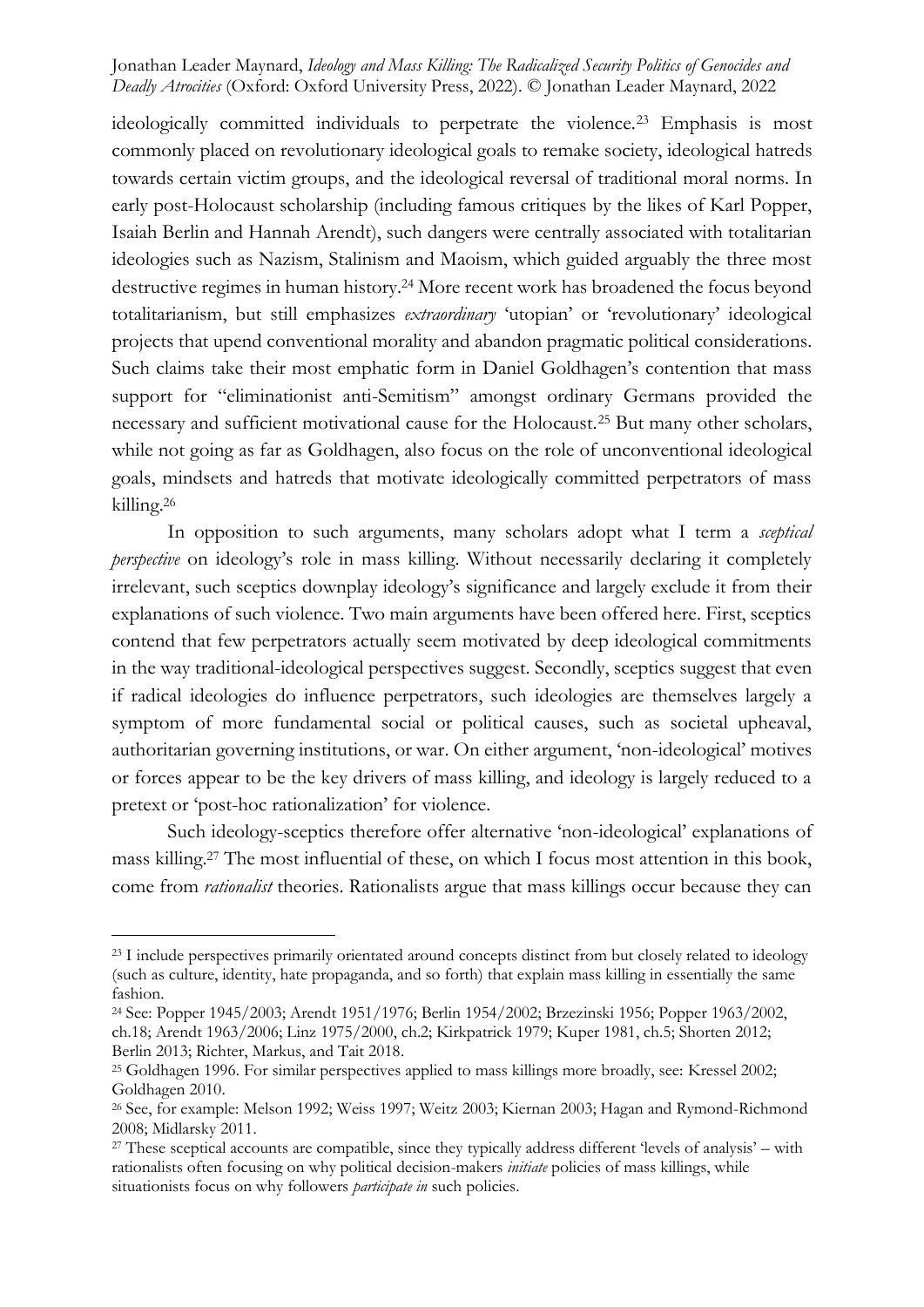be a useful, albeit brutal, strategy for achieving important goals common to all regimes and groups, whatever their idiosyncratic ideologies – such as holding onto power, winning wars, or gaining material wealth. Not all rationalists side-line ideology and some (correctly, I will argue) see rationality and ideology as importantly intertwined.<sup>28</sup> But most rationalists suggest that mass killings do not depend on any particular kind of ideological worldview.<sup>29</sup> Instead, they are explained by particular *strategic circumstances*, such as certain kinds of political crisis or armed conflict, which create incentives for governments or groups to target civilian populations with violence.

An alternative source of ideology-scepticism comes from what I term *situationist*  theories.<sup>30</sup> For situationists, mass killing is best explained by various kinds of *situational social pressure* on individuals, such as bureaucratic routines, orders from authorities, peer-pressure, or group emotions. Again, not all situationists deny that ideology plays an important role.<sup>31</sup> But for sceptical situationists, these social pressures are so powerful that they can induce violence amongst different individuals and groups irrespective of their ideologies. Like rationalists, situationists tend to emphasize how certain contexts of crisis and war create or intensify such situational pressures for violence. They often also stress the way such pressures encourage the relatively unplanned escalation of violent policies or practices within bureaucracies and local communities.

In this book, I challenge both the traditional-ideological perspective and the ideology-sceptics. Against the sceptics, I argue that ideology is essential in explaining mass killings. I do not reject rationalist or situationist theories *per se*. They are quite correct to emphasize the role of strategic circumstances and situational social pressures. But whether such circumstances and pressures lead to mass killing or not *depends on ideology*. This is not just true of a subset of especially 'ideological' cases, moreover – *all* mass killings have an important ideological dimension. Yet, I simultaneously argue that traditional-ideological perspectives mischaracterize that dimension: wrongly rooting mass killings in 'extraordinary' ideological goals and values. This book therefore advances a different account of ideology's role in mass killings – one which stresses the interdependence of ideology, strategic circumstances, and situational pressures. I term this a *neo-ideological perspective.*

#### **A Neo-Ideological Perspective**

This neo-ideological perspective revises the more traditional portrayal of how ideology might feed into mass killing in two key ways.

<sup>28</sup> See, for example: Valentino 2004; Maat 2020.

<sup>29</sup> E.g. Downes 2008, 11.

<sup>30</sup> See also Fujii 2009.

<sup>31</sup> See, for example: Zimbardo 2007.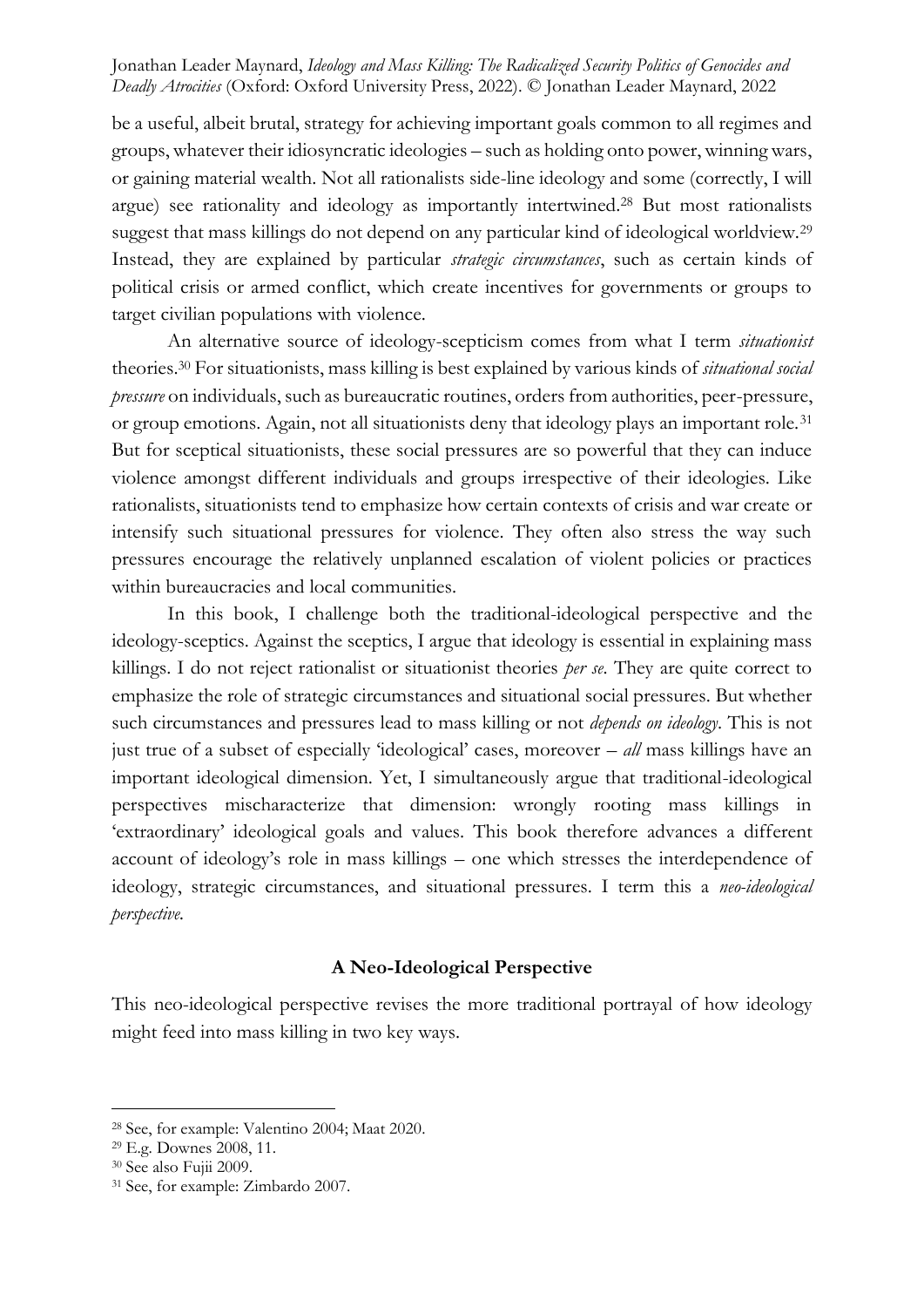First, I argue that the crucial ideological foundations for mass killing are not utopian ambitions, revolutionary values or extraordinary hatreds that *contrast with* conventional strategic and moral concerns. Instead, the primary ideological foundations of mass killing *exploit conventional strategic and moral ideas* – specifically ideas associated with security, war, and political order. It is not the abandonment of strategic pragmatism and traditional morality in favour of extraordinary ideological goals that matters, in other words, but the radical reinterpretation of such conventional ideas within extreme ideological narratives of threat, criminal conspiracy, patriotic valour and military necessity. These *justificatory narratives* for mass killing*,* as I shall call them, are thus largely security-orientated and yet vitally ideological – embedded in broader political worldviews and making little sense if stripped from their particular ideological context. Such narratives are critical, both in guiding the formulation of policies of mass killing by political elites, and in mobilizing, legitimating and organizing the violence amongst broader sections of society.

Mass killing is not best understood, therefore, as a revolutionary project to transform society (as many traditional-ideological approaches suggest), an instrumental strategy largely dictated by circumstantial incentives (as rationalist-sceptics portray it), or an escalatory campaign primarily driven by social pressure (as situationist-sceptics often imply). There is truth in each of these portrayals, but none accurately characterizes ideology's role in mass killing. Instead, mass killing is best understood as a form of *ideologically radicalised security politics.* It is rooted in the ideological and institutional architecture of war-waging, policing and national security found in all complex human societies. It is driven by the familiar strategic and moral concerns of such activities: the perception of threats and criminality and an assessment of violence as a necessary way of defending the political order against them. It is typically carried out by state security apparatuses (or their non-state analogues) with all the organizational norms, capacities and tendencies typical of such institutions. But in mass killings, all these familiar features of security politics have become radicalised by extreme 'hardline' ideological worldviews, which make *civilians* appear justified targets of *mass* violence.

I therefore characterize the central agents of mass killing – both among political leaders and in wider society – as security hardliners*,* promoting massive violence against civilian populations to advance the safety and interests of the society, regime or group they identify with. But I argue that it is imperative to *understand such hardliners as an ideological category*. Hardliners are not merely responding rationally to the objective situations they find themselves in, nor are they 'unthinkingly' following orders or bureaucratic procedures. They are guided by distinctive sets of ideas about security and politics which ideologically distinguish them from less hardline groups. This reflects the fact, ignored by too many scholars, that the politics of war and national security are just as 'ideological' as any other branch of politics, with different factions of society guided by different sets of ideas about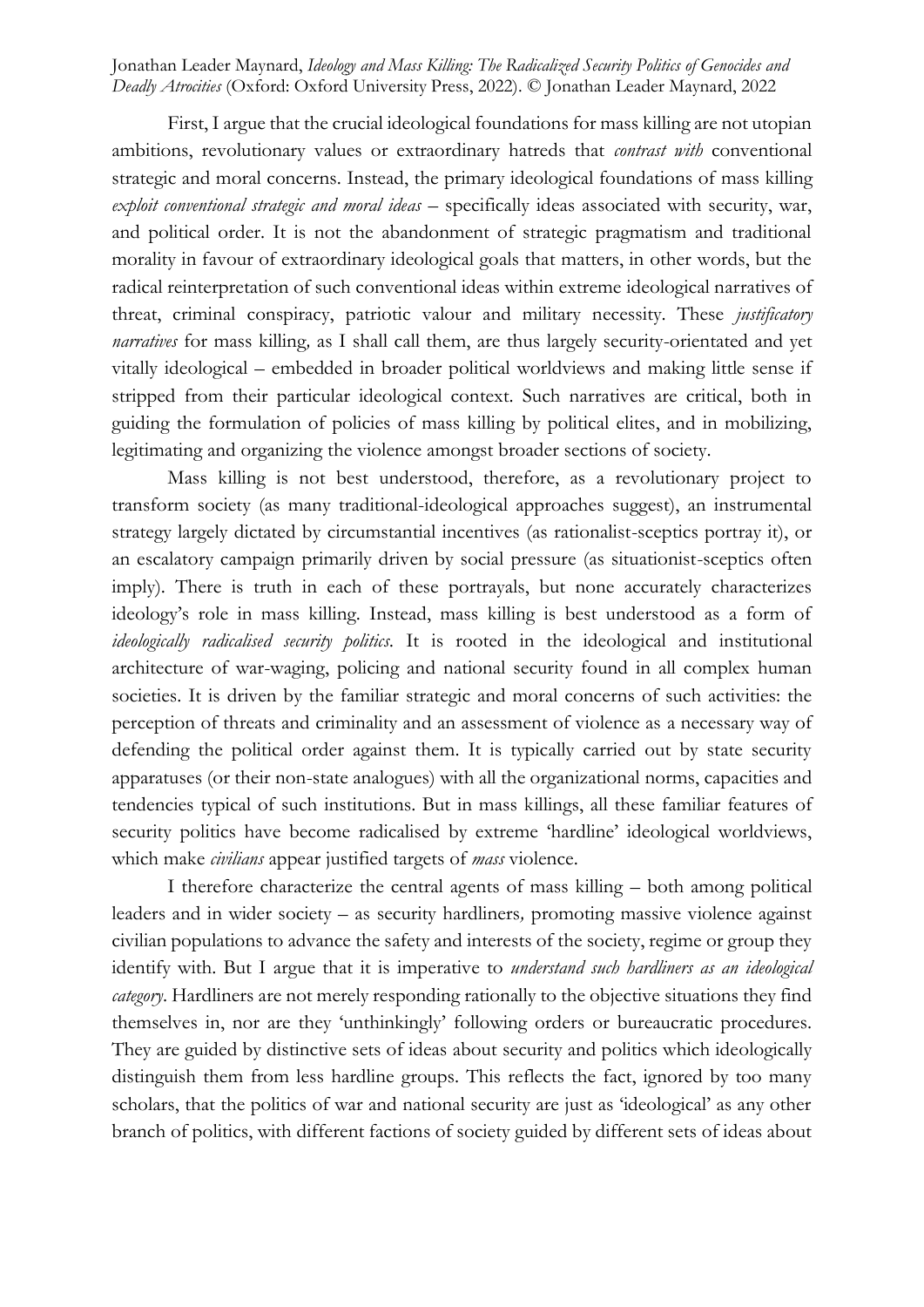security and how to achieve it.<sup>32</sup> I identify six clusters of hardline ideas as most crucial here: i) the portrayal of civilian targets of violence as *threats*; ii) the assertion that such civilian targets are *guilty of serious crimes*; iii) the *denial of common links of identity* between civilian targets and the primary political community; iv) the *valorization of violence* against civilians as dutiful, tough and soldierly; v) the assertion that such violence will generate tremendous *future strategic benefits*, and vi) the *destruction of meaningful alternatives* to mass killing, so that it is portrayed as essentially unavoidable. When strongly hardline factions guided by such ideas are able to achieve political dominance, mass killing becomes a serious possibility in times of crisis. But when dominant political factions have little sympathy for hardline ideas, they will almost always opt for less extreme (though not necessarily benign) courses of action.

This book therefore challenges a dominant assumption of existing scholarship on political violence: namely, that a fundamental contrast separates 'ideological' motives for violence (associated with the pursuit of ultimate political ideals) from more 'strategic' or 'pragmatic' concerns (associated with the pursuit of security, power or military victory).<sup>33</sup> Though common, this assumption is a profound conceptual handicap that distorts prevailing understandings of mass killing and political violence more generally. In reality, few if any real-world ideologies simply ignore strategic concerns in favour of dogmatic implementation of their ultimate ideals. Nor is the pursuit of power and security ever governed by a self-evident pragmatism free from the influence of ideology.<sup>34</sup> Instead, ideologies critically influence decision-makers' strategic thinking – shaping their perceptions of threats, their assessments of the appropriate and effective policies for neutralizing those threats, and their assumptions about the moral basis for and limits to those policies.<sup>35</sup>

I therefore agree with the rationalist claim that mass killing is a *strategic* form of violence.<sup>36</sup> It is, as Ben Valentino puts it, "an instrumental policy…designed to accomplish leaders' most important ideological or political objectives and counter what they see as

<sup>&</sup>lt;sup>32</sup> This point has been emphasised by constructivist, critical and feminist security scholars, see:

Katzenstein 1996; Owen 1997; Campbell 1998; Smith 2004; Haas 2005; Sjoberg and Via 2010; Haas 2012. <sup>33</sup> For similar critiques of this dichotomy, see: Straus 2012, 549; Verdeja 2012, 315-16; Staniland 2015, 771-2; Straus 2015, 11-12. So entrenched is the dichotomy that some scholars write as though the mere fact that mass killing is instrumental suggests that ideology's role must be minimal – as if ideology *requires* a kind of 'killing for killings' sake campaign, see: Roemer 1985; du Preez 1994, 69-70; Mitchell 2004, 38 & 41. But this is a caricature. Even exterminatory mass killings rooted in the most egregious ideological fantasies – such as the Nazi belief in a Jewish world conspiracy – are still committed in pursuit of *ends,*  such as the protection of the state and the community against (imagined) enemies.

<sup>34</sup> Jabri 1996; Campbell 1998.

<sup>35</sup> Straus 2012; Straus 2015

<sup>36</sup> I.e., it is a means for achieving certain goals, chosen because it is deemed a consequentially (and perhaps also deontologically) superior means for doing so compared to perceived alternatives in the relevant material and social environment. I do not assume that strategic violence must be driven purely by cost-benefit calculations or serve the objective interests of unitary actors – such claims should be understood as possibly-true explanatory arguments, to be assessed against alternatives, not a 'default' image written into the very notion of strategic choice. See also: Sjoberg 2013, 187-91.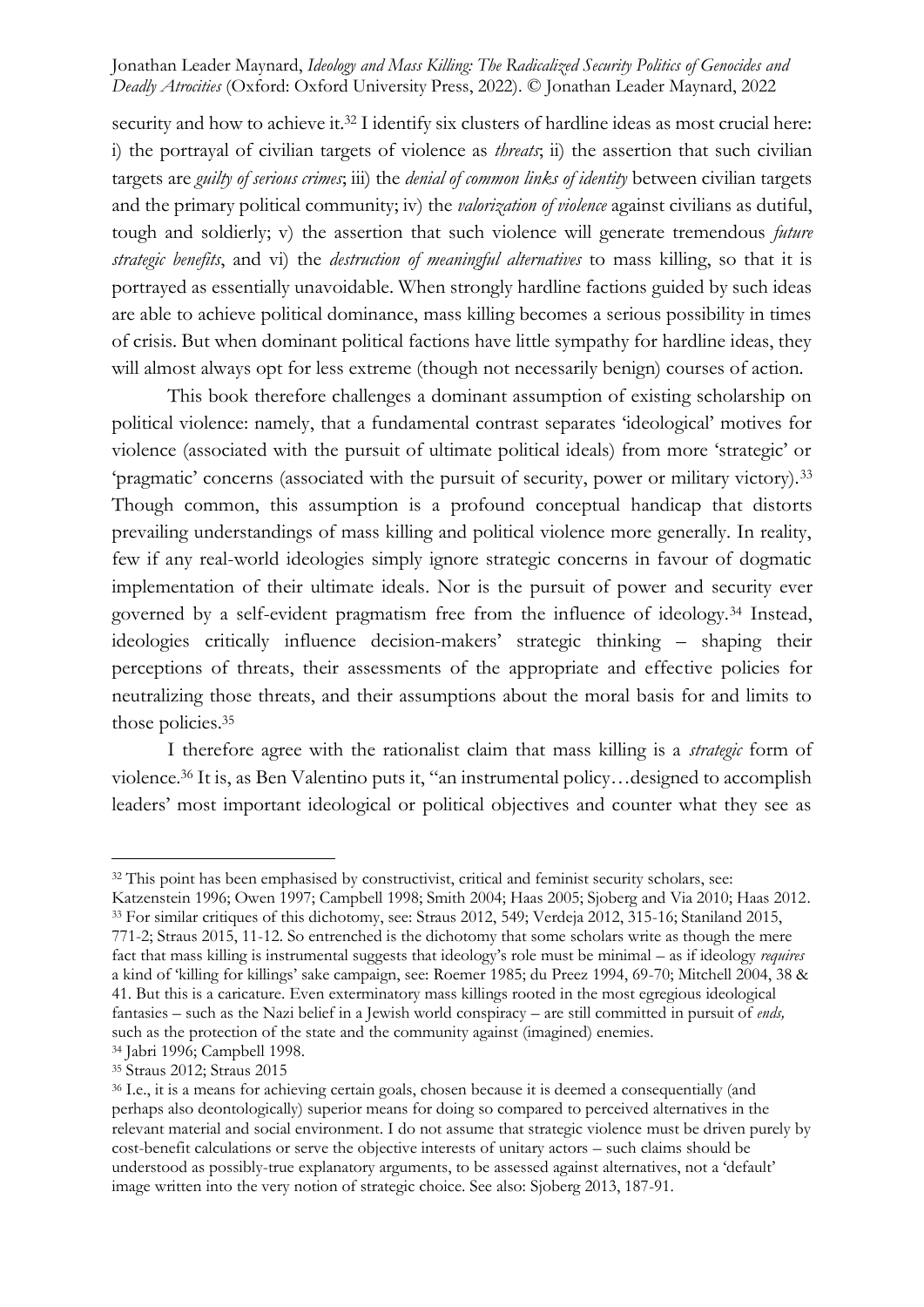their most dangerous threats."<sup>37</sup> Mass killings are not "wanton and senseless," but deliberate policies engaged in by certain individuals and groups and guided by comprehensible logics of violence.<sup>38</sup> Yet it is rarely plausible to portray mass killings as simply the most ruthlessly efficient way for perpetrators to achieve purportedly 'nonideological' goals – as though anyone in their position would have favoured such an extreme course. What is crucial is the way mass killings can come to *appear* strategically rational (as well normatively legitimate), within a certain set of hardline ideological assumptions, narratives and institutions.

Take, for example, the Ottoman Empire's genocidal attacks on its Armenian population in 1915-17. These were motivated, in part, by Ottoman fears that Armenian nationalist groups might side with neighbouring Russia, the Ottomans' enemy, in World War I. Given such fears, genocide might appear like a rationally comprehensible strategy for a ruthless Ottoman state to eliminate a threat to its security. Yet the vast bulk of the Armenian population engaged in no such collaboration with Russia. Various less extreme options existed through which Ottoman leaders could have secured themselves against any anticipated Armenian rebellion.<sup>39</sup> Other European empires, with similar concerns about their ethnic minorities, did not employ such policies of annihilation.<sup>40</sup> So what mattered was not simply the strategic circumstances of war and crisis that the Ottoman Empire confronted. Pursuing genocide as a response to such circumstances only made sense in light of certain ideological narratives about the Armenian population and Ottoman security, which were adhered to by key political elites, institutionalised within the organizations they commanded, and promoted the broader social mobilization and escalation of violence.<sup>41</sup> Understanding this interdependence of ideology and security politics in contexts of crisis is, I argue, essential for effective explanation of all mass killings.

The second way this book revises traditional portrayals of ideology's role in mass killing is by retheorizing the basic psychological and social processes that link ideologies to violent action. Such processes rarely receive explicit dissection in research on mass killing or, indeed, political violence more broadly. But scholars often work with a tacit picture of ideology that I will refer to as the 'true believer model'. The true believer model depicts ideologies as rigid belief-systems which primarily shape political behaviour through strong ideological commitments to a certain 'ideal vision of society.' Consequently, the question of ideology's importance in mass killing is principally about the intensity of ideological

<sup>37</sup> Valentino 2004, 3. This in no way denies that violence *also* has self-perpetuating qualities – contra Wolfgang Sofsky, who leaps from the correct claim that violence often exceeds its instrumental intentions to the erroneous conclusion that instrumental motives therefore play no causal role, see: Sofsky 2002, 18- 19. On self-perpetuation, see: Arendt 1970; Sjoberg and Via 2010; Littman and Paluck 2015; Eastwood 2018.

<sup>38</sup> See: Kalyvas 1999; Straus 2012.

<sup>39</sup> Bloxham 2005, 86

<sup>40</sup> Bulutgil 2017

<sup>41</sup> Bloxham 2005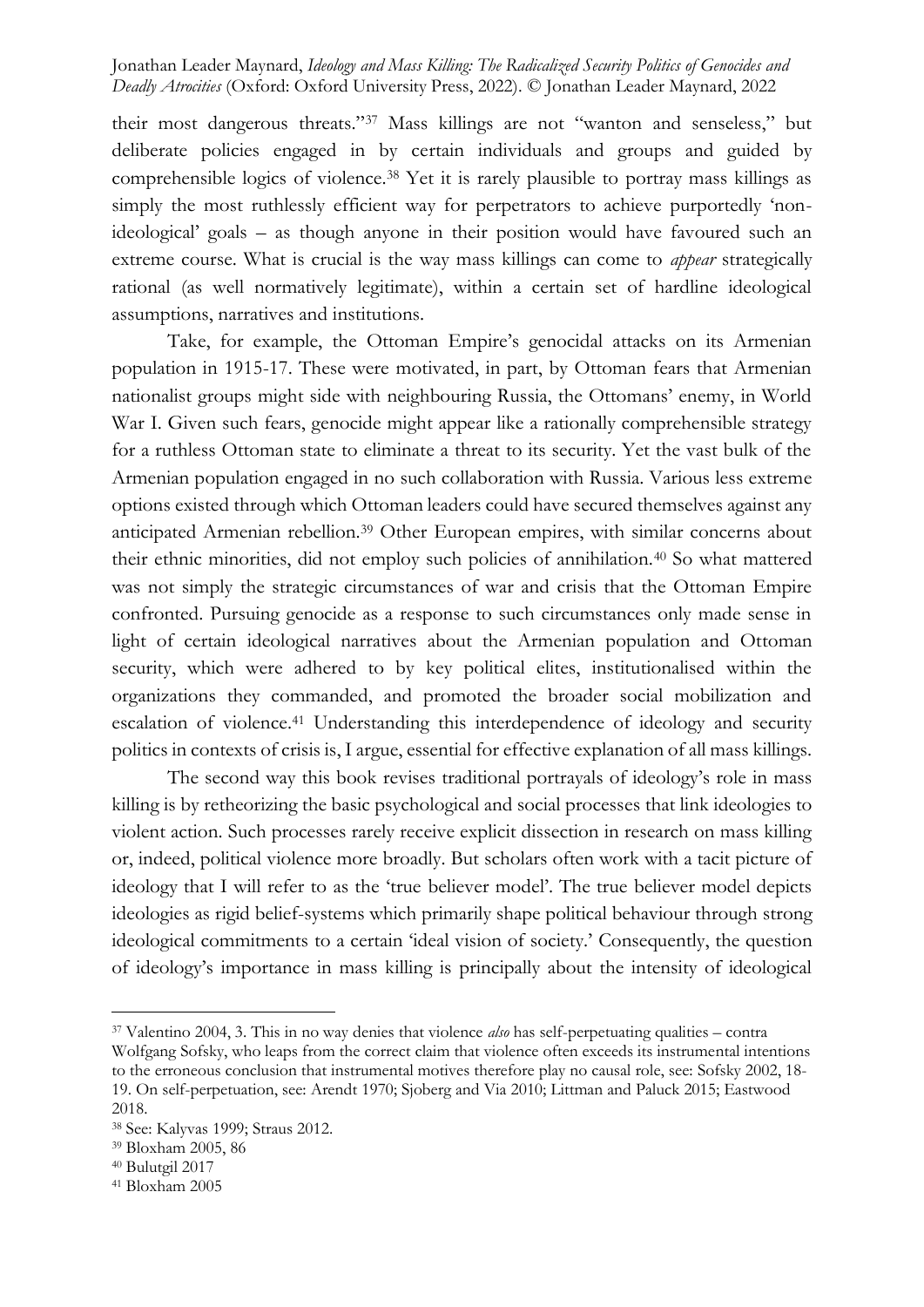belief in such visions among perpetrators.<sup>42</sup> Both traditional-ideological and sceptical scholars of mass killing tend to implicitly adopt this model of ideology: with traditionalideological theorists emphasizing perpetrators' strong ideological beliefs, while sceptics contend that ideology is unimportant *precisely because* they find few 'true believers' amongst the perpetrators they study.

By contrast, I argue that this focus on true believers is a mistake, for two reasons. First, even sincerely held ideas do not need to be endorsed with particularly deep conviction in order to shape political behaviour. 'True believers' do play a role in mass killing, especially amongst political elites, but most perpetrators lie between the extremes of intense ideological devotion on the one hand and complete ideological disinterest on the other. They are frequently conflicted and participate in mass killing in part for non-ideological motives. They have often only come to accept justifications of extreme violence relatively recently, and as tacitly endorsed notions or taken-for-granted assumptions rather than substantive, self-conscious 'beliefs.' But this does not make such perpetrators 'unideological'. Most still internalize key hardline justifications of mass killing – even if rather selectively or half-heartedly – which can be *vital* in explaining their participation in violence.

But this is still only half the story. Some people may not internalize ideological justifications of mass killing to *any* serious extent. Yet they often find themselves perpetrating or supporting the violence, and espousing the ideologies that justify it, nevertheless. It is typical to think that this proves that ideologies don't really matter. If killers don't really endorse an ideology, but kill anyway, it is easy to conclude that other factors or motives must have been the 'true' cause of violence. This is a fundamental error. We need to examine ideologies precisely because they can exert powerful influence *even over those who do not believe in them*. When an ideology becomes embedded in the institutions, norms and discourses of a group, organization or society, even non-believers are subject to considerable social or 'structural' pressure to comply with that ideology. Such individuals might consciously disbelieve in the ideology, or they might hold more ambivalent and/or ambiguous views, but they act *as if* they believe*.* <sup>43</sup> Social pressure may be the immediate driver of action, but the *direction* of that pressure – the specific behaviour it encourages – cannot be explained if the ideology in question is removed from the picture.

By unpacking these two central ways – *internalised* and *structural* – in which ideologies may matter, I seek to move the locus of debates over ideology away from disputes over the number of true believers. Ideologies are crucial, not because they provide a single 'ideological motive' for violence found only amongst their most devoted followers, but because they bind diverse coalitions of perpetrators into collective violence through

 $42$  An alternative tendency is essentially the opposite – to treat ideologies as purely instrumental tools largely unrelated to actual belief. I address this in Chapter 2.

<sup>43</sup> See also: Wedeen 2019, 4-8.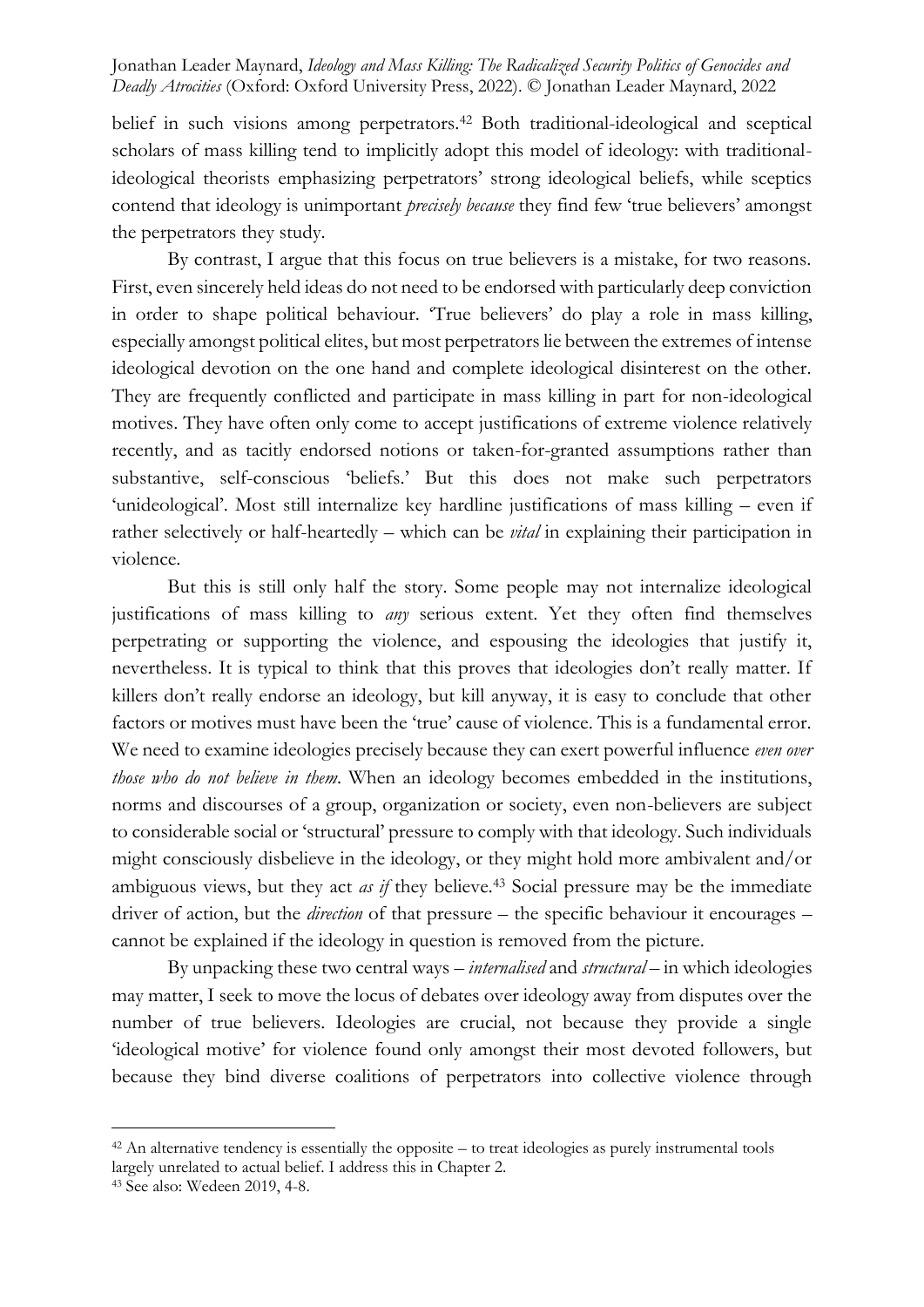multiple causal mechanisms.<sup>44</sup> Ideologies are deeply believed in by some, but more shallowly internalised, complied with under pressure, or cynically manipulated by others. They typically operate alongside, and sometimes through, careerist, conformist and selfinterested concerns. For some perpetrators, ideological justifications for mass killing may directly *motivate* violence – whether by internalised personal convictions that draw individuals into violence, or by generating structural pressure within ideological groups, organizations and institutions that induce individuals to perpetrate. For other perpetrators, ideological justifications may primarily *legitimate* violence – whether by allowing individuals to sincerely see their own participation in violence as legitimate, or by creating a structural context in which violence is publicly legitimizable.<sup>45</sup> For some, ideological justifications may even amount to little more than a kind of 'negative legitimation' – sowing confusion about the violence and producing an "atmosphere of epistemic and affective murk," as Lisa Wedeen puts it, that obstructs effective opposition.<sup>46</sup> But in *all* these circumstances, the specific ideas that make up an ideology can crucially shape whether and how mass killings occur.

So mass killings do not require mass ideological enthusiasm. But they do depend, as I shall put it, on a kind of *ideological infrastructure:* a mutually reinforcing mix of both sincerely accepted hardline ideas *and* hardline norms and institutions that, together, sustain and guide extreme collective violence. Compared to the association of ideology with true believers, this multifaceted characterization of ideology's influence is more consistent with modern social, psychological and economic theories of the impact of ideas on human behaviour. It rejects several weary scholarly dichotomies: ideology is not associated solely with 'structure' *or* 'agency,' 'intentions' *or* 'functions,' 'micro' *or* 'macro', but is powerful precisely because it operates across such factors and levels of analysis. This also fits much better with leading empirical research on mass killings, which strongly emphasizes the diversity of perpetrators. I thus agree with several claims made by ideology-sceptics: that perpetrators of mass killing act from various motives and are not typically guided by longstanding devotion to a single monolithic ideology. But it is a mistake to think that these findings imply that ideology's role in violence is peripheral.

#### **Advancing the Debate**

This neo-ideological perspective is not wholly unprecedented. A few scholars – principally Alex Bellamy, Donald Bloxham, Zeynep Bulutgil, Omar McDoom, Elisabeth Hope Murray, Jacques Sémelin, Scott Straus and Ben Valentino – have argued that ideology matters in mass killings, but in ways that do not fully match the traditional-ideological

<sup>44</sup> For similar emphases of ideology's multifaceted role in violent coalitions, see: Gutiérrez Sanín and Wood 2014; Anderson 2017, chs.4-5; Williams 2021.

<sup>45</sup> Skinner 1974, 292-300; Jost and Major 2001

<sup>46</sup> Wedeen 2019, 4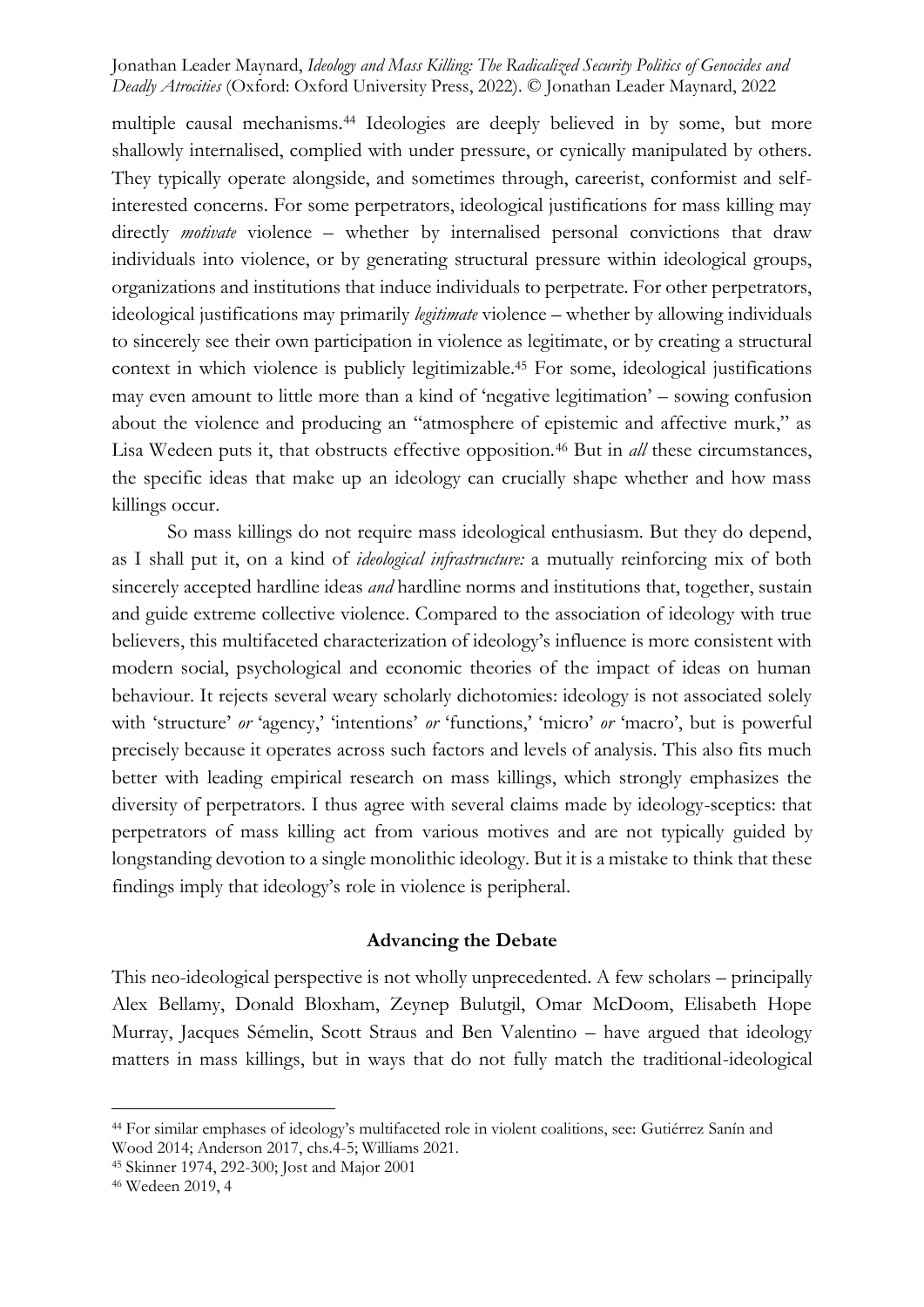perspective.<sup>47</sup> In presenting mass killing as a form of ideologically radicalised security politics, my perspective also has strong affinities with Martin Shaw's conception of genocide as a form of "degenerate war,"<sup>48</sup> and with critical and feminist scholars' emphasis on the expansive justificatory potential of modern discourses of security and violence.<sup>49</sup> As noted, some rationalists and situationists also embrace ideology, and even the sceptics are often only really disputing the traditional-ideological portrayal of mass killing and may be receptive to the kind of neo-ideological perspective developed here.<sup>50</sup>

While indebted to these precedents, this book attempts to go further than existing studies in advancing the debate over ideology's role in mass killing. That role remains so disputed, I suggest, because there is huge uncertainty amongst scholars over the very nature of ideologies and their influence. Even amongst those who agree that ideology matters, *how*  they think it matters varies considerably. Some scholars identify pernicious ideological themes, which vary from theorist to theorist. Thus, Eric Weitz focuses on "utopias of race and nation"; <sup>51</sup> Ben Kiernan on "racism," "territorial expansionism," "cults of cultivation" and "purity";<sup>52</sup> Alex Alvarez on "nationalism," "past victimization," "dehumanization," "scapegoating," "absolutist worldview" and "utopianism";<sup>53</sup> Hugo Slim on a set of twelve "anti-civilian ideologies"<sup>54</sup> and Gerard Saucier and Laura Akers on twenty major elements of the "democidal thinking" behind mass killing.<sup>55</sup> Other scholars focus on specific linkages between certain ideologies and violence. Valentino emphasizes the way "radical communization" and "racist or nationalist beliefs" generate ideological goals which may be furthered by mass killing.<sup>56</sup> Straus suggests that ideological "founding narratives" of the political community are key – with exclusivist narratives portraying outgroups as pathological dangers in times of crisis.<sup>57</sup> Bulutgil contends that political parties ideologically orientated around ethnic cleavages, due to a lack of class-based or other 'cross-cutting' concerns, are most likely to engage in (ethnic) mass killings.<sup>58</sup> Though there are common ideas here, it is hard to know how these various accounts might be reconciled.

<sup>&</sup>lt;sup>47</sup> How these scholars theorize ideology's role varies considerably, however – see: Valentino 2004; Bloxham 2005; Semelin 2007; Bloxham 2008; Bellamy 2012; Straus 2015; Murray 2015; Bulutgil 2017; McDoom 2021. More sophisticated understandings of ideology can also be found in specialist literature on Nazism and Communism – see, for example: Schull 1992; Kershaw 1993; Kotkin 1995; Priestland 2007; Roseman 2007.

<sup>48</sup> Shaw 2003. See also: Moses 2021.

<sup>49</sup> Jabri 1996; Sjoberg and Via 2010; Sjoberg 2013

<sup>50</sup> See, for example: Newman and Erber 2002; Valentino 2004; Zimbardo 2007; Balcells 2017.

<sup>51</sup> Weitz 2003

<sup>52</sup> Kiernan 2003.

<sup>53</sup> Alvarez 2008, 220-7

<sup>54</sup> Slim 2007

<sup>55</sup> Saucier and Akers 2018

<sup>56</sup> Valentino 2004, 4-5

<sup>57</sup> Straus 2015

<sup>58</sup> Bulutgil 2016; Bulutgil 2017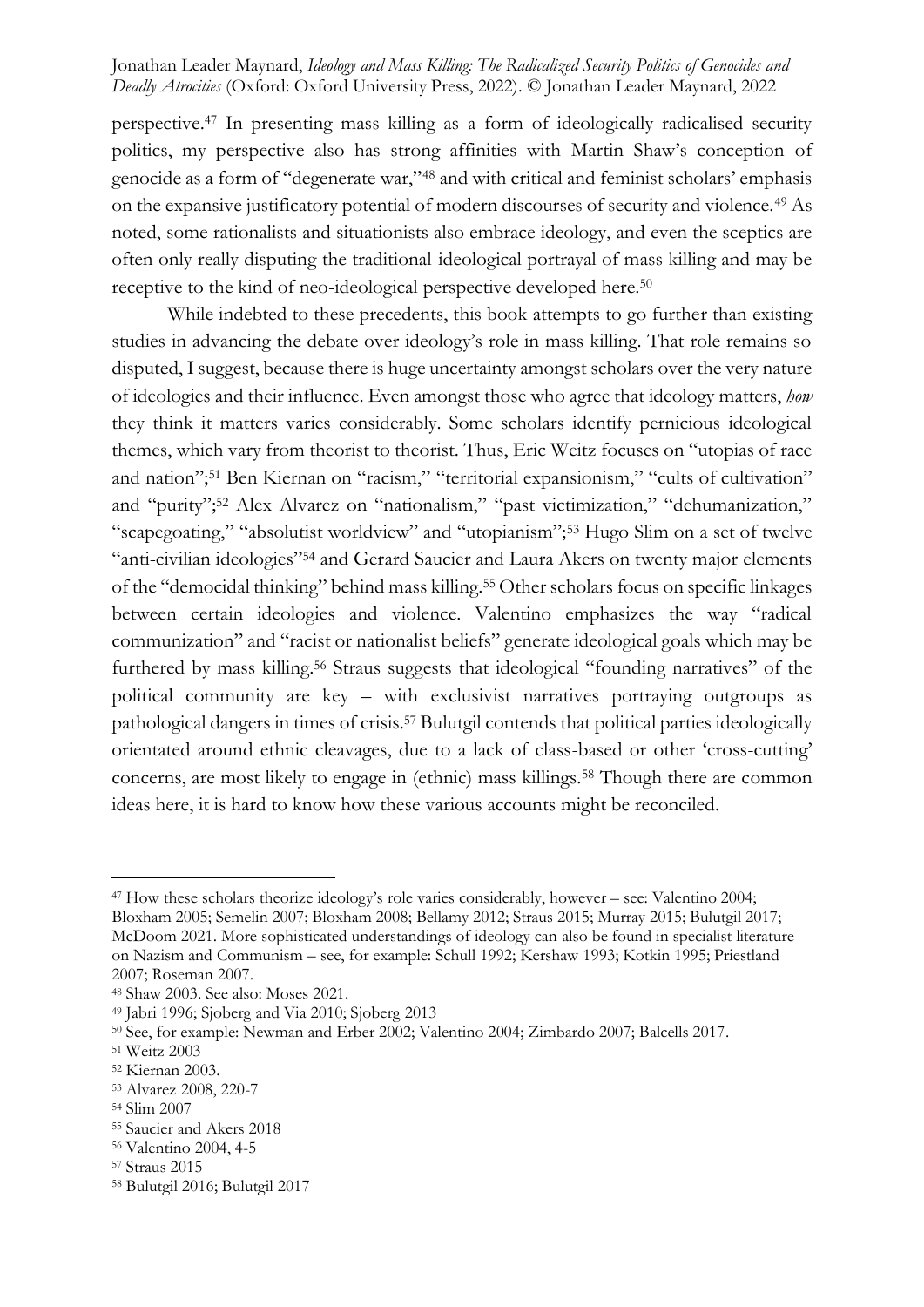Such uncertainty in scholarship is mirrored in political practice. The prevention of mass killing has become a central concern of international governmental and nongovernmental organizations.<sup>59</sup> Yet ideology remains an area of perennial weakness in understanding. The United Nations' *Framework of Analysis for Atrocity Crimes*, for example, affirms the relevance of ideology under its fourth risk factor: "Motives or Incentives." Yet its comments are characteristically vague:

> "[I]t is extremely important to be able to identify motivations, aims or drivers that could influence certain individuals or groups to resort to massive violence as a way to achieve goals, feed an ideology or respond to real or perceived threats… [such as] those that are based on exclusionary ideology, which is revealed in the construction of identities in terms of "us" and "them" to accentuate differences. The historical, political, economic or even cultural environment in which such ideologies develop can also be relevant."<sup>60</sup>

This does not take us very far in assessing ideological risks of mass killing. 'Us' and 'them' differences are ubiquitous in global politics – how could we tell when they represent dangerous exclusionary ideologies?<sup>61</sup> Is this construction of us-them differences the only significant hallmark of such ideologies? How is the "political, economic, or even cultural environment" relevant, and how do we assess when it, in combination with ideology, truly promotes atrocities? This paragraph, from the only page of the *Framework* that mentions ideology, provides no way of even beginning to answer such questions.<sup>62</sup>

Ideological dynamics have also become important for legal practitioners, because efforts to address ideological propaganda, hate speech and extremism are increasingly central concerns of domestic and international law.<sup>63</sup> Yet legal analyses often rest on vaguely substantiated claims about how ideology and speech relate to violence. In the foremost study of "atrocity speech law," for example, Gregory S. Gordon affirms a "compelling connection between hate speech and mass atrocity" and contends that "[p]erpetrator conditioning through speech is a *sine qua non* for mass atrocity."<sup>64</sup> But Gordon generally supports such claims with purely descriptive observations of the *extent* of hate speech surrounding atrocities, not causal analysis of the *difference* such speech actually makes. Conversely, other legal scholars argue that speech has little to no impact on

<sup>59</sup> See: Welsh 2010; Welsh 2016.

<sup>60</sup> United Nations 2014, 13

<sup>61</sup> Valentino 2004, 17-18

<sup>62</sup> Such problems also characterize the literature on counter-extremism and radicalisation. For discussion, see: Neumann 2013; Schuurman and Taylor 2018.

<sup>63</sup> Wilson 2017; Gordon 2017

<sup>64</sup> Gordon 2017, 6 & 24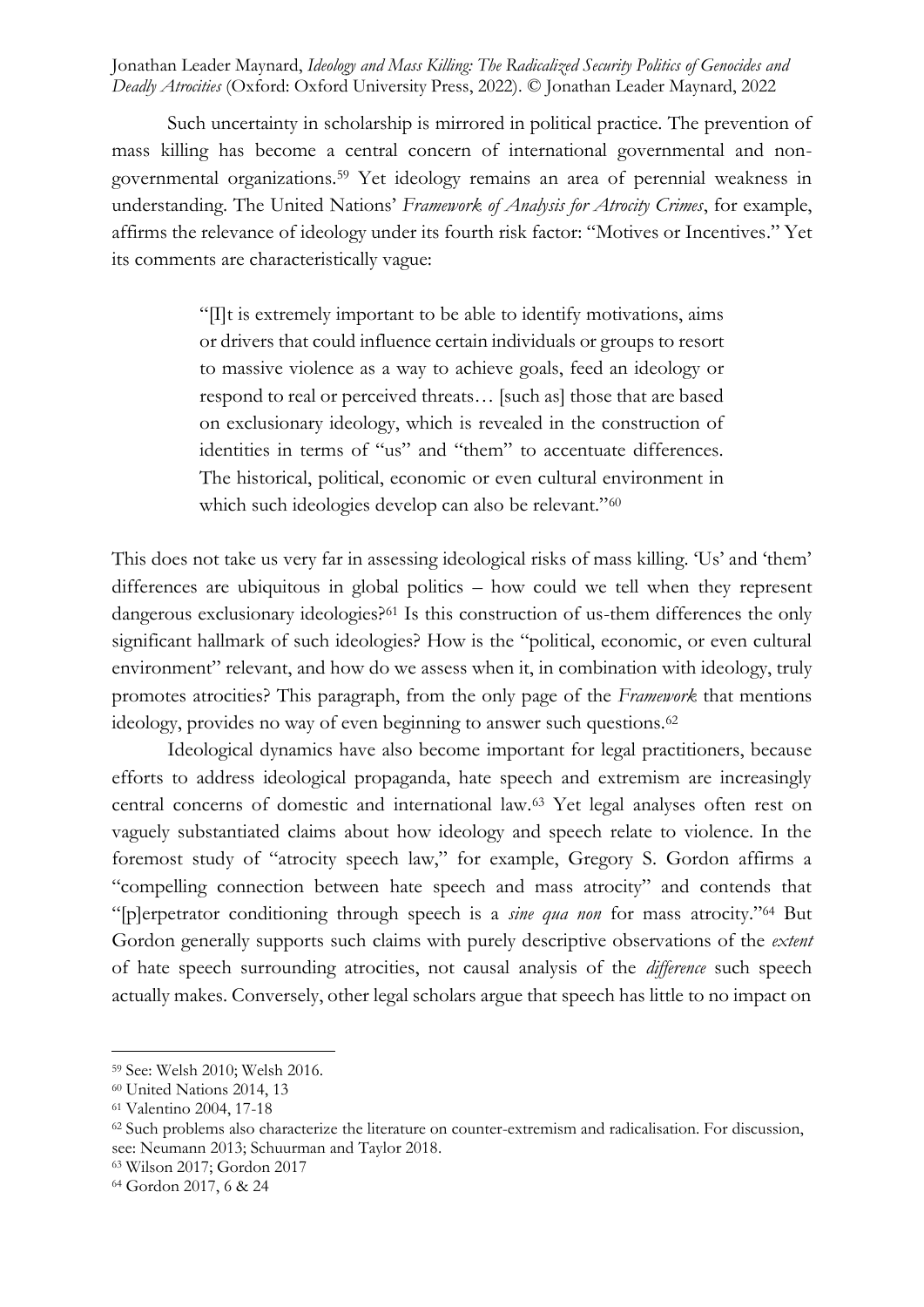political violence but base this conclusion on highly selective reference to relevant empirical research.<sup>65</sup> Similarly, as Susan Benesch and Richard Ashby Wilson observe, international tribunals have often made bold assertions that certain instances of ideological speech caused, or did not cause, violence but on the basis of minimal evidence and little apparent understanding of what role such speech might play.<sup>66</sup>

These problems, both in academic research and in political and legal practice, are rooted in a common cause: namely, that ideology's role in mass killing remains *undertheorised.* Scholars of mass killing often mention 'ideology,' but they rarely engage in detailed analysis of what ideologies actually are, nor systematically consider the range of ways in which ideological factors *could* encourage violence. They also tend to ignore specialist work on ideology from other fields, such as political psychology, political communications research, intellectual history, social movement studies and political theory.<sup>67</sup> Consequently, ideology's importance is often dismissed for very muddled reasons. Some suggest, for example, that because a single ideology (such as Nazism) is an overarching feature of a particular mass killing (such as the Holocaust), that ideology cannot explain the variation of violence over time, or in different areas, or against different victim groups.<sup>68</sup> This would only be true, however, if ideologies never changed over time, never varied in strength or form across different locations, and never contained different ideas about different categories of victim. Clearly this is not right. Other scholars downplay ideology simply because they find that other motives or considerations appear to have played a role – as though ideology must either exclusively and deterministically guide violence or else be deemed essentially irrelevant. When rendered explicit, such assumptions seem obviously mistaken, but they persist because of the lack of theoretical clarity over what ideologies are and how they operate.

This book is an attempt to tackle these problems. Rather than addressing ideology only as part of a general discussion of mass killings or only in one particular case, I make the role of ideology in mass killing the central focus of a comparative study. I seek to demonstrate that ideologies are indeed critical, but as dynamic sets of ideas about security politics, operating through multiple forms of influence, which interact with other important causes on the complex path of radicalization to mass killing. I make reference to a wide range of empirical research but develop detailed evidential support for my account by examining four quite different campaigns of mass killing: Stalinist repression in the Soviet Union, the Allied area bombing of Germany and Japan in World War II, mass atrocities in the Guatemalan civil war, and the Rwandan Genocide. Several other cases – such as the Holocaust, ethnic cleansing in the former Yugoslavia, and Cambodia under the Khmer

<sup>65</sup> E.g. Danning 2019.

<sup>66</sup> Benesch 2012; Wilson 2016; Wilson 2017. See also: Straus 2007.

<sup>67</sup> There are partial exceptions to such neglect, see: Malešević 2006; Priestland 2007, 16-21; Alvarez 2008, 216-17; Malešević 2010; Cohrs 2012; Ryan 2012, 10-15.

<sup>68</sup> Hiebert 2008, 8; King 2012, 331; Maat 2020, 777-8.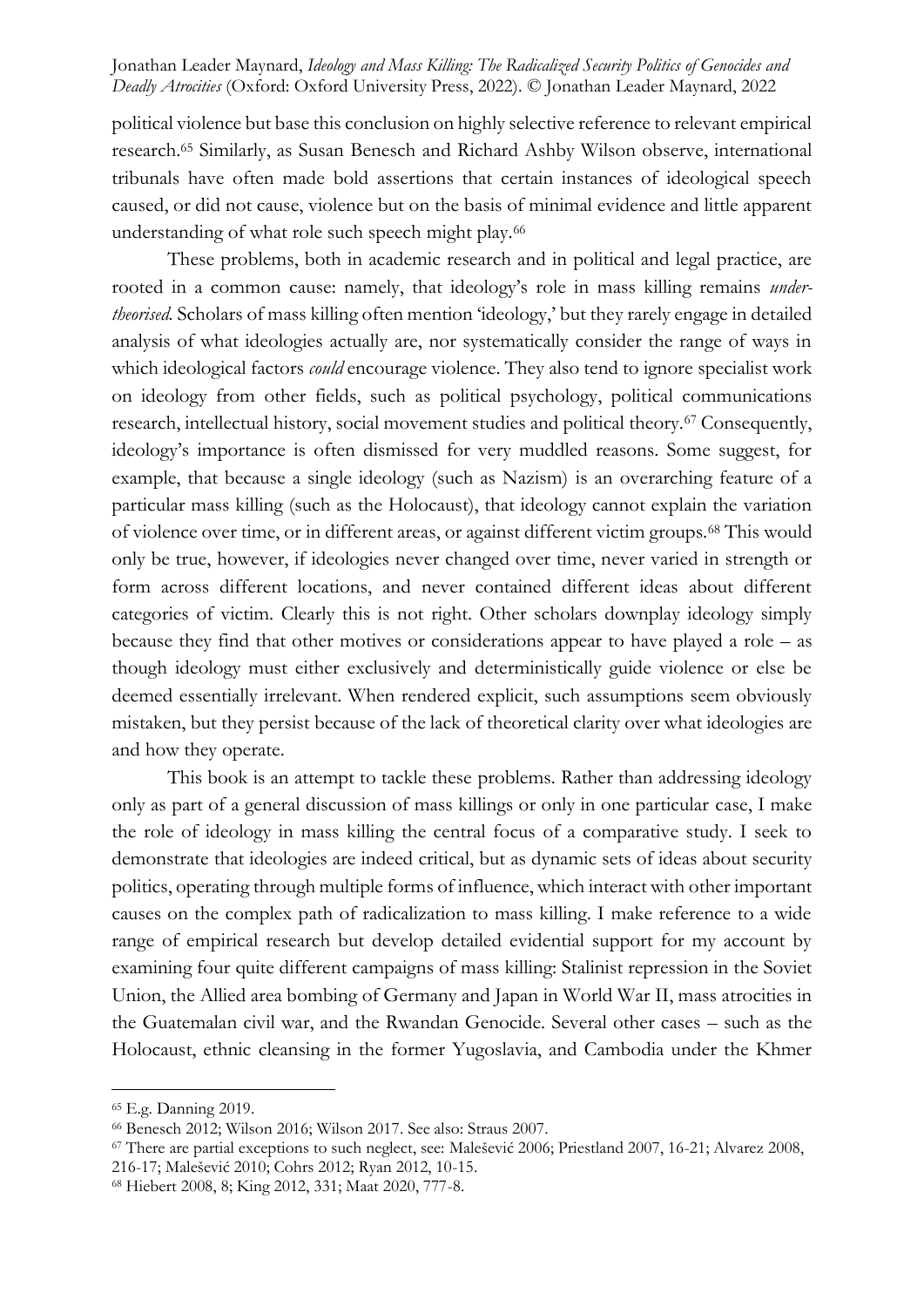Rouge – also figure repeatedly. These cases involve contrasting perpetrators, from different parts of the globe, influenced by various ideologies. If we find ideological patterns across such diverse contexts, there is a good chance that those patterns apply to mass killings more generally.

# **1.3 Elaborating the Argument**

#### **Conceptualizing 'Mass Killing' and 'Ideology'**

Several parts of this book are relevant for thinking about ideology's role in political violence in general – there is also, after all, much dispute about its place in war, civil war, terrorism, and revolution. But I am focused on 'mass killings': *large-scale coordinated campaigns of lethal violence which systematically target civilians*. <sup>69</sup> Numerical criteria for 'large-scale' violence vary: Valentino suggests 50,000 civilian deaths over the space of five years,<sup>70</sup> Bellamy opts for 5,000 deaths in a particular campaign,<sup>71</sup> while Valentino and Jay Ulfelder's statistical analysis of mass killings and Charles Anderton's dataset of "mass atrocities" examine cases involving over 1,000 deaths a year.<sup>72</sup> The cases focused on in this book all meet Valentino's higher threshold, but where one draws the line is rather arbitrary.<sup>73</sup> Where relevant, I assume a simpler threshold of 10,000 civilian deaths a year. What matters is that mass killing involves deadly violence against civilians which is systematic and widespread rather than sporadic or uncoordinated.<sup>74</sup> I focus on modern  $(20<sup>th</sup>$  and  $21<sup>st</sup>$  Century) mass killings, although much of the analysis could be extended, with some modification, to earlier cases. Unlike many studies, I do not restrict my focus solely to genocidal mass killings. Genocides have distinctive features which I discuss, vis a vis ideology, in Chapter 4. But studying them in isolation from other forms of violence against civilians often yields misleading

<sup>69</sup> In defining civilians, I use Valentino, Huth and Balch-Lindsay's description of "non-combatants" as "any unarmed person who is not a member of a professional or guerrilla military group and who does not actively participate in hostilities by intending to cause physical harm to enemy personnel or property," see: Valentino, Huth, and Balch-Lindsay 2004, 378-9. Outside armed conflict, talking of 'civilians' or 'noncombatants' is something of a misapplication of International Humanitarian Law. But in lieu of any other obvious term, I follow other scholarship on mass killing in using 'civilians' to refer to unarmed, nonmilitary populations even in peacetime contexts. My thanks to Jennifer Welsh for alerting me to this point. For similar conceptualisations of mass killing, see: Valentino 2004, 10-15; Owens, Su, and Snow 2013, 71-2.

<sup>70</sup> Valentino 2004, 10-13.

<sup>71</sup> Bellamy 2011, 2.

<sup>72</sup> Ulfelder and Valentino 2008, 2; Anderton 2016.

<sup>73</sup> Amongst other problems, numerical thresholds should ideally scale with relevant population size.

<sup>74</sup> See: Straus 2015, 22-24. Like most scholars, I assume that such violence differs from large quantities of uncoordinated and privately motivated abuses, see: Humphreys and Weinstein 2006, 433 & 445. See also, however: Barnes 2017. I use the term 'massacres' to refer to smaller-scale killings of ten or more civilians within the space of 24 hours, whether as part of a campaign of mass killings or not.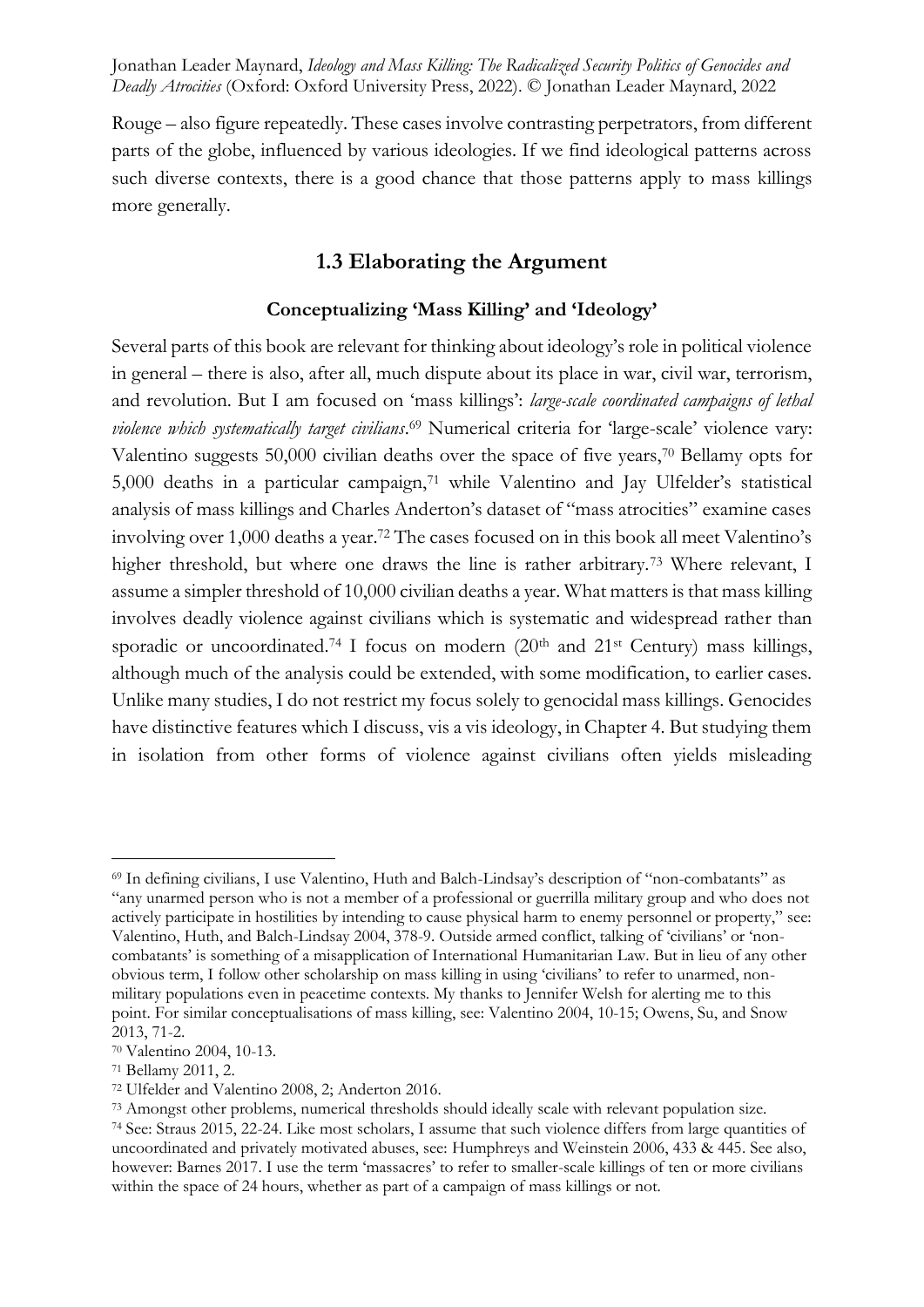conclusions, exaggerating the centrality of such distinctive features and obscuring crucial links to non-genocidal forms of violence.<sup>75</sup>

Mass killings include a range of phenomena – genocide, total war, state repression, ethnic cleansing, and the deadliest campaigns of terrorism and civilian victimization in civil wars – which are distinct, and unlikely to be fully explained by a single overarching theory. My contention, though, is that the key questions scholars ask about *ideology* are broadly consistent across those phenomena. My focus is squarely on such questions, not the full gamut of all relevant causes of mass killing.<sup>76</sup> Chapter 3 and the Conclusion clarify how my account interacts with other explanations of mass killing – in particular those focused on the origins, incentives and dynamics of various kinds of political crisis.

The cases I study in this book all involve mass killings perpetrated by *states* – domestically and internationally recognised governments and their agencies – albeit often with significant collaboration by non-state actors. While my argument is not limited to state violence, this focus contrasts with much recent research centred on rebel insurgencies, civil war factions (whether rebel or government), or terrorist organizations. That recent trend is understandable since insurgencies and terrorist organizations have become increasingly prevalent in global conflict. But there is still a compelling reason to focus on states: they are, by far, the worst perpetrators of violence against civilians.<sup>77</sup> In focusing on *mass* killings, I also exclude lower-level forms of 'one-sided violence.'<sup>78</sup> This is consequential for theorybuilding. Lower-level violence against civilians requires fewer perpetrators, carries lower political costs and risks, and might suggest greater efforts at discrimination. Theories which side-line ideology may therefore look more plausible here. Nevertheless, all forms of political violence have a relevant ideological dimension.<sup>79</sup> Hopefully, readers primarily interested in other forms will still find this book relevant.

Of course, whether you think ideology matters depends on what you mean by 'ideology'. This is a problem, because few words have been so varyingly defined by scholars.<sup>80</sup> As already suggested, my conception of ideology is a broad one: ideologies are distinctive political worldviews, and therefore ubiquitous and ordinary features of political life. Individuals, groups and organizations generally require ideologies, both to make sense of their political worlds and to mobilise, coordinate and sustain collective action. In this

<sup>75</sup> Powell 2011, 90-5; Verdeja 2012, 311-12; Straus 2012; King 2012, 324-5 & 330-1. Exclusively focusing on genocide can also have problematic *political* consequences, see: Straus 2019; Moses 2021.

<sup>&</sup>lt;sup>76</sup> In this sense I seek to provide a "focused theory" that specifically explicates ideology's role in such violence, see: George and Bennett 2005, 67 & 70.

<sup>77</sup> Davenport 2007, 1 & 12

<sup>78</sup> Eck and Hultman 2007, 235

<sup>79</sup> On ideological dimensions of terrorism, see, for example: Drake 1998; Stepanova 2008; Asal and Rethemeyer 2008; Chenoweth and Moore 2018, ch.5; Holbrook and Horgan 2019; Ackerman and Burnham 2019. On the ideological dynamics of armed groups, see, for example: Gutiérrez Sanín and Wood 2014; Bosi and Della Porta 2012; Costalli and Ruggeri 2017; Schubiger and Zelina 2017; Parkinson 2021; Lefèvre 2021.

<sup>80</sup> McLellan 1995, 1; Gerring 1997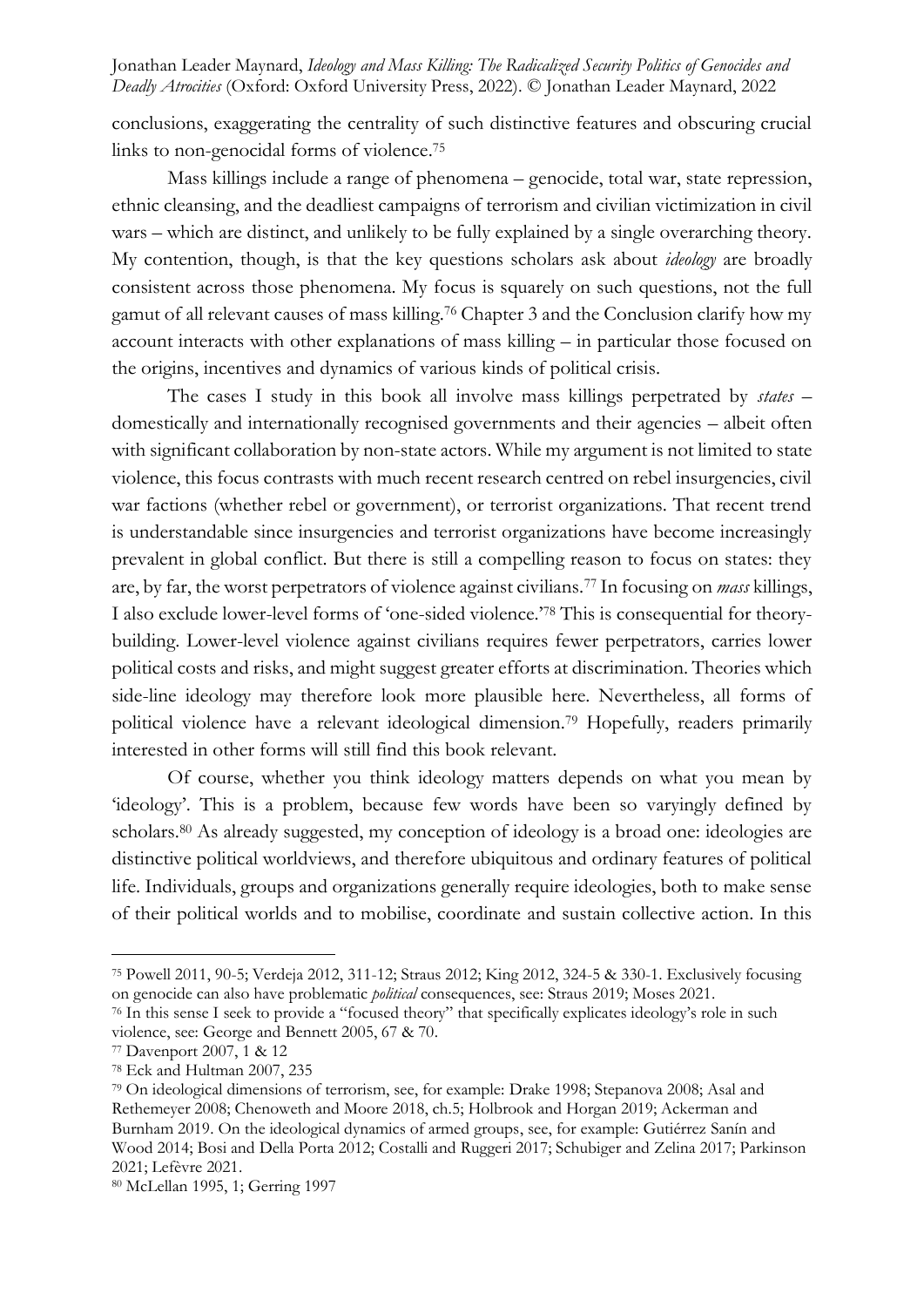usage, to say that violence is 'ideological' is not to necessarily impute especially dogmatic or idealistic motives or justifications to it. It is instead to emphasize that the motives and justifications, *whatever they are*, are vitally embedded in broader distinctive sets of ideas about politics, without which the violence cannot be properly understood or causally explained. This sort of broad conception of ideology is increasingly popular, but some readers may be more familiar with a narrower conception, where ideologies denote tightly consistent belief-systems that provide detailed visions of ideal social order. I explain my rejection of this narrower conception in Chapter 2. But in brief, it is inconsistent with what we now know about those familiar real-world phenomena – like conservatism, environmentalism, neoliberalism or feminism – that almost everyone agrees are ideologies. These rarely take the form of tightly consistent belief-systems providing detailed blueprints for society, but are looser sets of ideas, values and narratives, that nevertheless constitute profoundly distinct orientations to politics and society, and often generate distinct political norms and institutions.

This point is about more than mere semantics: it is part of my plea for comparative scholars of political violence to adopt a more sophisticated view of what ideologies are and how they shape politics – one closer to that of many historians, ethnographers, political theorists and scholars of social movements.<sup>81</sup> Notably, almost identical arguments have also been made in both terrorism studies and research on civil wars, where scholars similarly warn that a preconception of ideology as a rigidly consistent and idealistic beliefsystem obscures more than it reveals.<sup>82</sup> This argument also highlights the tight interrelationship between ideology and many other important focal points of 'ideational' research on political violence, such as propaganda, 83 discourse/speech, 84 norms, 85 identity 86 and organizational culture.<sup>87</sup> Ideology does not offer some sort of competing 'alternative' to these concepts in explaining mass killing, but operates through and alongside them. All these concepts are therefore tied together in my analysis of mass killing.

### **Ideology, Perpetrator Coalitions and Political Crisis**

Mass killings are complex campaigns of collective action that cannot be reduced to one set of characters.<sup>88</sup> They are generally initiated by *political elites*, implemented by various kinds of *rank-and-file subordinates*, and tacitly or actively supported by *broader segments of the societies* 

<sup>81</sup> For leading examples of such scholarship, see: Skinner 1965; Skinner 1974; Snow and Benford 1988; Boudon 1989; Eagleton 1991; Freeden 1996; Wedeen 1999; Snow 2004; Priestland 2007; Wedeen 2019.

<sup>82</sup> Gutiérrez Sanín and Wood 2014; Holbrook and Horgan 2019

<sup>83</sup> McKinney 2002; O'Shaughnessy 2004; Timmermann 2005; Yanagizawa-Drott 2014; Stanley 2015

<sup>84</sup> Jabri 1996; Scutari 2009; Waldron 2012; Benesch 2012; Benesch 2012; Benesch 2014

<sup>85</sup> Fujii 2004; Morrow 2015; Morrow 2020

<sup>86</sup> Fearon and Laitin 2000; Suny 2004; Gartzke and Gleditsch 2006; Volkan 2006

<sup>87</sup> Johnston 1995; Katzenstein 1996; Hull 2003; Long 2016

<sup>88</sup> See: Harff 2003; Owens, Su, and Snow 2013; Williams 2021.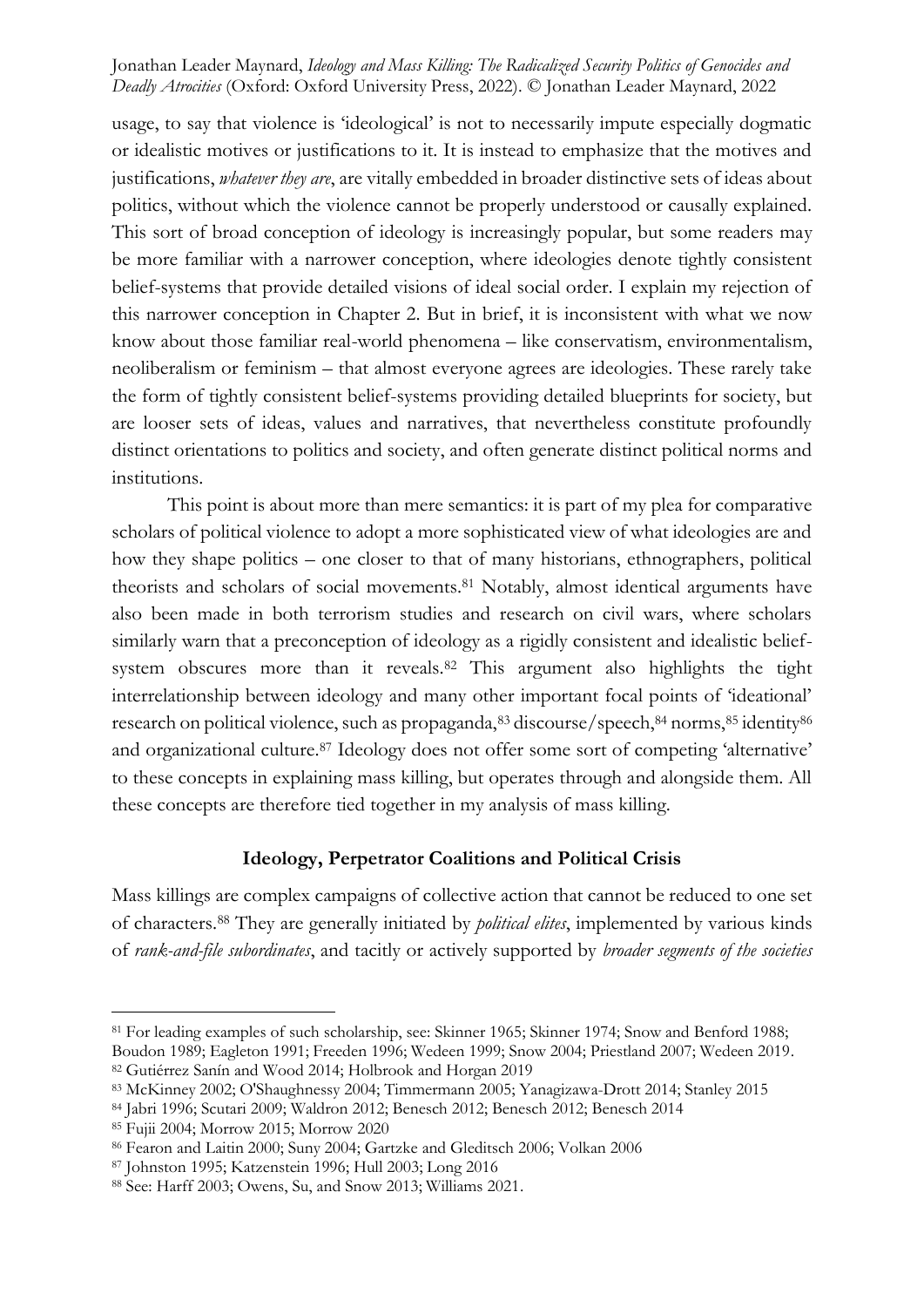*or communities* in which mass killing occurs.<sup>89</sup> Individuals in all three of these groups, moreover, are guided by a diverse range of motives and considerations, not a single shared 'perpetrator mindset.' As Thomas Kühne writes of the Holocaust and Stalin's Great Terror:

> "Not all… embraced mass murder unanimously. Carrying out mass murder meant integrating different individuals and social entities, varying degrees of willingness to participate, different perpetrators, collaborators and accomplices, sadists, fanatics, cold-blooded killers, occasional doubters, more serious dissenters, and unwilling yet submissive collaborators." 90

Mass killings are best understood, in other words, as a product of what Kjell Anderson terms "perpetrator coalitions."<sup>91</sup> Explaining mass killing is consequently not a matter of identifying "the reason" for civilians being killed, but of identifying why such internally diverse perpetrator coalitions come into being, and how they are held together and organised so as to carry out systematic violence against civilians.

Here, I share the view of most contemporary scholars that perpetrator coalitions generally emerge in response to certain kinds of political crisis. But crises will not produce mass killing in the absence of some kind of hardline ideology. This is because of two key properties of mass killing: first, their highly destructive, uncertain and risky consequences (what I refer to as their *strategic indeterminacy*), and second, their exceptionally brutal and troubling moral character (what I call their *normative extremity*). Since mass killings are strategically indeterminate and normatively extreme, it is never obvious that regimes or groups will resort to them, even in dire emergencies. For sure, crises may open the opportunity for mass killing, and could make it look potentially useful. We can often, as such, tell a plausible story as to why perpetrators might 'rationally' target civilians in such a crisis. But there is almost always *at least as plausible a story* as to why perpetrators should have rationally avoided such violence. It is the particular way crises are ideologically interpreted and mobilized by hardliners – to generate a justificatory narrative for mass killing – that is crucial.<sup>92</sup>

I therefore show that hardline ideologies and justificatory narratives are not mere 'symptoms' of certain 'deeper causes' of mass killing, easily generated and manipulated to rationalize whatever course of action political elites prefer. Nor, however, do ideologies

<sup>89</sup> Mann 2005, 8-9

<sup>90</sup> Kühne 2012, 141

<sup>91</sup> Anderson 2017, 99-101

<sup>92</sup> See also: Mann 2005, 7-8. I therefore present ideology in a way consistent with 'INUS' or 'NESS' causation: mass killings may occur via multiple different sets of causal factors, with ideological justifications of the violence a necessary but insufficient component of each of those causal sets. See: Mackie 1965; Wright 2013.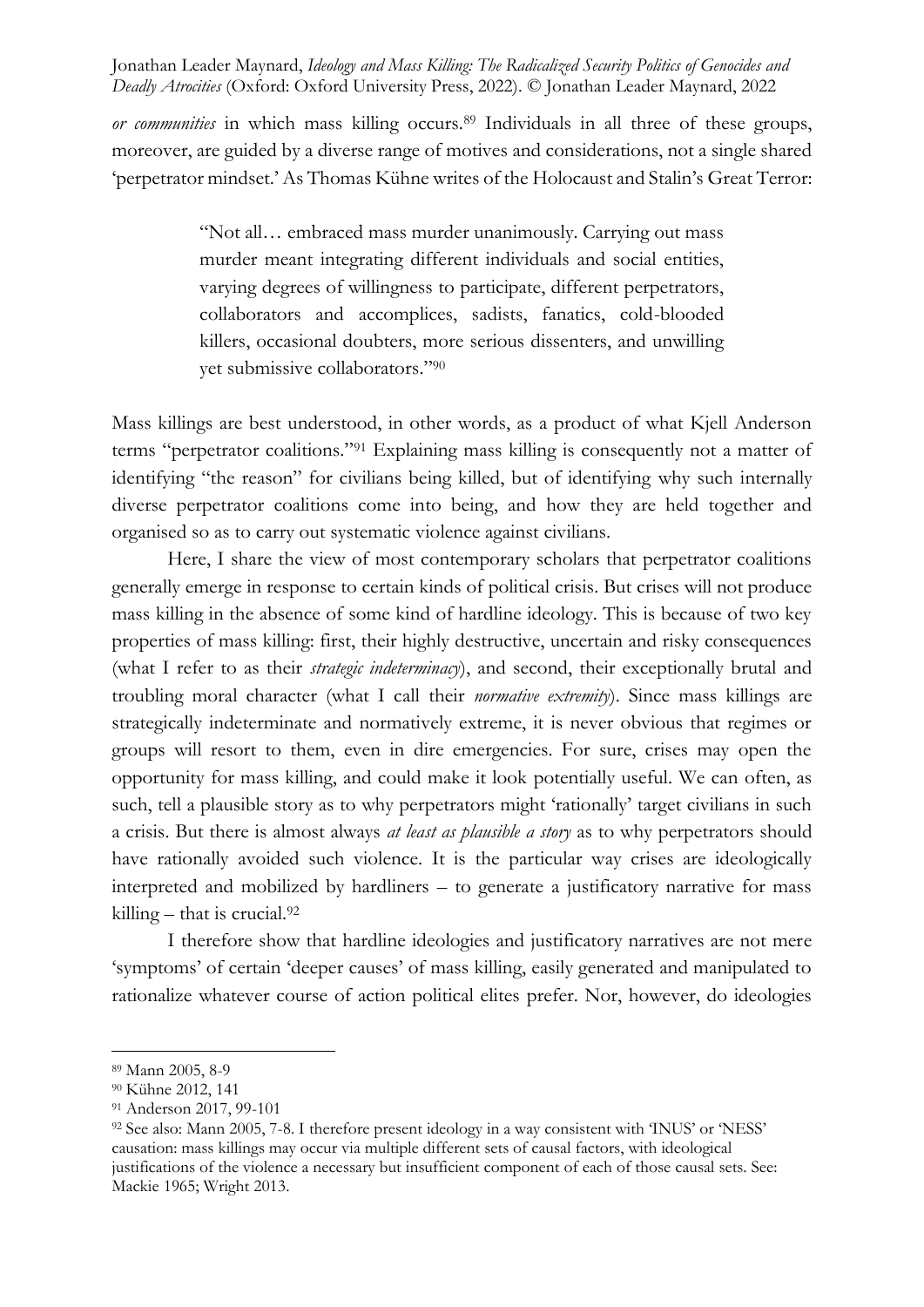generally provide longstanding pre-formed plans for extermination for which political crises are no more than a pretext. Instead, ideologies radicalize (or deradicalize) over time according to *both* broader material and social conditions and the existing character of an ideology itself. Extremist ideologies often, for example, flourish in times of economic depression or social conflict, and the onset of violence itself typically radicalizes social norms and intergroup attitudes. But the existing strength of sympathy for or opposition to hardline ideas is also a critical catalyst for or constraint on radicalization. Frequently, indeed, ideologies shape the onsets of crisis just as much as crises shape prevailing ideologies. In my account of mass killing, this escalatory interaction between crisis and ideology therefore takes centre stage. Ideologies matter because they determine whether a justificatory narrative for mass killing, capable of binding together and sustaining a perpetrator coalition, emerges in serious strength in times of crisis.

Within perpetrator coalitions, both 'elites' – the political leaders and high-ranking officials who generally initiate and organize mass killing – and 'masses' – the rank-and-file subordinates and broader communities who implement or support the violence, matter. This book is about both. I argue that ideologies, by motivating and legitimating decisions by individuals across these groups, are crucial to the creation, maintenance and activities of the perpetrator coalitions needed for mass killing to occur. But there are debates in contemporary scholarship between comparatively 'top-down' or *elitist* theories of mass killing, which focus on decisions by senior political decision-makers,<sup>93</sup> and more 'bottomup' or *societal* theories, which emphasize either strong public support for mass killing,<sup>94</sup> or diffuse patterns of local violence which become interconnected into joint campaigns.<sup>95</sup>

In truth, mass killings vary in this respect,<sup>96</sup> but I generally lean towards elitist accounts.<sup>97</sup> More purely bottom-up forms of violence against civilians, such as lynchings or ethnic riots, are possible. But they rarely escalate to mass killing without elite organization. <sup>98</sup> Even when there is public pressure for discriminatory policies against certain groups, elites generally possess significant latitude in deciding how to satisfy such popular pressures, and capacities to dampen, mobilize or funnel them using state authority and propaganda. <sup>99</sup> Consequently, many mass killings occur despite little initial public pressure, but few cases appear to involve highly reluctant leaders pushed into mass killings

<sup>93</sup> Valentino 2004; Straus 2015; Bulutgil 2017; Maat 2020

<sup>94</sup> Goldhagen 1996; Su 2011. Goldhagen places somewhat more emphasis on elite leadership in Goldhagen 2010. Su's landmark study of China's Cultural Revolution strongly stresses the role of 'willing communities', but also emphasises how "the perpetrators invariably were organised by local authorities" (Su 2011, 65) so his account mixes elitist and societal elements.

<sup>95</sup> Gerlach 2010; Karstedt 2012

<sup>96</sup> Anderson thus distinguishes, for example, between "specialised" and "participatory" genocides, see: Anderson 2017, 46.

<sup>97</sup> For similar perspectives, see: Valentino 2004; Straus 2015; McLoughlin 2020

<sup>98</sup> Even in these forms of violence, however, elites tend to play critical roles. See, for example: Brass 2005; Dumitru and Johnson 2011, 9-11.

<sup>99</sup> Valentino 2004, ch.2; Gagnon 2004. See also: Zaller 1992.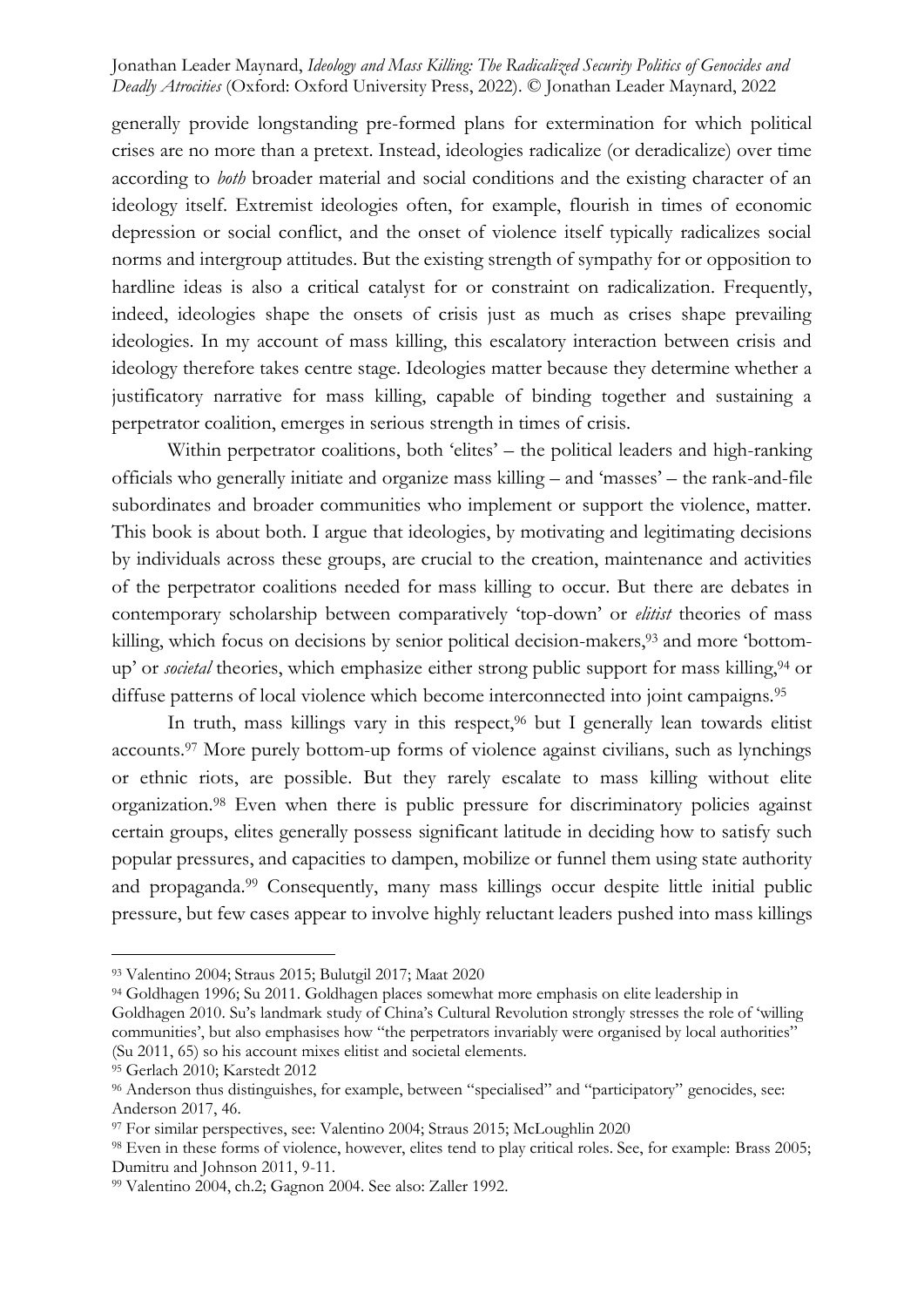by a clamouring public. I therefore place primary emphasis on ideology's role in shaping elite perceptions and decision-making.

Yet there are dangers in overly elitist accounts.<sup>100</sup> Waller contends, for example, that "political, social or religious groups wanting to commit mass murder do. Though there may be other obstacles, they are never hindered by a lack of willing executioners."<sup>101</sup> This is somewhat misleading. While states are always able to mobilize *some* willing executioners, how effectively and extensively they can do so varies. Security or military forces may refuse to enact violence against civilians, or even turn against elites: as in Iran in 1979, or Egypt in 2011.<sup>102</sup> When mass killing is perpetrated, moreover, bottom-up escalatory dynamics often shape violence independent of elite intentions,<sup>103</sup> and in a few cases, elites largely just authorize or tolerate mass killing, with enthusiastic rank-and-file groups – such as the mercenary gangs who massacred indigenous populations in 19th Century California – taking centre stage.<sup>104</sup> Even in more centralised mass killings, elites can rarely *coercively micromanage* rank-and-file perpetrators or broader mass publics, so non-elite individuals retain significant agency.<sup>105</sup> Consequently, hardline justificatory narratives are important, not just in shaping elite decision-making, but also in mobilizing and organizing rank-and-file perpetrators of the violence, and in sustaining vital support and legitimacy for mass killing amongst broader publics.<sup>106</sup>

In emphasizing that these key hardline justificatory narratives revolve around familiar but radicalised strategic and moral ideas about security politics, I am revising rather than entirely rejecting traditional-ideological perspectives. Most traditional-ideological perspectives also emphasize the framing of victims as threatening, guilty and 'other.' Ideological conceptions of security politics are always linked, moreover, to broader political goals and visions in some way, because *what one seeks to secure* in security politics depends on one's account of the political community and its ultimate purposes. Nevertheless, I contend that traditional-ideological perspectives have wrongly emphasised the radicality of perpetrators' ultimate goals, when what really matters is the radicality of how perpetrators understand the pursuit of that most conventional political goal: the securing of a given political order.

<sup>100</sup> See also: Mann 2005, 8-9.

<sup>101</sup> Waller 2007, 15

<sup>102</sup> Weiss 2014, 2-3

<sup>103</sup> Gerlach 2010; Karstedt, Brehm, and Frizzell 2021, 10.6-10.8.

<sup>104</sup> Madley 2004

<sup>105</sup> Aerial bombing campaigns are something of an exception, as discussed in Chapter 6.

<sup>106</sup> In many cases, the ideological orientation of *external actors* may also matter. The US heavily facilitated mass killing in Guatemala and Indonesia for example, as did the French in the Rwandan Genocide, due in part to ideology, see: Wallis 2006/2014; Grandin 2011; Robinson 2018. But this is not consistently significant across mass killings. External actors generally matter more when perpetrators depend on external patron-client support relationships, are vulnerable to intervention, or when international norms prohibiting mass killing are relatively strong. See also: Welsh 2010; Bellamy 2012; Dill 2014; Salehyan, Siroky, and Wood 2014; Stanton 2016.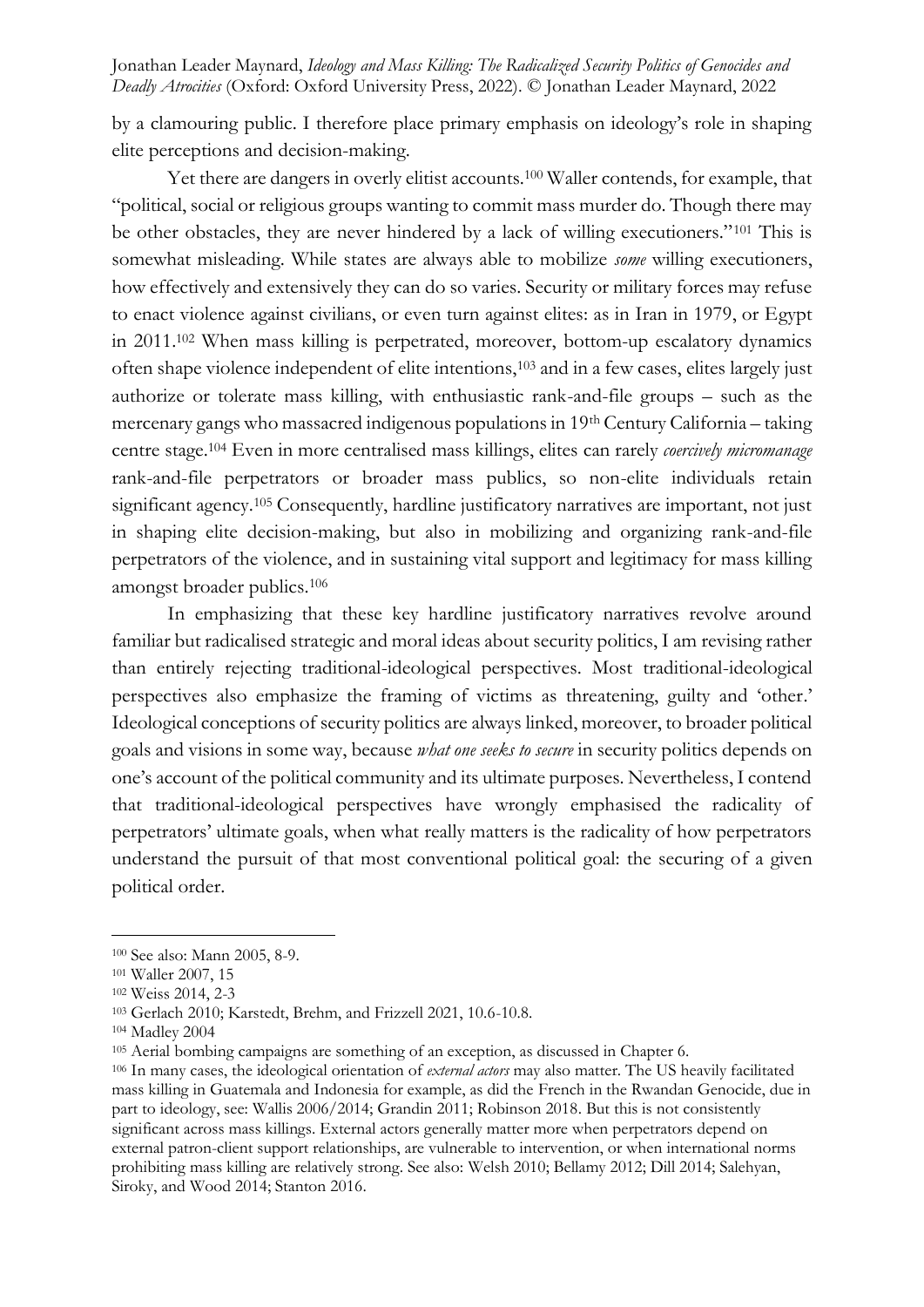I argue, indeed, that existing scholarship often overfocuses on the more 'emotional' aspects of ideologies: utopian dreams, dogmatic absolutism, intense hatreds, and so on. Emotional dynamics are certainly important. But this book places equal emphasis on ideologies' 'epistemic' aspects: the way they shape purportedly factual *narratives about the world*. <sup>107</sup> Such ideological narratives are politically crucial in complex societies, because our ability to ground our political beliefs in direct experience is highly constrained. Given limited time and expertise, we rely on both our ideological preconceptions, and the claims of prominent ideological producers such as state authorities, political parties, and the media. This is especially true in security politics, where most citizens can make little use of their personal experiences to assess the truth or falsity of claims about 'national security.' But more broadly, conservatives, liberals, communists and fascists are divided, not simply by different aims and values, but by contrasting narratives about their political worlds. In this sense ideologies provide *imagined realities:* visions of politics rooted in existing beliefs, indirect testimony and story-telling more than direct experience or hard evidence.<sup>108</sup> In this respect, my analysis dovetails with the recent growth of research on 'fake news', conspiracy theories and political misinformation.<sup>109</sup> Since false beliefs are pervasive, persistent and powerful even in the freest and most prosperous societies, it is hardly surprising that they can prove crucial in the crisis-ridden contexts of mass killing.

Such ideological narratives remain, of course, emotionally and morally charged. This is crucial, since the psychological sciences have now generated a wide degree of consensus that emotions are *essential* foundations for collective political action,<sup>110</sup> including violence.<sup>111</sup> But our emotions and moral judgements are deeply intertwined with our narratives about reality – as Jennifer Hochschild puts it: "Where you stand depends on what you see."<sup>112</sup> Moreover, since people's underlying values change slowly, yet their perceptions of the world can change quickly, rapid ideological radicalization towards violence is more likely to be a product of changing narratives than a wholesale moral reorientation. Those who think mass killings are justified and those who think them unconscionable are divided, I argue, as much by fundamentally different imagined realities as by contrasting values.<sup>113</sup> "When viewed from divergent perspectives," eminent psychologist Albert Bandura reminds us, "the same violent acts are different things to different people."<sup>114</sup>

<sup>107</sup> See also: Holbrook and Horgan 2019. For broader work on political narratives, see: Patterson and Monroe 1998; Hammack 2008; Haidt, Graham, and Joseph 2009; Krebs 2015.

<sup>108</sup> I intentionally allude to: Anderson 1983/2006, 6.

<sup>&</sup>lt;sup>109</sup> It also aligns with those who associate ideology with the employment of power/knowledge - see, variously: Simonds 1989; Howarth, Norval, and Stavrakakis 2000; Fricker 2009.

<sup>110</sup> McDermott 2004; Mercer 2010; McDoom 2012; Ross 2014; Hall and Ross 2015

<sup>111</sup> Chirot and McCauley 2006; Dutton 2007; Collins 2008; Grossman 2009; Klusemann 2010; Costalli and Ruggeri 2017

<sup>112</sup> Hochschild 2001. See also: Zaller 1992, 24.

<sup>113</sup> See also: Crelinsten 2003.

<sup>114</sup> Bandura 1999, 195.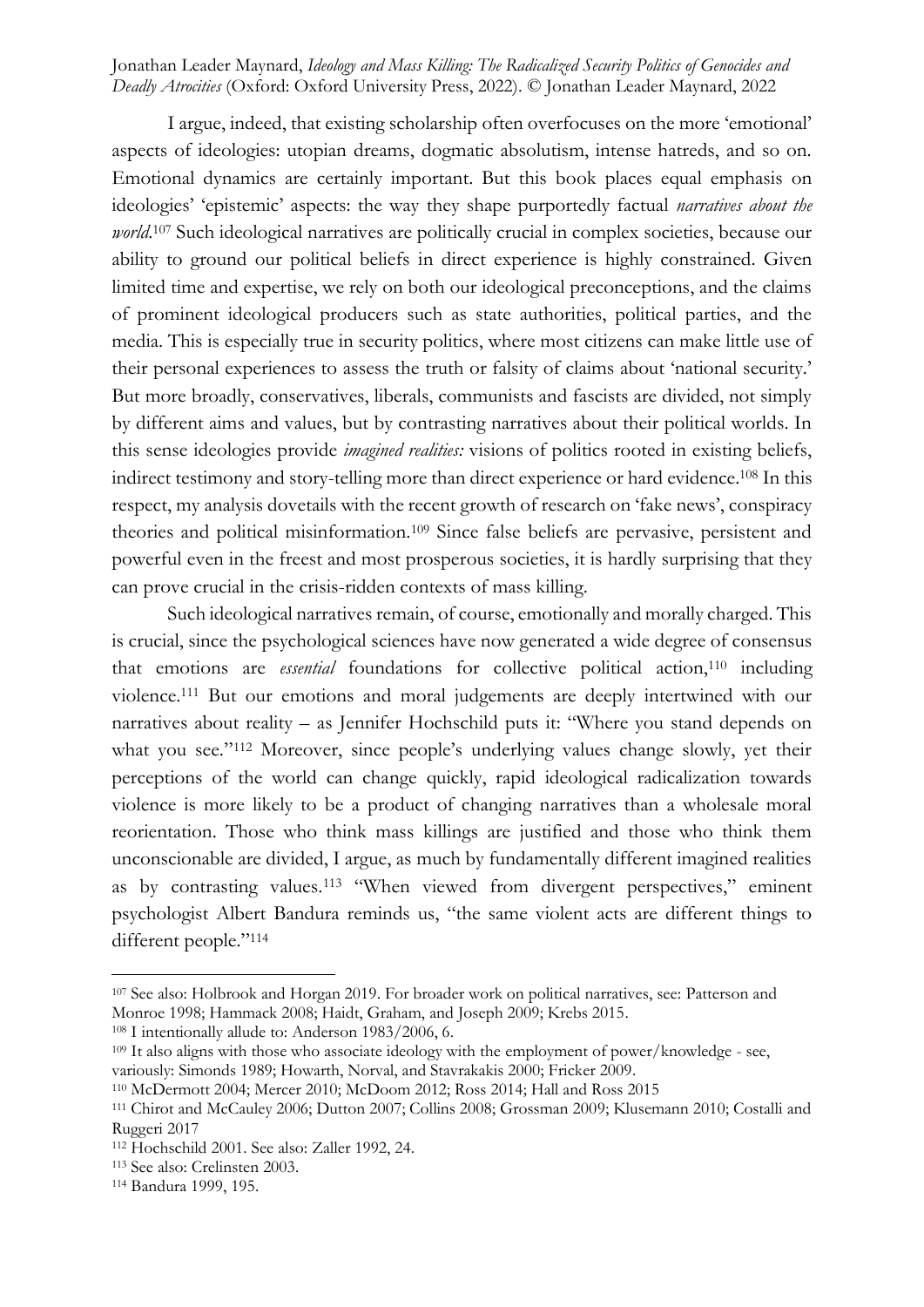Take, for example, recent mass violence against the Rohingya Muslims of Myanmar's Rakhine region, which peaked in large-scale expulsions and numerous killings in 2017.<sup>115</sup> Outside of Myanmar, this was widely condemned as the indiscriminate ethnic cleansing of an unarmed civilian population long victimised by Myanmar's government. But supporters of the violence from within Myanmar – including Buddhist religious leaders – operate inside an entirely different ideological narrative of reality.<sup>116</sup> The Rohingya – whom are typically referred to simply as 'Muslims' or 'Bengalis' – "stole our land, our food and our water," stated one Buddhist abbot; a member of Myanmar's Parliament asserted that "all the Bengalis learn in their religious schools is to brutally kill and attack;" while a local administrator of a 'Muslim-free' village explained that Muslims "are not welcome here because they are violent and they multiply like crazy."<sup>117</sup> A mother working for the *Patriotic Association of Myanmar* likewise argued that:

> "[Muslims] are swallowing our religion... Their religion is terrorism… They have been taught this since they were children, so it's very terrifying. We say, 'don't kill'…They say, 'kill, if you kill you will be blessed'…Now, in the news, we see about their Jihad in other countries, cutting off peoples' heads… I don't want to see our Buddhists suffer like that. That's why I want to show people the horror of their religion. I want everyone to know."<sup>118</sup>

Most individuals expressing such sentiments had little familiarity with actual Rohingya. But *the ideological portrayal of Rohingya*, rooted in years of rumour, story-telling and, increasingly, fake news on social media, drove support for their violent persecution and forced expulsion.<sup>119</sup> The aforementioned administrator acknowledged that he had never met a Muslim, but observed that "I have to thank Facebook because it is giving me the true information in Myanmar."<sup>120</sup> Another interviewee commented that: "According to [what I hear from] other people, I am worried that ISIS will affect us, and in our country we have many Muslims." Asked when she started feeling scared of Muslims, she answered: "It happened after seeing that news and the Rakhine problem. Since then the news always pops up about it."<sup>121</sup>

Again, some scholars tend towards the view that such ideological narratives are merely post-hoc rationalizations for self-interest, longstanding hatreds or underlying value

<sup>115</sup> On this case in general, see: Lee 2021.

<sup>116</sup> Schissler, Walton, and Thi 2015, 10.

<sup>117</sup> Beech 2017.

<sup>118</sup> Schissler, Walton, and Thi 2015, 9-10.

<sup>119</sup> See also: Mozur 2018.

<sup>120</sup> Beech 2017

<sup>121</sup> Schissler, Walton, and Thi 2015, 12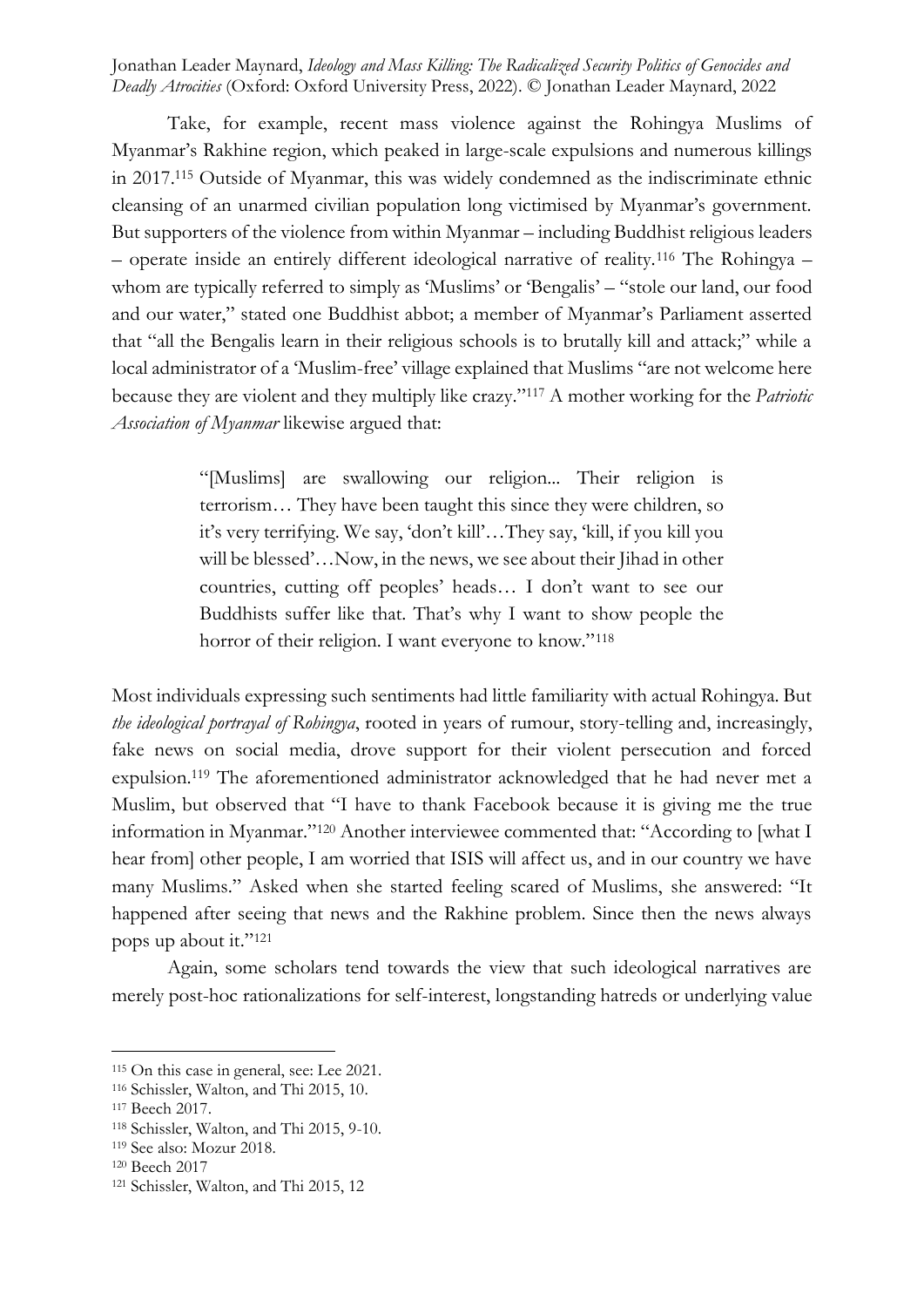orientations. But this interpretation is generally implausible. For most of the interviewees quoted above, little personal stake in the Rakhine region existed, and threatening perceptions of Muslims appeared to emerge only in *response* to propaganda and events.<sup>122</sup> In most cases of mass killing, indeed, evidence of longstanding hatreds or purely selfinterested motives for violence is surprisingly scarce. The post-hoc rationalization interpretation fails to appreciate how deeply individuals rely on socially disseminated narratives to interpret the world around them – and how easily baseless claims about matters of fact can therefore come to look plausible within the right ideological context.

In focusing on ideologically radicalised security politics, I also oppose the tendency of many traditional-ideological perspectives to implicitly 'other' mass killing by presenting it as essentially a pathology of manifestly 'totalitarian', 'authoritarian' or 'evil' ideologies.<sup>123</sup> A broad range of regimes and groups, including liberal ones, have engaged in mass killing. The ideological detail of different cases varies in important ways – and a central argument of this book is that different mass killings take radically different forms due to the different ideological context in which they occur. Yet the most basic ideological processes through which mass killings are justified are largely consistent across cases. As Neil Mitchell observes: "Human beings are uninventive when it comes to reasons for atrocity."<sup>124</sup> This is *not* meant to suggest that all mass killings are fundamentally the same, nor to imply that they are morally equivalent. While my research has convinced me, for example, that the Allied area bombing of civilians in World War II was brutal, ineffective and unjustified, it was obviously not morally akin to the Holocaust. But there are a range of reasons for agreeing with Alex Bellamy's contention that "whilst the precise contours of justification shift from case to case, it is important to recognize the family resemblances between them."<sup>125</sup>

#### **On Method**

A detailed discussion of my methodological approach can be found in the Methodological Appendix at the end of the book, but a few points should be clarified from the outset. In the chapters that follow, I address a mixture of 'what?', 'why? and 'how?' questions,<sup>126</sup> and seek to make both broad generalizations about ideology's role across mass killings and context-specific claims about the ideological dynamics of individual cases.<sup>127</sup> My principal

<sup>122</sup> See: ibid. 11, 15-17 & 21-22.

<sup>123</sup> Somewhat contra Kuper 1981, ch.5; Fein 1990, ch.4; Rummel 1994; Kressel 2002; Midlarsky 2011; Richter, Markus, and Tait 2018. See also: Powell 2011, 95-7.

<sup>124</sup> Mitchell 2004, 53

<sup>125</sup> Bellamy 2012, 180

<sup>126</sup> In social scientific jargon, I am interested in both causal and constitutive, and explanatory and interpretive, forms of inquiry. But these are more closely connected than often assumed, see: Ylikoski 2013; Elster 2015, ch.3; Jackson 2016; Norman 2021. I reject the view that such forms of inquiry are ultimately incompatible, but see: Hollis and Smith 1990; Bevir and Blakely 2018.

<sup>127</sup> Tilly and Goodin 2006.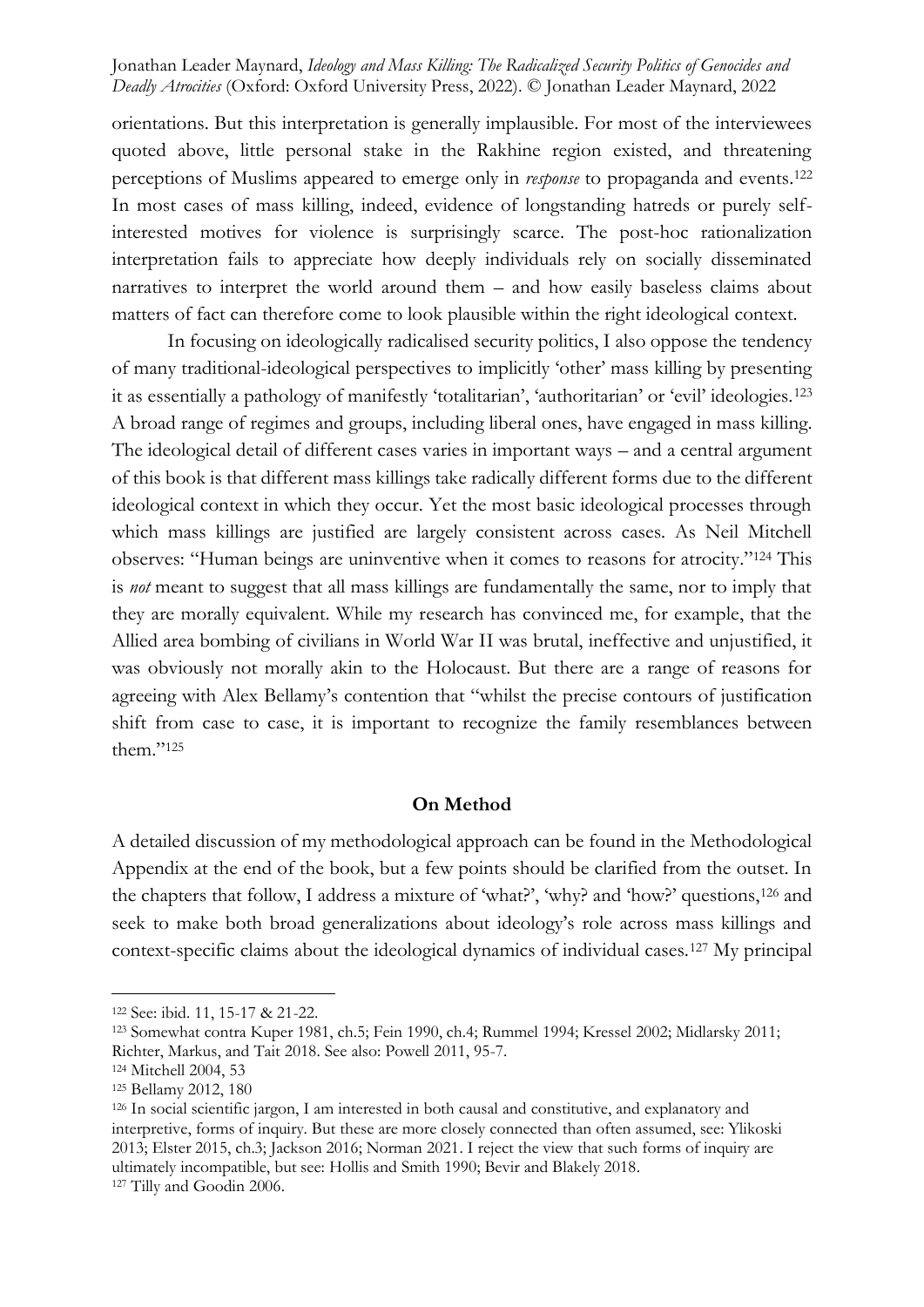aim is to advance a causal argument. I claim that ideologies are crucial to explaining *why* mass killings occur, and I show *how* particular hardline ideas shape the initiation and implementation of violence. In contrast to some books in political science, I do not present my inquiry as a kind of 'experiment' for testing pre-formed hypotheses. Such an approach is not the only valid method of causal inquiry in social science and is often a rather inaccurate presentation of how research actually proceeds.<sup>128</sup> Much social science is more analogous to a detective unravelling a crime than a natural scientist working in a laboratory – in that it uses established foundational knowledge to interrogate available evidence concerning particular events and reach the most plausible causal conclusions. I embrace this approach: drawing on empirical research from across the humanities and social sciences to examine specific mass killings and make the best causal inferences about ideology's role. 129

I provide a broad range of evidence for my arguments across the first, theoretical half of the book, but then delve in much more detail into the ideological dynamics of mass killing through my four historical case studies. The available evidence, I argue, counts against traditional-ideological, rationalist-sceptical and situationist-sceptical explanations of mass killing, and supports the neo-ideological synthesis I propose. Across cases of mass killing, key ideological justifications pre-date the violence, are closely linked to patterns of violence which cannot be explained if ideology is ignored, and involve ideas recognised in psychological science as capable of increasing support for violence. Even in the most obviously 'strategic' cases, such as the Allied Area Bombing of Germany and Japan or the Guatemalan Civil War, killing civilians in their hundreds and thousands was hugely disproportionate to the actual benefits, if any, that such violence yielded, and was not an obvious logical response to the pressures of war. In both these cases, mass killing *was* a strategy for military victory, but one that vitally depended on distinctive ideological understandings of warfare and crisis which significantly preceded the violence. Yet the primary ideological justifications for mass killings consistently revolve around conventional arguments about security, punishment, necessity, and valour. Even the most 'revolutionary' violence of the Stalinist terror was not part of a longstanding 'utopian' programme to transform society, but fundamentally an effort to secure the Soviet state in response to perceived threats and crisis.

My methodological approach does not generate some sort of knock-down 'proof' of ideology's impact in the way that one might prove the role of haemoglobin in blood or the relationship between a planet's mass and its gravitational pull. But such strong proofs are relatively rare in social science. My argument is that the available empirical evidence renders a neo-ideological perspective the *most plausible* characterization of ideology's role in

<sup>128</sup> See: King, Keohane, and Verba 1994, 7 fn.1; Yom 2015; Norman 2021.

<sup>129</sup> As discussed in the methodological appendix, this involves a form 'iterative induction' revolving around comparative-historical analysis see: Skocpol and Somers 1980; Mahoney and Terrie 2008; Mahoney 2015; Yom 2015.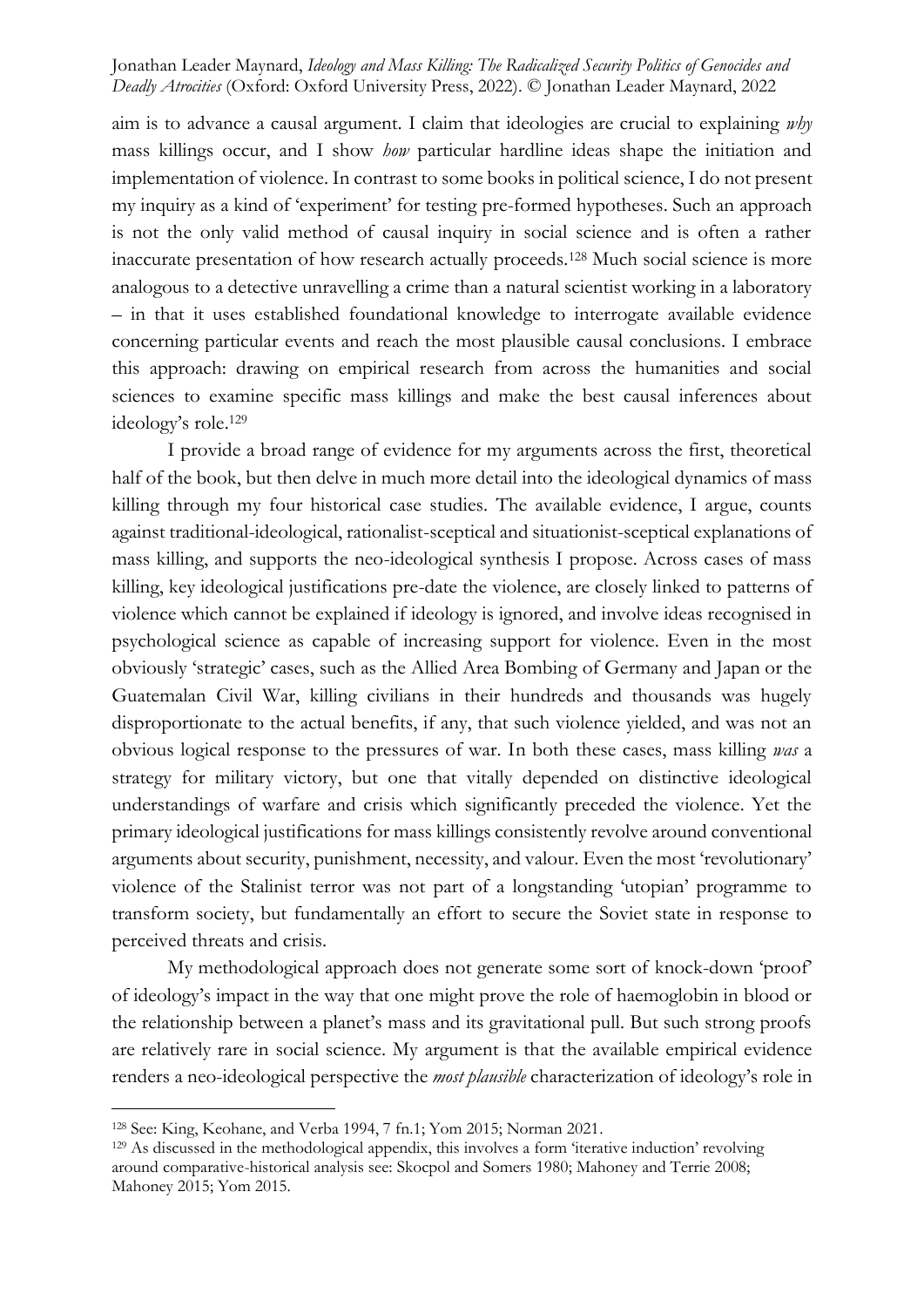mass killing. It is better supported than the sceptic's dismissal of ideology as playing a marginal role, or the traditional-ideological focus on deep ideological commitments to extraordinary goals or values.<sup>130</sup>

But this book is not solely concerned with causal claims. The very mindset of perpetrators of mass killing, and the meaning of the violence they implement, is mysterious. *How* could these people perpetrate? *What* were they thinking? *To what extent* did they support the violence? To demystify perpetrators, and make their violence intelligible, we must trace their narratives, assumptions and claims – identifying the reasons and sentiments through which they appear to have understood their own actions and showing how such ideas can gain currency in particular ideological contexts. For this purpose, I draw on interpretive techniques of intellectual history, discourse analysis, and political theory. Such inquiry also exposes the relative ease with which commonplace justifications of violence can be twisted to support horrific atrocities. This imparts an ethical dimension to my contribution, since this justificatory capacity carries implications for debates in political theory over the moral regulation of political violence and war. I return to these ethical implications in the book's Conclusion.

My entire argument depends on examining *ideas* – the building blocks of ideologies. Some scholars worry about this, objecting that we cannot rigorously study ideas because they operate in the human mind and are therefore not directly observable. As explained in my Methodological Appendix, this objection is misplaced. Problems of direct observation are common in science, and a matter of degree. Like many scholars, I believe that analysis of discourse, the use of psychological science, the examination of observable behaviour, and close attention to historical context, can collectively allow us to make inferences – albeit somewhat tentative ones – about the role ideas play in human action.<sup>131</sup> Moreover, we generally *have* to make such inferences.<sup>132</sup> Refusing to study ideas rarely results in scholars neutrally reserving judgement about their impact. Instead, scholars either implicitly treat ideas as unimportant, or make tacit assumptions about the ideas that guide human action without grounding such assumptions in evidence. Neither approach is justifiable. Instead, we should use actual empirical research to make the best inferences we can about the ideas and ideologies that appear to influence those we study.

#### **1.4 Plan of the Book**

The rest of the book is organised into two halves. The first develops my *retheorization* of ideology's role in mass killing. **Chapter 2 (Clarifying Ideology)** begins this task by

<sup>131</sup> Others worry that ideational explanation is 'tautological' – but this critique only holds when the evidence used to determine ideas is the very behaviour those ideas are then used to explain. Sophisticated ideational research avoids this error.

<sup>130</sup> See also: Lipton 2004; Douven 2011.

<sup>132</sup> See also: Mercer 2005.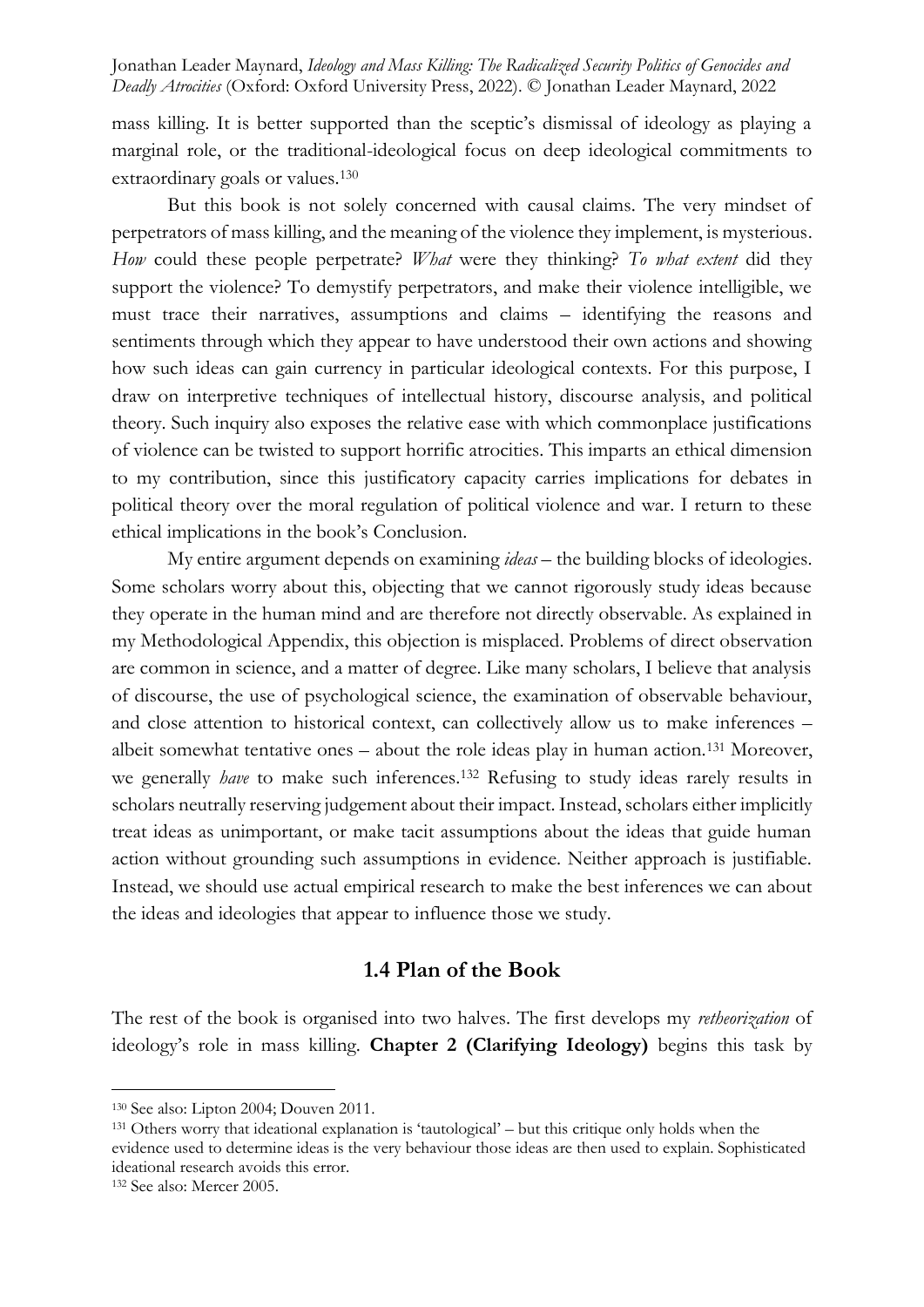defending a broad conceptualization of ideology and theorizing the multiple ways in which ideologies can influence political behaviour. **Chapter 3 (How Does Ideology Explain Mass Killing?)** presents the core argument of the book in more detail, showing why accounts that ignore ideology fail to explain mass killings, and detailing how 'hardline ideologies' generate and hold together perpetrating coalitions in times of political crisis. **Chapter 4 (The Hardline Justification of Mass Killing)** then delves deeper into the actual character of those hardline ideologies, the key justificatory narratives through which they promote mass killing in times of crisis, and the basis for thinking that such narratives have genuine 'causal power' to encourage violence.

The second half of the book then provides deeper *empirical* support for my account through my four case studies. I intentionally focus on four quite different cases of mass killing, that should prove collectively difficult for an ideology-centred account to coherently explain. **Chapter 5 examines Stalinist Repression**, which represents what might be thought of as a classic 'ideological' mass killing, although one that has received less attention in comparative research than more canonical cases like the Holocaust or Armenian Genocide. While this represents a relatively easy case for my argument that ideology is crucial, it is a tougher case for my claims that ideology's most important role in mass killing revolves around security politics rather than revolutionary goals. By contrast, I examine the next two cases, **Allied area bombing in World War II in Chapter 6** and **the Guatemalan Civil War in Chapter 7**, because they should be much harder cases for arguments asserting ideology's importance. Again, these are classic 'strategic' mass killings, of the kind that many scholars suggest can be explained without reference to ideology, but I show that ideology remained essential in both. **Chapter 8 examines the Rwandan Genocide,** which lies somewhere between the other cases. Most scholars recognize the strength of racist ideology in Rwanda, but several downplay the importance of that ideology in explaining why and how the genocide unfolded. I again show that ideology's role in Rwanda was nuanced, but crucial.

There are important limits to what I offer over these chapters. This book is not an exercise in new primary research on particular cases – involving fieldwork and new data collection – but an attempt to use the best existing scholarship on the cases I examine to advance debates over the role of ideology in mass killing. Since I am focused squarely on *ideology's role,* a range of further important dynamics necessarily get limited attention, although I try to highlight them where appropriate. Several issues – such as the role of ideology in cases where mass killing does *not* occur, or the deeper societal roots of hardline ideological radicalization – I do address, but will need to return to in future research to elaborate in full.<sup>133</sup> The book also sides with scholars who favour complex, context-

<sup>133</sup> I discuss 'negative cases' where mass killings do not occur in Chapters 3 and 4. Some readers may worry that without a dedicated case study of such a 'negative case,' I problematically 'select on the dependent variable,' but this complaint misunderstands the way I am making causal inferences in this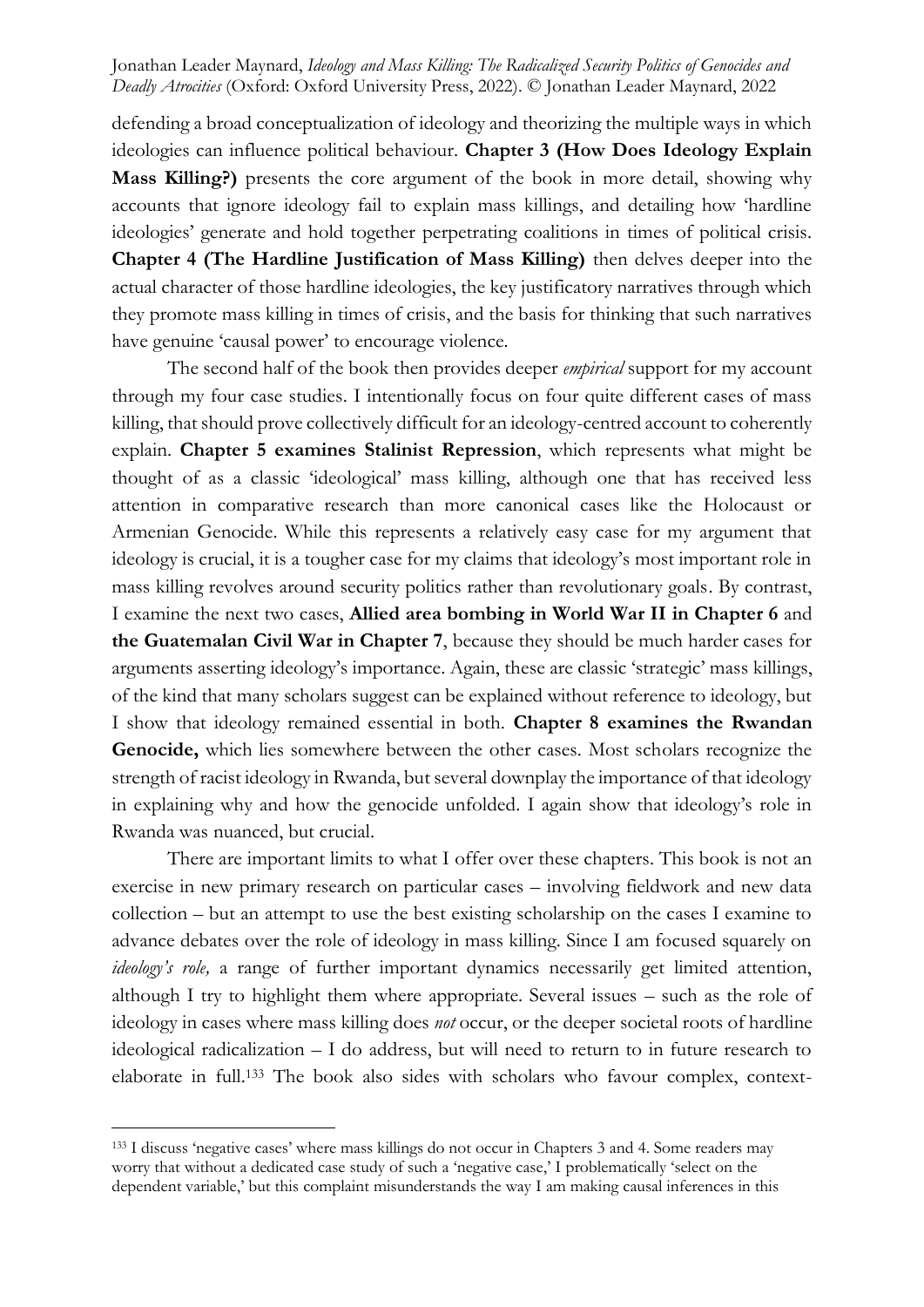sensitive, historically detailed and interpretively rich theories of political violence, as opposed to those more focused on building relatively simple and general law-like predictive models.<sup>134</sup> Ultimately, different studies contribute to our ability to make sense of political violence in different ways. But a focused and comparative study aimed at advancing our understanding of ideology's role in mass killing is, I believe, overdue.

book, as explained in the Methodological Appendix. For four excellent comparative studies incorporating negative cases, see: Kaufman 2015; Straus 2015; Bulutgil 2017; Hiebert 2017.

<sup>134</sup> See: Pierson 2004; Tilly and Goodin 2006; Owens, Su, and Snow 2013; Kaufman 2015, 6-11; Williams and Pfeiffer 2017; Williams 2021.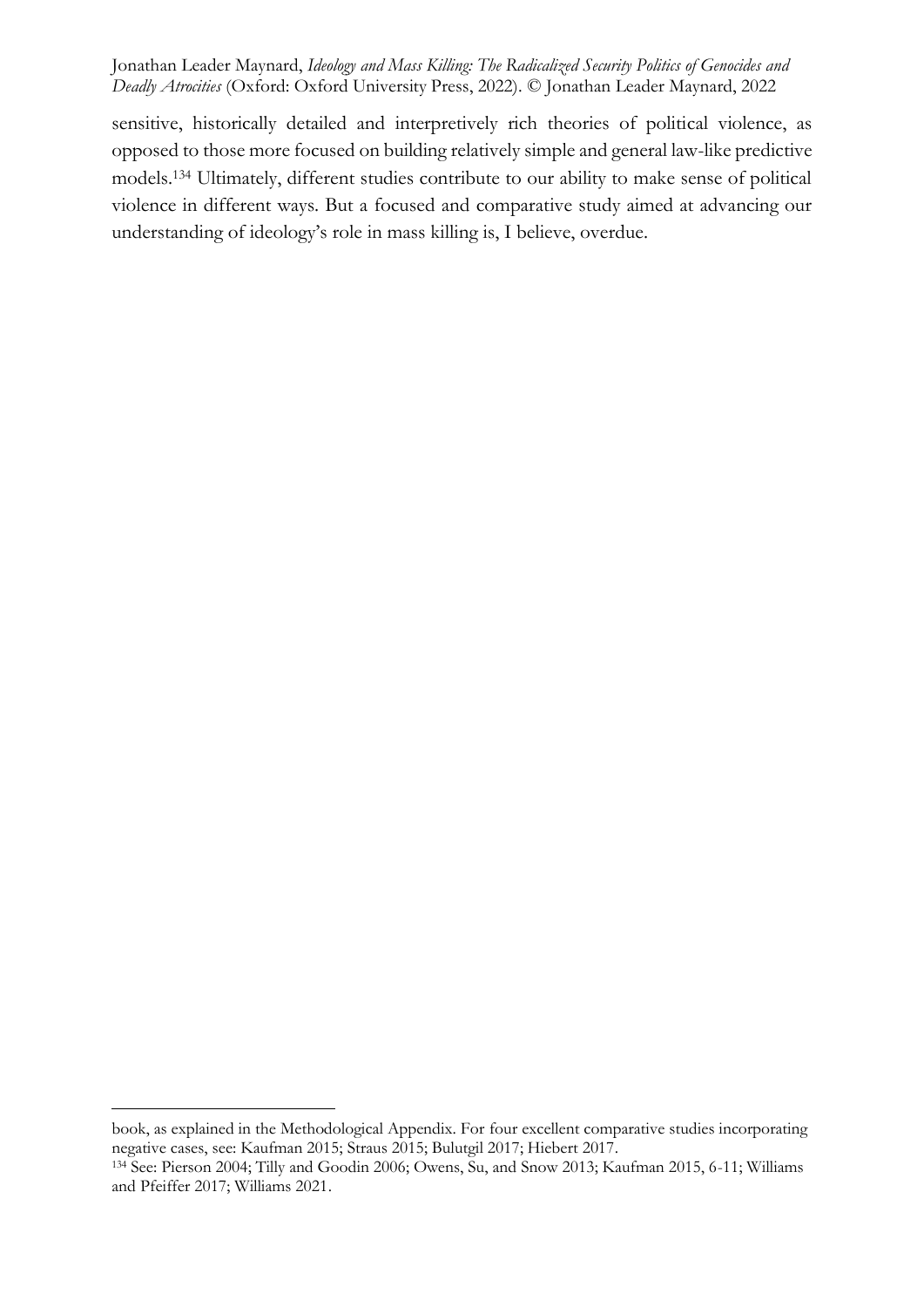# **Bibliography**

- Ackerman, Gary, and Michael Burnham. "Towards a Definition of Terrorist Ideology." *Terrorism and Political Violence* Early Release Online Version (2019).
- Alvarez, Alex. "Destructive Beliefs: Genocide and the Role of Ideology." In *Supranational Criminology: Towards a Criminology of International Crimes*, edited by A. Smeulers and R. Haveman, 213-32. Antwerpen: Intersentia, 2008.
- Aly, Götz. *Hitler's Beneficiaries: Plunder, Racial War, and the Nazi Welfare State.* New York: Henry Holt and Company, 2008.
- Anderson, Benedict. *Imagined Communities: Reflections on the Origin and Spread of Nationalism.* London: Verso, 1983/2006.
- Anderson, Kjell. *Perpetrating Genocide: A Criminological Account.* Abingdon: Routledge, 2017. ———. "Who Was I to Stop the Killing?: Moral Neutralization among Rwandan Genocide Perpetrators." *Journal of Perpetrator Research* 1, no. 1 (2017): 39-63.
- Anderton, Charles H. "Datasets and Trends of Genocides, Mass Killings, and Other Civilian Atrocities." In *Economic Aspects of Genocides, Other Mass Atrocities, and Their Prevention*, edited by Charles H. Anderton and Jurgen Brauer. Oxford: Oxford University Press, 2016.
- Anderton, Charles H., and Jurgen Brauer, eds. *Economic Aspects of Genocides, Other Mass Atrocities, and Their Prevention*. Oxford: Oxford University Press, 2016.
- Arendt, Hannah. *Eichmann in Jerusalem: A Report on the Banality of Evil.* London: Penguin Books, 1963/2006.
- ———. *On Violence.* Orlando, FL: Harcourt Books, 1970.
- ———. *The Origins of Totalitarianism.* Orlando: Harcourt Books, 1951/1976.
- Aronson, Ronald. "Societal Madness: Impotence, Power and Control." In *Toward the Understanding and Prevention of Genocide: Proceedings of the International Conference on the Holocaust and Genocide*, edited by Israel Charny. Boulder, CO: Westview Press, 1984.
- Asal, Victor, and R. Karl Rethemeyer. "The Nature of the Beast: Organizational Structures and the Lethality of Terrorist Attacks." *The Journal of Politics* 70, no. 2 (2008): 437- 49.
- Balcells, Laia. *Rivalry and Revenge: The Politics of Violence During Civil War.* Cambridge: Cambridge University Press, 2017.
- Bandura, Albert. "Moral Disengagement in the Perpetration of Inhumanities." *Personality and Social Psychology Review* 3, no. 3 (1999): 193-209.
- Barnes, Nicholas. "Criminal Politics: An Integrated Approach to the Study of Organized Crime, Politics and Violence." *Perspectives on Politics* 15, no. 4 (2017): 967-87.
- Baum, Steven K. *The Psychology of Genocide.* Cambridge: Cambridge University Press, 2008.
- Beech, Hannah. "Denial and Loathing in Myanmar." *The New York Times: International Edition* (New York), 25 October 2017 2017, 1 & 4.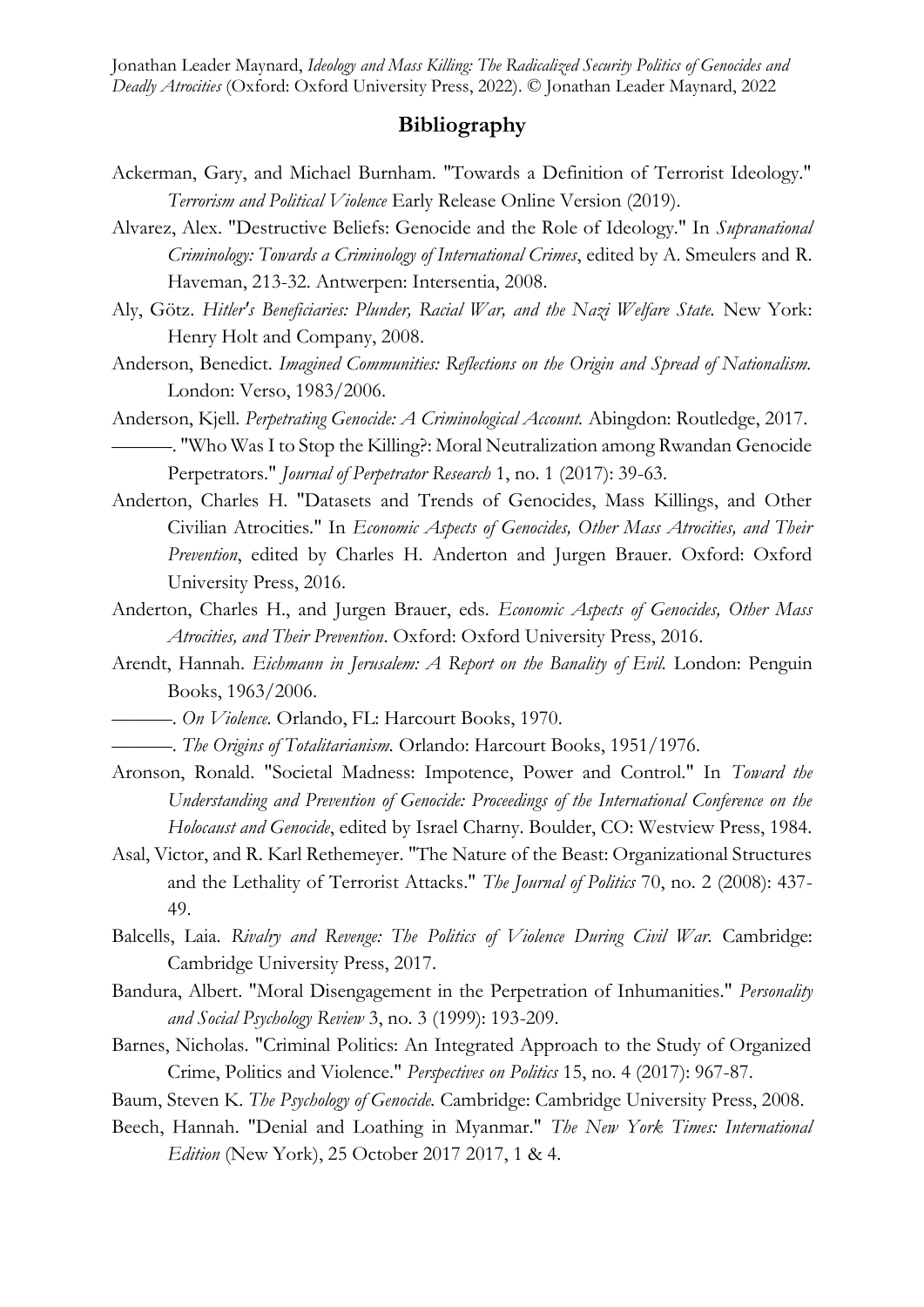- Bellamy, Alex J. "Mass Atrocities and Armed Conflict: Links, Distinctions, and Implications for the Responsibility to Prevent." *Stanley Foundation Policy Analysis Brief*  (2011).
	- ———. "Mass Killing and the Politics of Legitimacy: Empire and the Ideology of Selective Extermination." *Australian Journal of Politics and History* 58 (2012): 159-80.
	- ———. *Massacres and Morality: Mass Atrocities in an Age of Civilian Immunity.* Oxford: Oxford University Press, 2012.
- Benesch, Susan. *Countering Dangerous Speech to Prevent Mass Violence in Kenya's 2013 Elections.*  (2014).
- "Dangerous Speech: A Proposal to Prevent Group Violence." 2012, accessed 15 Oct 2012, [http://www.worldpolicy.org/susan-benesch.](http://www.worldpolicy.org/susan-benesch)
- Benesch, Susan. "The Ghost of Causation in International Speech Crime Cases." In *Propaganda, War Crimes Trials and International Law: From Speakers' Corner to War Crimes*, edited by Predrag Dojčinović. Abingdon: Routledge, 2012.

———. "Words as Weapons." *World Policy Journal* 29 (2012): 7-12.

- Bevir, Mark, and Jason Blakely. *Interpretive Socal Science: An Anti-Naturalist Approach.* Oxford: Oxford University Press, 2018.
- Bloxham, Donald. *The Great Game of Genocide: Imperialism, Nationalism and the Destruction of the Ottoman Armenians.* Oxford: Oxford University Press, 2005.
	- "Organized Mass Murder: Structure, Participation, and Motivation in Comparative Perspective." *Holocaust and Genocide Studies* 22, no. 2 (2008): 203-45.
- Bosi, Lorenzo, and Donatella Della Porta. "Micro-Mobilization into Armed Groups: Ideological, Instrumental and Solidaristic Paths." *Qualitative Sociology* 35 (2012): 361- 83.

Boudon, Raymond. *The Analysis of Ideology.* Cambridge: Polity Press, 1989.

- Bradshaw, Peter. "The Look of Silence: Act of Killing Director's Second Film Is as Horrifically Gripping as First - Venice Film Festival Review." *The Guardian* (London), 28 August 2014 2014. [http://www.theguardian.com/film/2014/aug/27/the-look-of-silence-review-act](http://www.theguardian.com/film/2014/aug/27/the-look-of-silence-review-act-of-killing-venice-film-festival)[of-killing-venice-film-festival.](http://www.theguardian.com/film/2014/aug/27/the-look-of-silence-review-act-of-killing-venice-film-festival)
- Brass, Paul. *The Production of Hindu-Muslim Violence in Contemporary India.* Seattle: University of Washington Press, 2005.
- Browning, Christopher R. *Ordinary Men: Reserve Police Battalion 101 and the Final Solution in Poland.* London: Penguin Books, 1992/2001.
- Brzezinski, Zbigniew. "Totalitarianism and Rationality." *American Political Science Review* 50, no. 3 (1956): 751-63.
- Bulutgil, H. Zeynep. "Ethnic Cleansing and Its Alternatives in Wartime: A Comparison of the Austro-Hungarian, Ottoman and Russian Empires." *International Security* 41, no. 4 (2017): 169-201.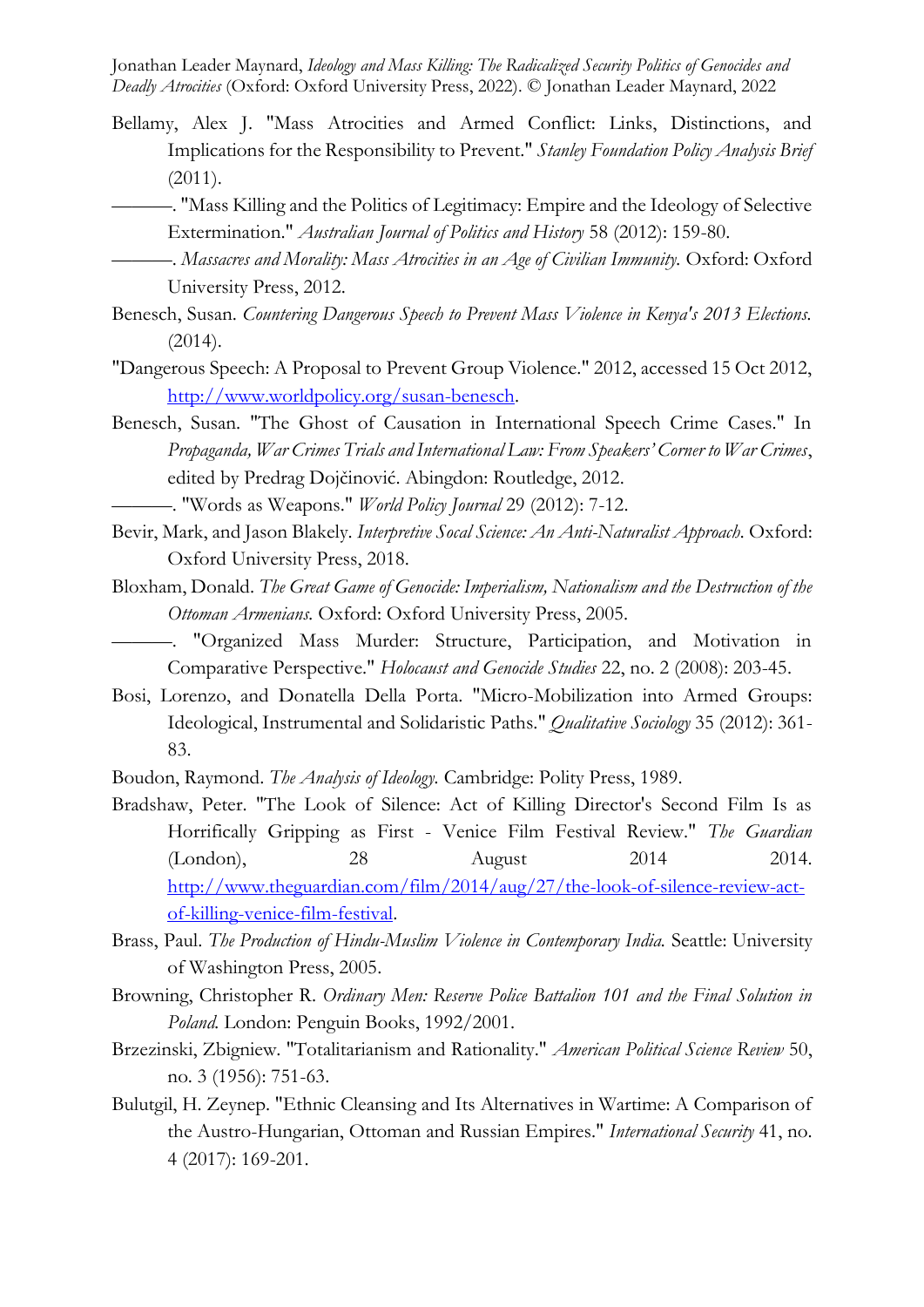———. *The Roots of Ethnic Cleansing in Europe.* Cambridge: Cambridge University Press, 2016.

- Butcher, Charles, Benjamin E. Goldsmith, Sascha Nanlohy, Arcot Sowmya, and David Muchlinski. "Introducing the Targeted Mass Killing Data Set for the Study and Forecasting of Mass Atrocities." *Journal of Conflict Resolution* Early Release Online Version (2020).
- Campbell, David. *Writing Security: United States Foreign Policy and the Politics of Identity.* Revised ed. Minneapolis: University of Minnesota Press, 1998.
- Card, Claudia. *The Atrocity Paradigm: A Theory of Evil.* Oxford: Oxford University Press, 2002.
- Chenoweth, Erica, and Pauline Moore. *The Politics of Terror.* Oxford: Oxford University Press, 2018.
- Chirot, Daniel, and Clark McCauley. *Why Not Kill Them All?: The Logic and Prevention of Mass Political Murder.* Princeton: Princeton University Press, 2006.
- Cohrs, J. Christopher. "Ideological Bases of Violent Conflict." In *Oxford Handbook of Intergroup Conflict*, edited by L. R. Tropp, 53-71. New York: Oxford University Press, 2012.
- Collins, Randall. *Violence: A Microsociological Approach.* Princeton: Princeton University Press, 2008.
- Costalli, Stefano, and Andrea Ruggeri. "Emotions, Ideologies, and Violent Political Mobilization." *PS: Political Science and Politics* 50, no. 4 (2017): 923-27.
- Crelinsten, Ronald D. "The World of Torture: A Constructed Reality." *Theoretical Criminology* 7, no. 3 (2003): 293-318.
- Danning, Gordon. ""It Ain't So Much the Things We Don't Know That Get Us in Trouble. It's the Things We Know That Ain't So": The Dubious Intellectual Foundations of the Claim That "Hate Speech" Causes Political Violence." *Pepperdine Law Review* 98 (2019): 98-124.
- Davenport, Christian. "State Repression and Political Order." *Annual Review of Political Science* 10, no. 1 (2007): 1-23.
- Dieng, Adama, and Jennifer Welsh. "Assessing the Risk of Atrocity Crimes." *Genocide Studies and Prevention* 9, no. 3 (2016): 4-12.
- Dill, Janina. *Legitimate Targets?: Social Construction, International Law and U.S. Bombing.* Cambridge: Cambridge University Press, 2014.
- Douven, Igor. "Abduction." *Stanford Encyclopedia of Philosophy* (2011). [https://plato.stanford.edu/entries/abduction/.](https://plato.stanford.edu/entries/abduction/)
- Downes, Alexander B. *Targeting Civilians in War.* Ithaca: Cornell University Press, 2008.
- Downes, Alexander B., and Kathryn McNabb Cochran. "Targeting Civilians to Win? Assessing the Military Effectiveness of Civilian Victimization in Interstate War." In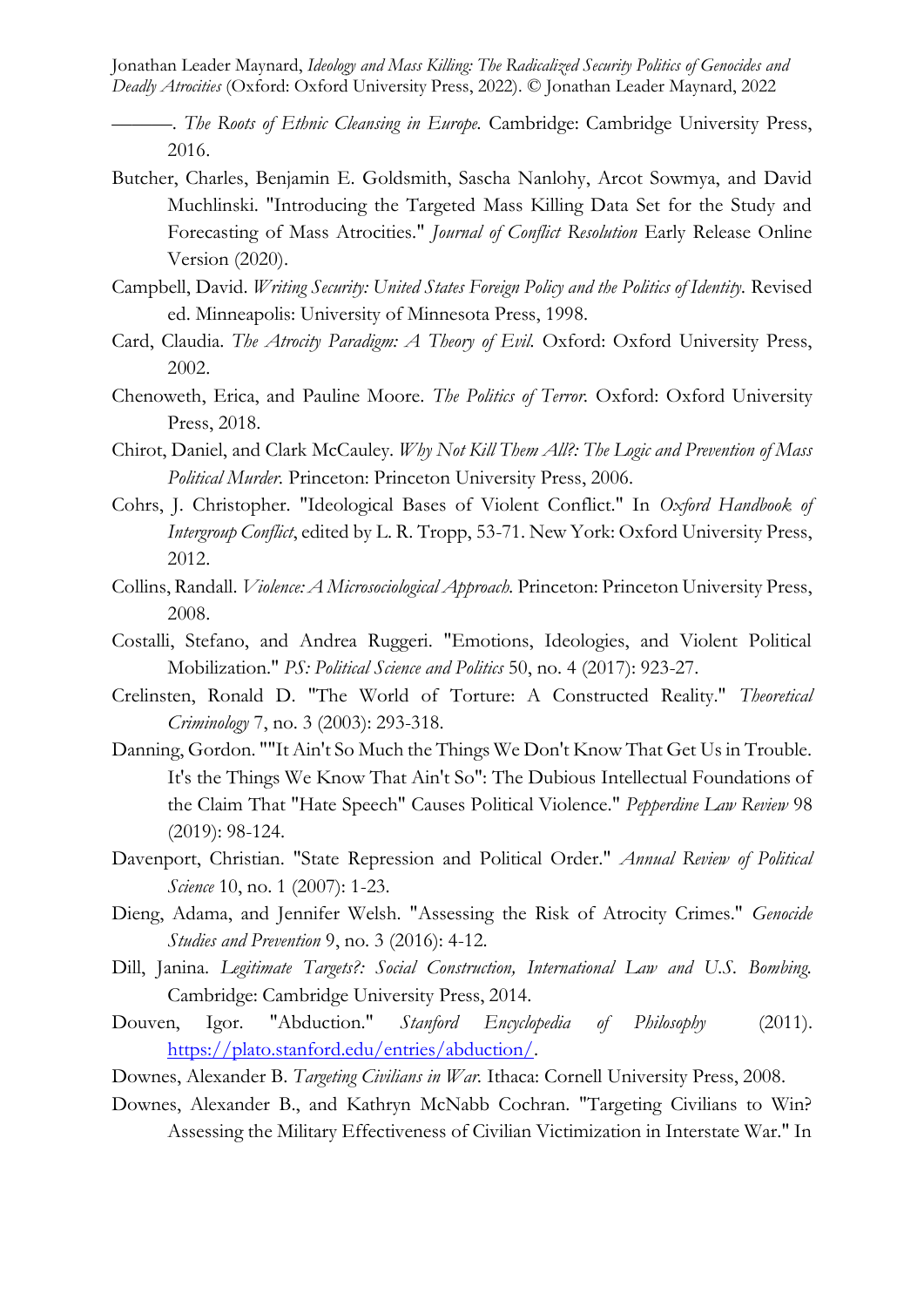*Rethinking Violence: States and Non-State Actors in Conflict*, edited by Erica Chenoweth and Adria Lawrence. Cambridge, MA: MIT Press, 2010.

- Drake, Charles J.M. "The Role of Ideology in Terrorists' Target Selection." *Terrorism and Political Violence* 10, no. 2 (1998): 53-85.
- du Preez, Peter. *Genocide: The Psychology of Mass Murder.* London: Bowerdean and Boyars, 1994.
- Dumitru, Diana, and Carter Johnson. "Constructing Interethnic Conflict and Cooperation: Why Some People Harmed Jews and Others Helped Them During the Holocaust in Romania." *World Politics* 63, no. 1 (2011): 1-42.
- Dutton, Donald G. *The Psychology of Genocide, Massacres and Extreme Violence: Why 'Normal' People Come to Commit Atrocities.* Westport, CT: Praeger Security International, 2007.
- Eagleton, Terry. *Ideology: An Introduction* London: Verso, 1991.
- Eastwood, James. "Rethinking Militarism as Ideology: The Critique of Violence after Security." *Security Dialogue* 49, no. 1-2 (2018): 44-56.
- Eck, Kristine, and Lisa Hultman. "One-Sided Violence against Civilians in War: Insights from New Fatality Data." *Journal of Peace Research* 44, no. 2 (2007): 233-46.
- Elster, Jon. *Explaining Social Behavior: More Nuts and Bolts for the Social Sciences.* Revised ed. Cambridge: Cambridge University Press, 2015.
- Esteban, Joan, Massimo Morelli, and Dominic Rohner. "Strategic Mass Killings." *Journal of Political Economy* 123, no. 5 (2015): 1087-132.
- Fearon, James D., and David D. Laitin. "Violence and the Social Construction of Ethnic Identity." *International Organization* 54, no. 4 (2000): 845-77.
- Fein, Helen. *Genocide: A Sociological Perspective.* London: Sage Publications, 1990.
- Fjelde, Hanne, and Lisa Hultman. "Weakening the Enemy: A Disaggregated Study of Violence against Civilians in Africa." *Journal of Conflict Resolution* 58, no. 7 (2014): 1230-57.
- Freeden, Michael. *Ideologies and Political Theory: A Conceptual Approach.* Oxford: Oxford University Press, 1996.
- Fricker, Miranda. *Epistemic Injustice: Power & the Ethics of Knowing*. Oxford: Oxford University Press, 2009.
- Fujii, Lee Ann. *Killing Neighbors: Webs of Violence in Rwanda.* Ithaca: Cornell University Press, 2009.
- ———. "Transforming the Moral Landscape: The Diffusion of a Genocidal Norm in Rwanda." *Journal of Genocide Research* 6, no. 1 (2004): 99-114.
- Gagnon, Valère Philip. *The Myth of Ethnic War: Serbia and Croatia in the 1990s.* Ithaca: Cornell University Press, 2004.
- Gartzke, Erik, and Kristian Skrede Gleditsch. "Identity and Conflict: Ties That Bind and Differences That Divide." *European Journal of International Relations* 12, no. 1 (2006): 53-87.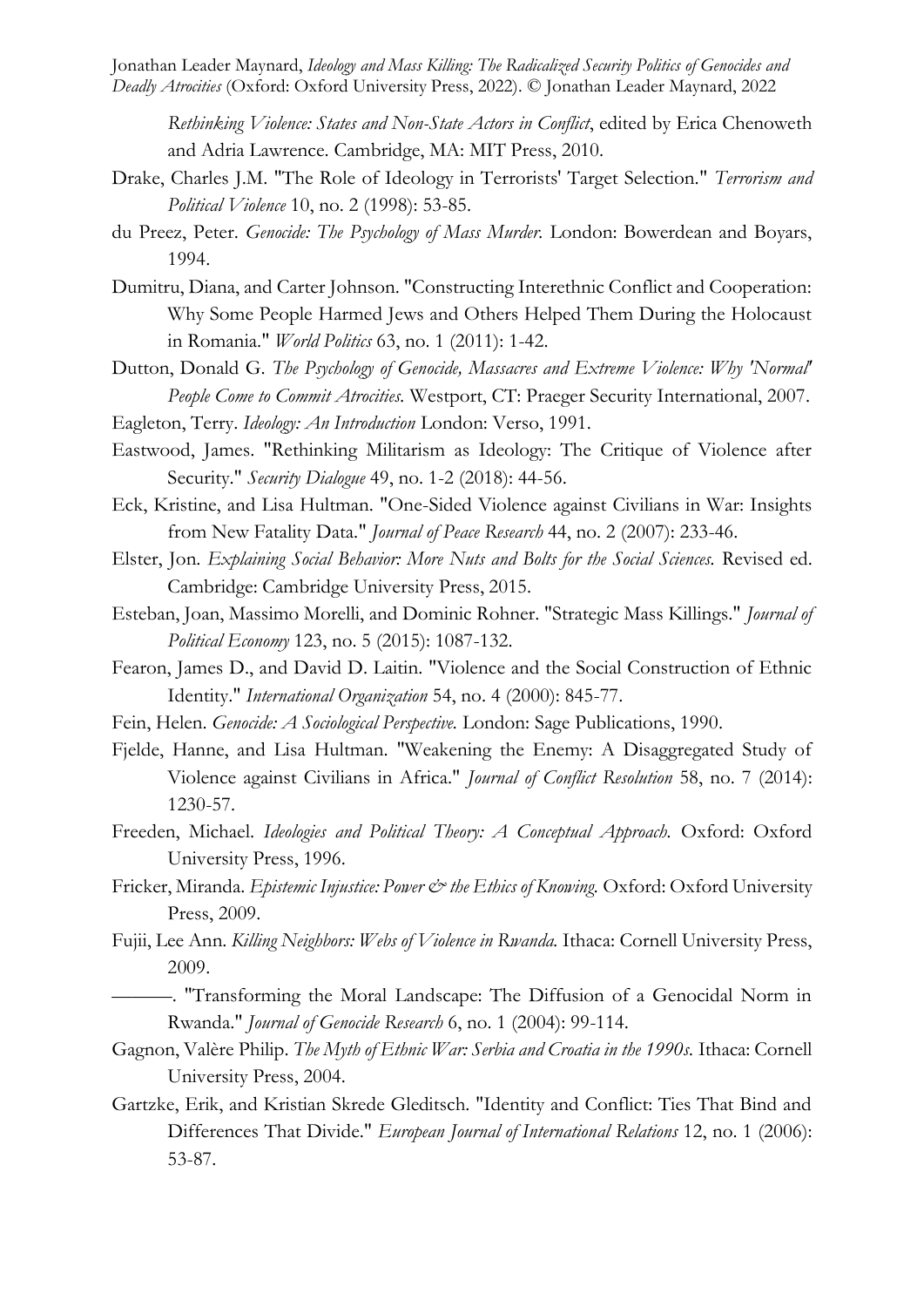- George, Alexander L., and Andrew Bennett. *Case Studies and Theory Development in the Social Sciences.* Cambridge, MA: MIT Press, 2005.
- Gerlach, Christian. *Extremely Violent Societies: Mass Violence in the Twentieth-Century World.* Cambridge: Cambridge University Press, 2010.
- Gerring, John. "Ideology: A Definitional Analysis." *Political Research Quarterly* 50, no. 4 (1997): 957-94.
- Ghiglieri, Michael P. *The Dark Side of Man: Tracing the Origins of Male Violence.* New York: Helix Books/Basic Books, 1999.
- Goldhagen, Daniel. *Hitler's Willing Executioners: Ordinary Germans and the Holocaust.* London: Abacus, 1996.
- ———. *Worse Than War: Genocide, Eliminationism and the Ongoing Assault on Humanity.* London: Abacus, 2010.
- Gordon, Gregory S. *Atrocity Speech Law: Foundation, Fragmentation, Fruition.* New York: Oxford University Press, 2017.
- Grandin, Greg. *The Last Colonial Massacre: Latin America in the Cold War.* Chicago: The University of Chicago Press, 2011.
- Grossman, Dave. *On Killing: The Psychological Cost of Learning to Kill in War and Society.* New York: Back Bay Books, 2009.
- Gutiérrez Sanín, Francisco, and Elisabeth Jean Wood. "Ideology in Civil War: Instrumental Adoption and Beyond." *Journal of Peace Research* 51, no. 2 (2014): 213-26.
- Haas, Mark L. *The Clash of Ideologies: Middle Eastern Politics and American Security.* Oxford: Oxford University Press, 2012.
	- ———. *The Ideological Origins of Great Power Politics, 1789-1989.* Ithaca, NY: Cornell University Press, 2005.
- Hagan, John, and Wenona Rymond-Richmond. "The Collective Dynamics of Racial Dehumanization and Genocidal Victimization in Darfur." *American Sociological Review* 73 (2008): 875-902.
- Haidt, Jonathan, Jesse Graham, and Craig Joseph. "Above and Below Left-Right: Ideological Narratives and Moral Foundations." *Psychological Inquiry* 20, no. 2-3 (2009): 110-19.
- Hall, Todd H., and Andrew A.G. Ross. "Affective Politics after 9/11." *International Organization* 69, no. 4 (2015): 847-79.
- Hammack, Philip L. "Narrative and the Cultural Psychology of Identity." *Personality and Social Psychology Review* 12, no. 3 (2008): 222-47.
- Harff, Barbara. "No Lessons Learned from the Holocaust? Assessing Risks of Genocide and Political Mass Murder since 1955." *American Political Science Review* 97, no. 1 (2003): 57-73.
- Hiebert, Maureen S. *Constructing Genocide and Mass Violence: Society, Crisis, Identity.* Abingdon: Routledge, 2017.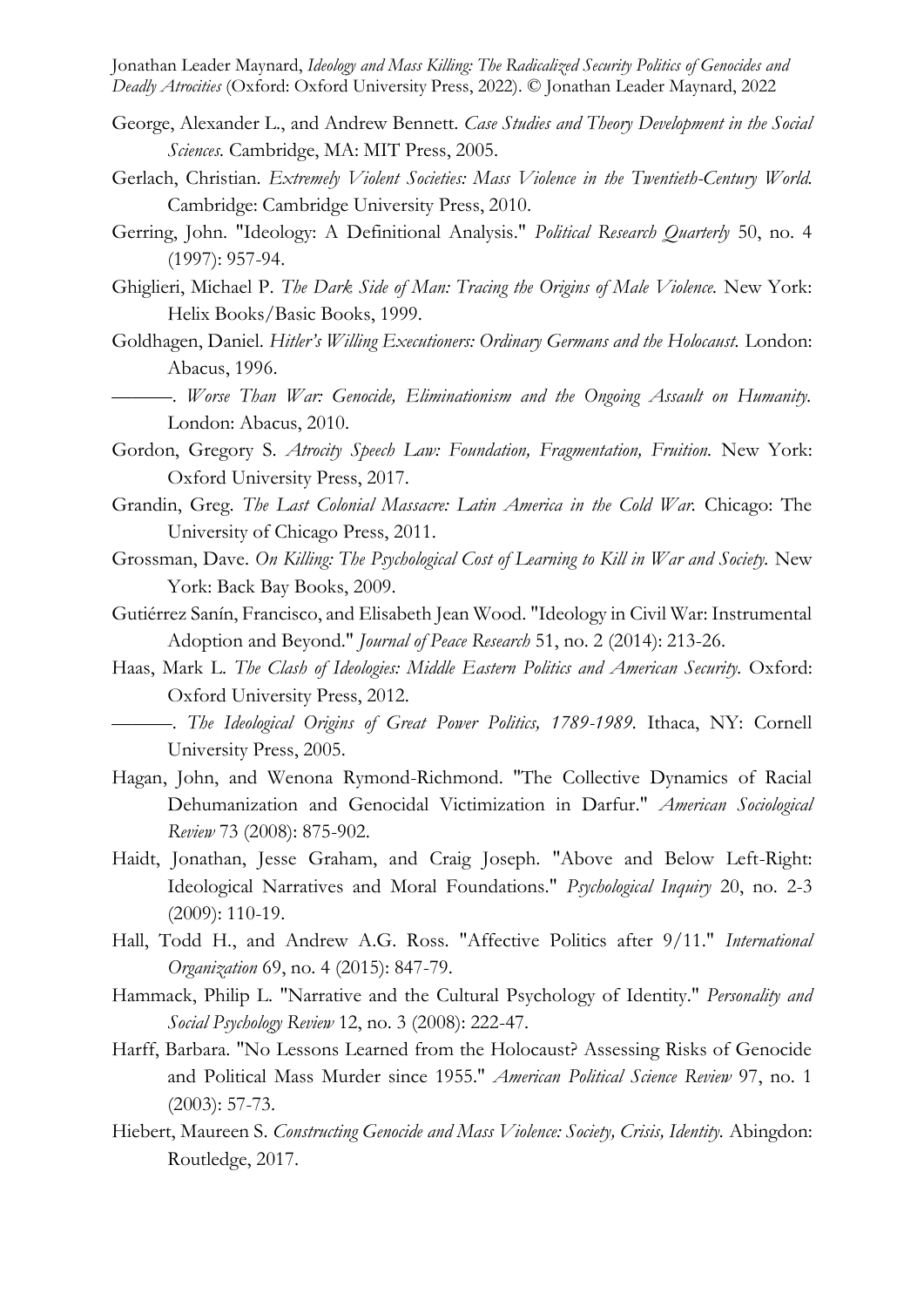- ———. "The Three 'Switches' of Identity Construction in Genocide: The Nazi Final Solution and the Cambodian Killing Fields." *Genocide Studies and Prevention* 3, no. 1 (2008): 5-29.
- Hochschild, Jennifer L. "Where You Stand Depends on What You See: Connections among Values, Perceptions of Fact, and Political Prescriptions." In *Citizens and Politics: Perspectives from Political Psychology*, edited by James H. Kuklinski, 313-40. Cambridge: Cambridge University Press, 2001.
- Holbrook, Donald, and John Horgan. "Terrorism and Ideology: Cracking the Nut." *Perspectives on Terrorism* 13, no. 6 (2019): 2-15.
- Hollis, Martin, and Steve Smith. *Explaining and Understanding International Relations.* Oxford: Clarendon Press, 1990.
- Howarth, David, Aletta Norval, and Yannis Stavrakakis, eds. *Discourse Theory and Political Analysis: Identities, Hegemonies and Social Change*. Manchester: Manchester University Press, 2000.
- Hull, Isabel V. "Military Culture and the Production of "Final Solutions" in the Colonies the Example of Wilhelminian Germany." In *The Specter of Genocide: Mass Murder in Historical Perspective*, edited by Robert Gellately and Ben Kiernan. Cambridge: Cambridge University Press, 2003.
- Humphreys, Macartan, and Jeremy Weinstein. "Handling and Manhandling Civilians in Civil War." *American Political Science Review* 100, no. 3 (2006): 429-47.
- Jabri, Vivienne. *Discourses on Violence: Conflict Analysis Reconsidered.* Manchester: Manchester University Press, 1996.
- Jackson, Patrick Thaddeus. *The Conduct of Inquiry in International Relations: Philosophy of Science and Its Implications for the Study of World Politics.* Abingdon: Routledge, 2016.
- Jessee, Erin. *Negotiating Genocide in Rwanda: The Politics of History.* Cham: Palgrave Macmillan, 2017.
- Johnston, Alistair Iain. "Thinking About Strategic Culture." *International Security* 19, no. 4 (1995).
- Jost, John T., and Brenda Major, eds. *The Psychology of Legitimacy: Emerging Perspectives on Ideology, Justice and Intergroup Relations*. Cambridge: Cambridge University Press, 2001.
- Kalyvas, Stathis N. *The Logic of Violence in Civil War.* Cambridge: Cambridge University Press, 2006.
	- ———. "Wanton and Senseless?: The Logic of Massacres in Algeria." *Rationality and Society*  11, no. 3 (1999): 243-85.
- Karstedt, Susanne. "Contextualizing Mass Atrocity Crimes: The Dynamics of 'Extremely Violent Societies'." *European Journal of Criminology* 9, no. 5 (2012): 499-513.
- Karstedt, Susanne, Hollie Nyseth Brehm, and Laura C. Frizzell. "Genocide, Mass Atrocity, and Theories of Crime: Unlocking Criminology's Potential." *Anual Review of Sociology*  4 (2021): 10.1-10.23.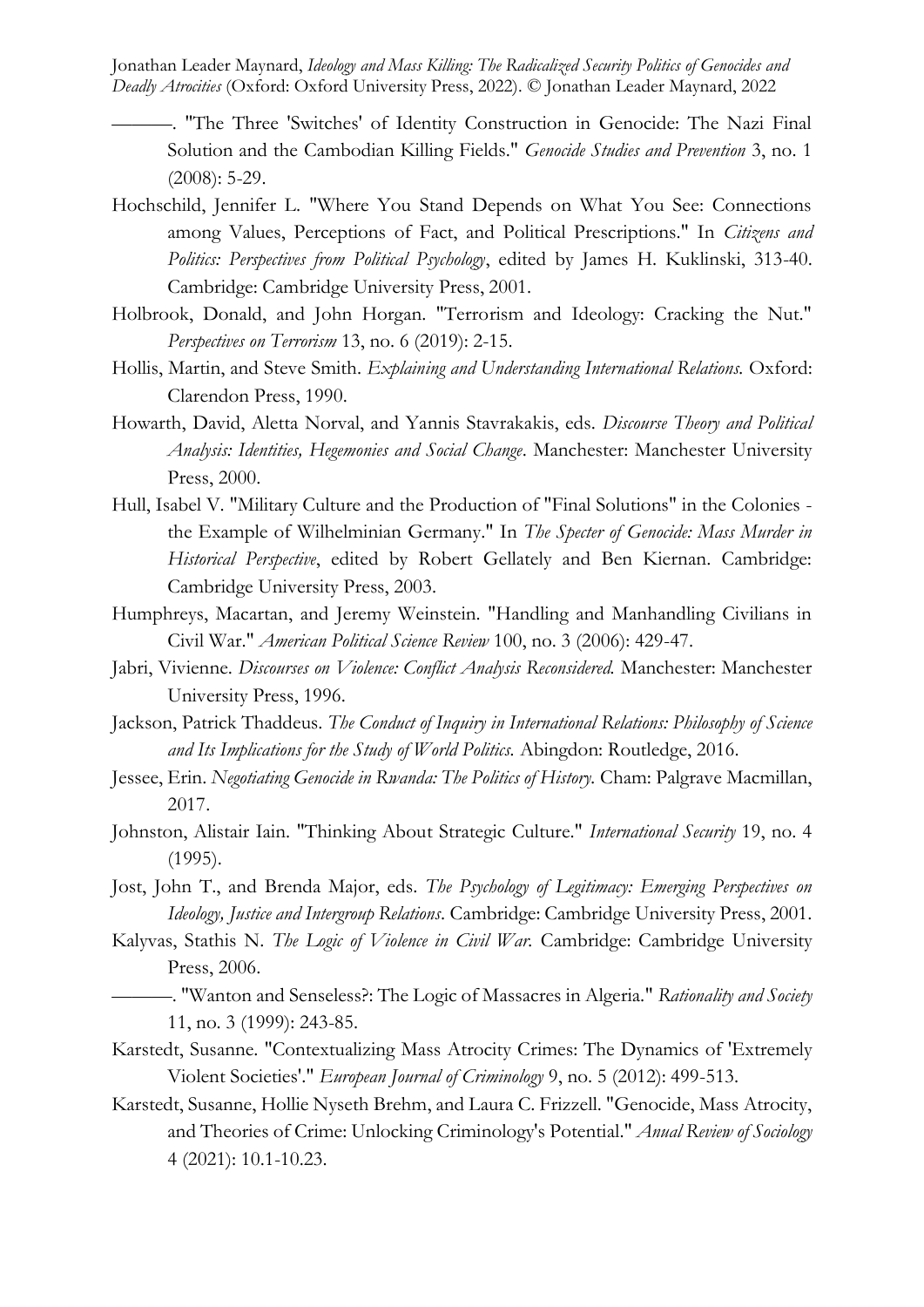- Katzenstein, Peter, ed. *The Culture of National Security: Norms and Identity in World Politics*. Edited by Peter J. Katzenstein. New York: Columbia University Press, 1996.
- Kaufman, Stuart J. *Nationalist Passions.* Ithaca, NY: Cornell University Press, 2015.
- Kelman, Herbert C., and V. Lee Hamilton. *Crimes of Obedience: Toward a Social Psychology of Authority and Responsibity.* New Haven: Yale University Press, 1989.
- Kershaw, Ian. "'Working Towards the Führer.' Reflections on the Nature of the Hitler Dictatorship." *Contemporary European History* 2, no. 2 (1993): 103-18.
- Kiernan, Ben. "Twentieth-Century Genocides: Underlying Ideological Themes from Armenia to East Timor." In *The Specter of Genocide: Mass Murder in Historical Perspective*, edited by Robert Gellately and Ben Kiernan, 29-52. Cambridge: Cambridge University Press, 2003.
- King, Charles. "Can There Be a Political Science of the Holocaust?". *Perspectives on Politics*  10, no. 2 (2012): 323-41.
- King, Gary, Robert O. Keohane, and Sidney Verba. *Designing Social Inquiry: Scientific Inference in Qualitative Research.* Princeton: Princeton University Press, 1994.
- Kirkpatrick, Jean. "Dictatorships and Double Standards." *Commentary* 68, no. 5 (1979): 34- 45.
- Klusemann, Stefan. "Micro-Situational Antecedents of Violent Atrocity." *Sociological Forum*  25, no. 2 (2010): 272-95.
- Kotkin, Stephen. *Magnetic Mountain: Stalinism as Civilization.* Berkeley, CA: University of California Press, 1995.
- Krebs, Ronald R. *Narrative and the Making of Us National Security.* Cambridge: Cambridge University Press, 2015.
- Kressel, Neil J. *Mass Hate: The Global Rise of Genoicde and Terror.* Cambridge, MA: Westview Press, 2002.
- Kühne, Thomas. "Great Men and Large Numbers: Undertheorizing a History of Mass Killing." *Contemporary European History* 21, no. 2 (2012): 133-43.
- Kuper, Leo. *Genocide: Its Political Use in the Twentieth Century.* New Haven: Yale University Press, 1981.
- Lee, Ronan. *Myanmar's Rohingya Genocide: Identity, History and Hate Speech.* London: I.B. Tauris, 2021.
- Lefèvre, Raphaël. *Jihad in the City: Militant Islam and Contentious Politics in Tripoli.* Cambridge: Cambridge University Press, 2021.
- Levene, Mark. *Genocide in the Age of the Nation State I: The Meaning of Genocide.* I.B. Tauris & Co. Ltd.: London, 2008.
- Lipton, Peter. *Inference to the Best Explanation.* London: Routledge, 2004.
- Littman, Rebecca, and Elizabeth Levy Paluck. "The Cycle of Violence: Understanding Individual Participation in Collective Violence." *Advances in Political Psychology* 36, 1 (2015): 79-99.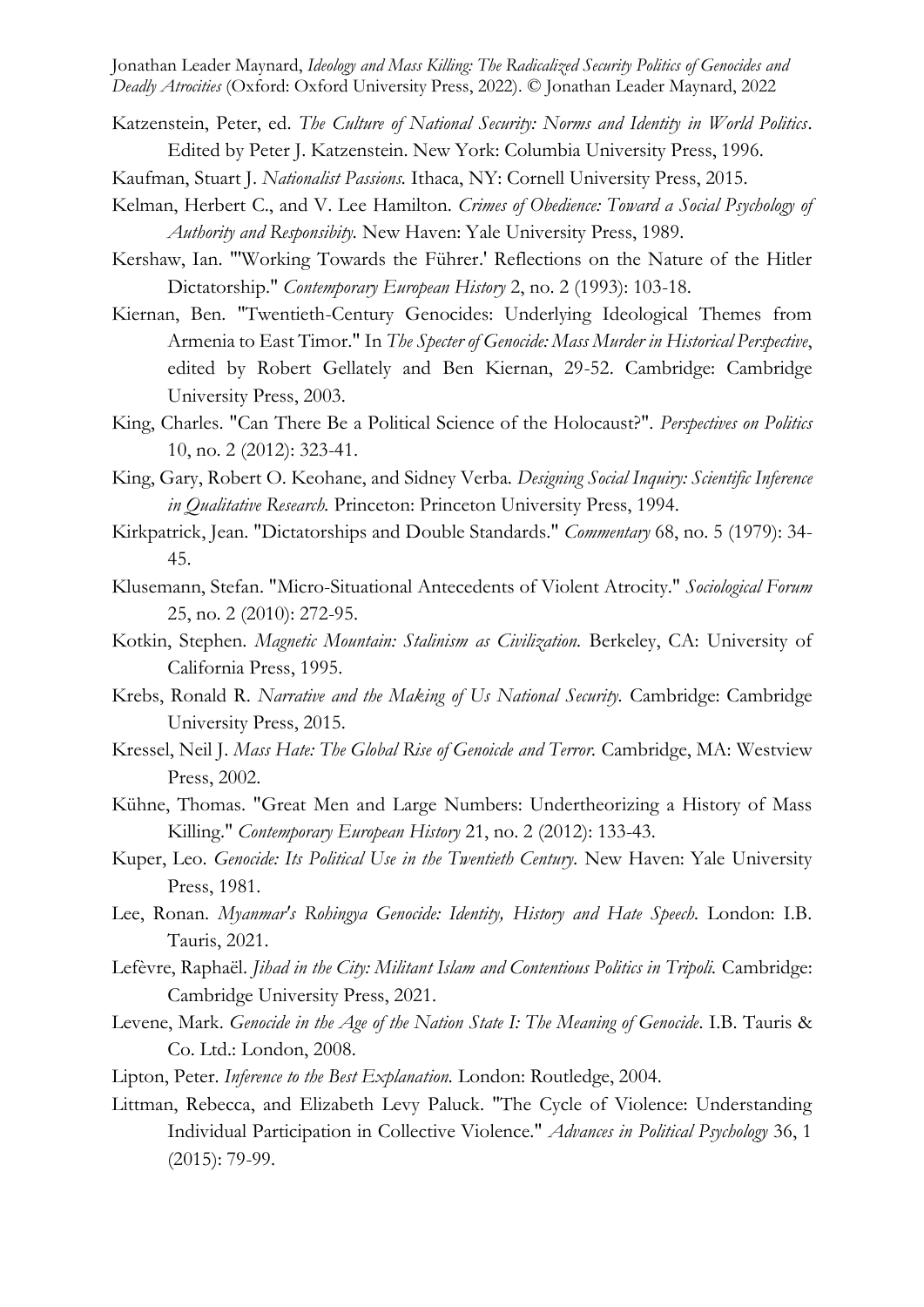- Long, Austin. *The Soul of Armies: Counterinsurgency Doctrine and Military Culture in the Us and Uk.* Ithaca, NY: Cornell University Press, 2016.
- Maat, Eelco van der. "Genocidal Consolidation: Final Solution to Elite Rivalry." *International Organization* 74, no. 4 (2020): 773-809.
- Mackie, J. L. "Causes and Conditions." *American Philosophical Quarterly* 2, no. 4 (1965): 245- 64.
- Madley, Benjamin. "Patterns of Frontier Genocide 1803-1910: The Aboriginal Tasmanians, the Yuki of California and the Herero of Namibia." *Journal of Genocide Research* 6, no. 2 (2004): 167-92.
- Mahoney, James. "Process Tracing and Historical Explanation." *Security Studies* 24, no. 2 (2015): 200-18.
- Mahoney, James, and Larkin Terrie. "Comparative-Historical Analysis in Contemporary Political Science." In *The Oxford Handbook of Political Methodology*, edited by Janet M. Box-Steffensmeier, Henry E. Brady and David Collier. Oxford: Oxford University Press, 2008.
- Malešević, Siniša. *Identity as Ideology: Understanding Ethnicity and Nationalism.* Houndmills: Palgrave Macmillan, 2006.
	- ———. *The Sociology of War and Violence.* Cambridge: Cambridge University Press, 2010.
- Mann, Michael. *The Dark Side of Democracy: Explaining Ethnic Cleansing.* Cambridge: Cambridge University Press, 2005.
- McDermott, Rose. "The Feeling of Rationality: The Meaning of Neuroscientific Advances for Political Science." *Perspectives on Politics* 2, no. 4 (2004): 691-706.
- McDoom, Omar Shahabudin. *The Path to Genocide in Rwanda: Security, Opportunity, and Authority in an Ethnocratic State.* Cambridge: Cambridge University Press, 2021.
	- ———. "The Psychology of Threat in Intergroup Conflict: Emotions, Rationality, and Opportunity in the Rwandan Genocide." *International Security* 37, no. 2 (2012): 119- 55.
	- ———. "Who Killed in Rwanda's Genocide? Micro-Space, Social Influence and Individual Participation in Intergroup Violence." *Journal of Peace Research* 50, no. 4 (2013): 453- 67.
- McKinney, Tiffany. "Radio Jamming: The Disarmament of Radio Propaganda." *Small Wars and Insurgencies* 13, no. 3 (2002): 111-44.
- McLellan, David. *Ideology.* Buckingham: Open University Press, 1995.
- McLoughlin, Stephen. "The Role of Political Leaders in Mitigating the Risk of Mass Atrocities: An Analysis of Khama, Kaunda and Nyerere." *International Affairs* 96, no. 6 (2020): 1547-64.
- Melson, Robert. *Revolution and Genocide: On the Origins of the Armenian Genocide and the Holocaust.* Chicago: University of Chicago Press, 1992.
- Mercer, Jonathan. "Emotional Beliefs." *International Organization* 64 (2010): 1-31.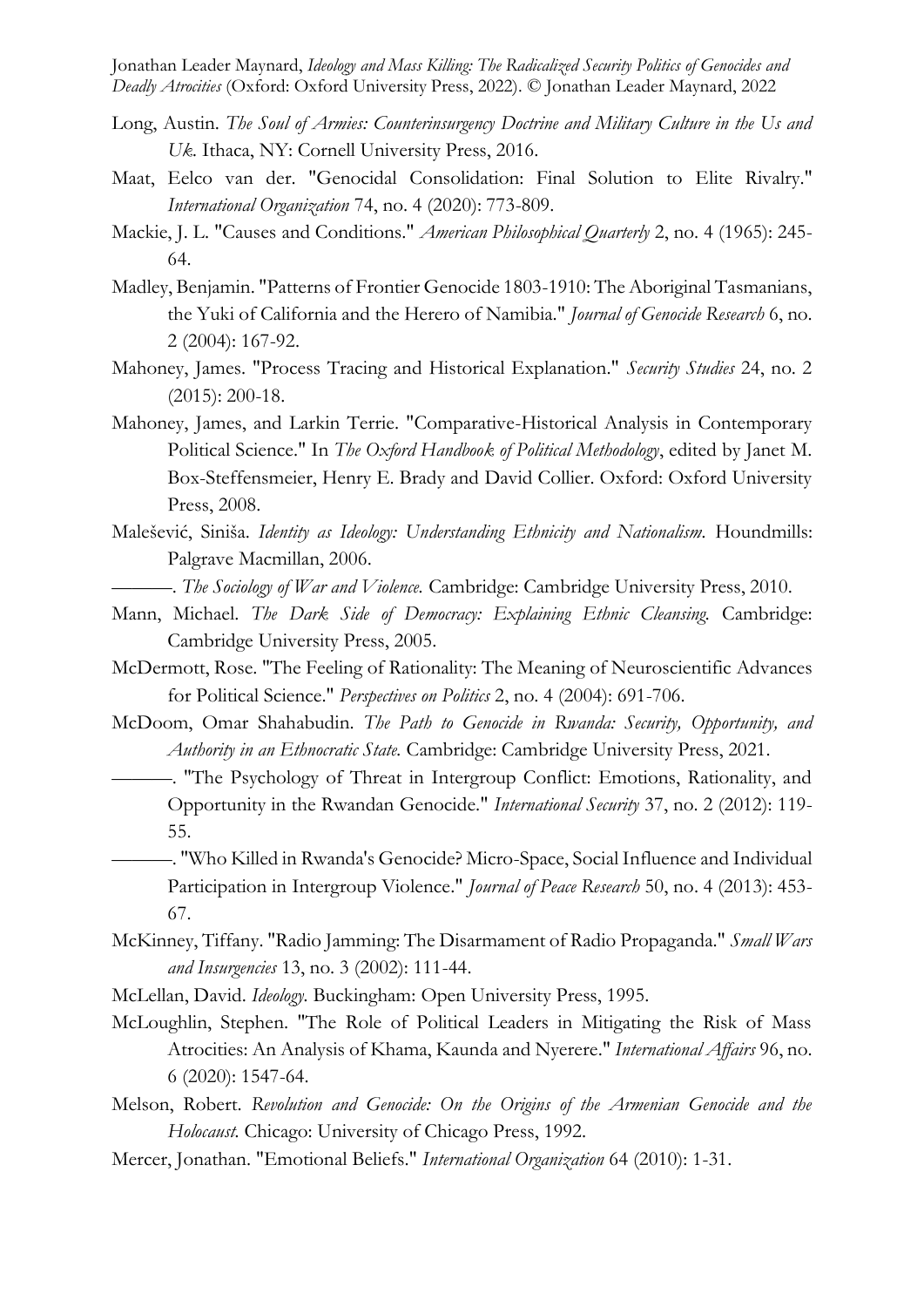- ———. "Rationality and Psychology in International Politics." *International Organization* 59 (2005): 77-106.
- Midlarsky, Manus. *Origins of Political Extremism: Mass Violence in the Twentieth Century and Beyond.* Cambridge: Cambridge University Press, 2011.
- Milgram, Stanley. *Obedience to Authority: An Experimental View.* London: Pinter & Martin Ltd., 1974/2010.
- Mitchell, Neil J. *Agents of Atrocity: Leaders, Followers, and the Violation of Human Rights in Civil War.* New York: Palgrave Macmillan, 2004.
- Morrow, Paul. "The Thesis of Norm Transformation in the Theory of Mass Atrocity." *Genocide Studies and Prevention* 9, no. 1 (2015): 66-82.
	- ———. *Unconscionable Crimes: How Norms Explain and Constrain Mass Atrocities.* Cambridge, MA: The MIT Press, 2020.
- Moses, A. Dirk. *The Problem of Genocide: Permanent Security and the Language of Transgression.* Cambridge: Cambridge University Press, 2021.
- Mozur, Paul. "A Genocide Incited on Facebook, with Posts from Myanmar's Military." *The New York Times* (New York), 15 October 2018 2018. [https://www.nytimes.com/2018/10/15/technology/myanmar-facebook](https://www.nytimes.com/2018/10/15/technology/myanmar-facebook-genocide.html?nl=top-stories&nlid=21067275ries&ref=cta)[genocide.html?nl=top-stories&nlid=21067275ries&ref=cta.](https://www.nytimes.com/2018/10/15/technology/myanmar-facebook-genocide.html?nl=top-stories&nlid=21067275ries&ref=cta)
- Mueller, John. "The Banality of 'Ethnic War'." *International Security* 25, no. 1 (2000): 42-70.
- Murray, Elisabeth Hope. *Disrupting Pathways to Genocide: The Process of Ideological Radicalization.* Houndmills: Palgrave Macmillan, 2015.
- Neilsen, Rhiannon S. "'Toxification' as a More Precise Early Warning Sign for Genocide Than Dehumanization? An Emerging Research Agenda." *Genocide Studies and Prevention* 9, no. 1 (2015): 83-95.
- Neumann, Peter R. "The Trouble with Radicalization." *International Affairs* 89, no. 4 (2013): 873-93.
- Newman, Leonard S., and Ralph Erber, eds. *Understanding Genocide: The Social Psychology of the Holocaust*. New York: Oxford University Press, 2002.
- Norman, Ludvig. "Rethinking Causal Explanation in Interpretive International Studies." *European Journal of International Relations* OnlineFirst Version (2021): 1-24.
- O'Shaughnessy, Nicholas Jackson. *Politics and Propaganda.* Manchester: Manchester University Press, 2004.
- Orange, Richard. "Anders Behring Breivik Was Insane Five Years Ago, Mother Says." *The Telegraph*, 30 November 2011 2011.
- Overy, Richard J. *The Dictators.* London: Allen Lane, 2004.
- Owen, John M. *Liberal Peace, Liberal War: American Politics and International Security.* Ithaca: Cornell University Press, 1997.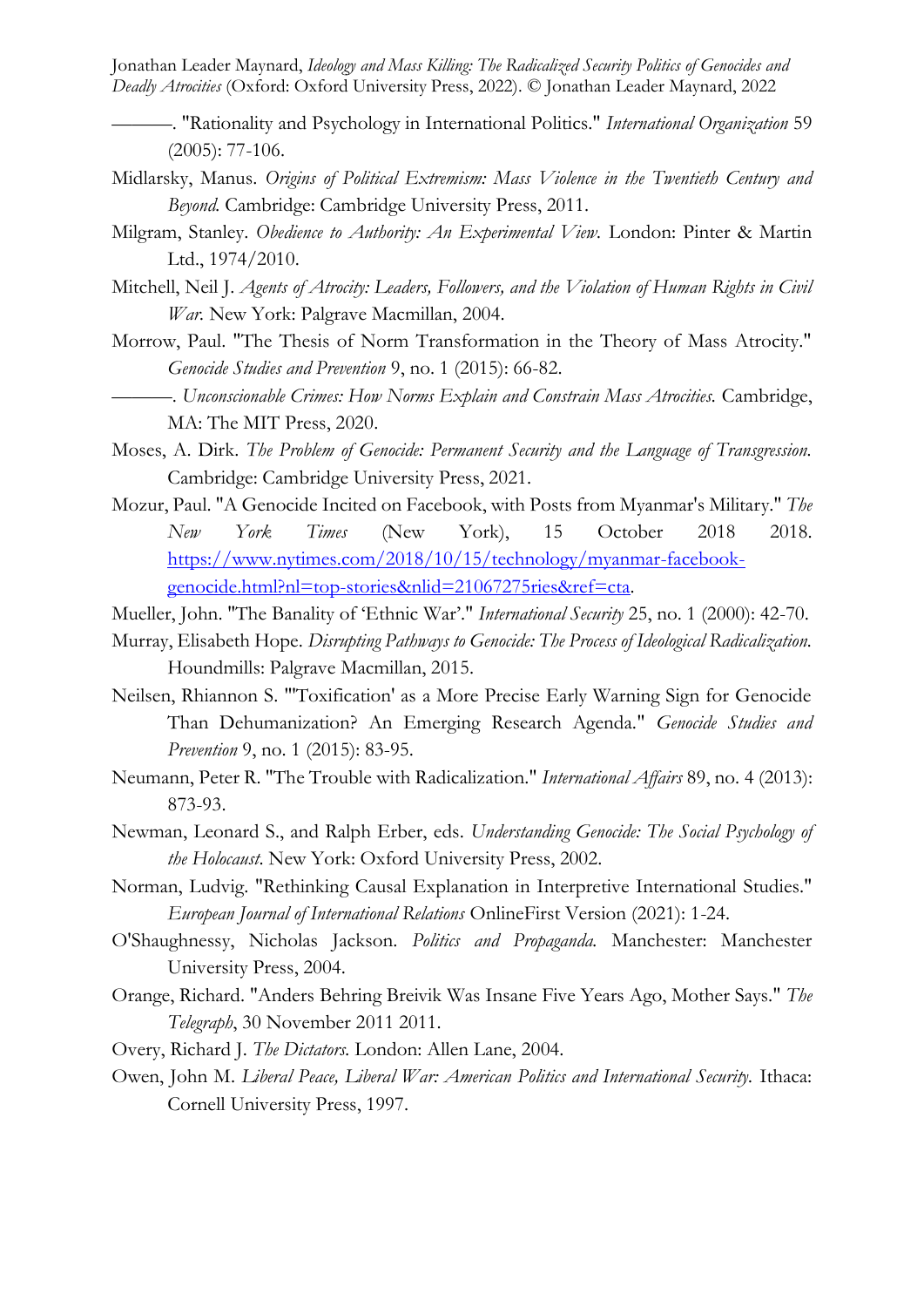- Owens, Peter B., Yang Su, and David A. Snow. "Social Scientific Inquiry into Genocide and Mass Killing: From Unitary Outcome to Complex Processes." *Annual Review of Sociology* 39 (2013): 69-84.
- Parkinson, Sarah E. "Practical Ideology in Militant Organizations." *World Politics* 73, no. 1 (2021): 52-81.
- Patterson, Molly, and Kristen Renwick Monroe. "Narrative in Political Science." *Annual Review of Political Science* 1 (1998): 315-31.
- Pierson, Paul. *Politics in Time: History, Institutions, and Social Analysis.* Princeton: Princeton University Press, 2004.
- Popper, Karl. *The Open Society and Its Enemies Vol. 2: Hegel and Marx*. Abingdon: Routledge, 1945/2003.
- Popper, Karl. *Conjectures and Refutations: The Growth of Scientific Knowledge*. Abingdon: Routledge, 1963/2002.
- Powell, Christopher J. *Barbaric Civilization: A Critical Sociology of Genocide.* Montreal: McGill-Queen's University Press, 2011.
- Priestland, David. *Stalinism and the Politics of Mobilization: Ideas, Power, and Terror in Inter-War Russia.* Oxford: Oxford University Press, 2007.
- Richter, Elihu D., Dror Kris Markus, and Casey Tait. "Incitement, Genocide, Genocidal Terror, and the Upstream Role of Indoctrination: Can Epidemiologic Models Predict and Prevent?". *Public Health Reviews* 39, no. 30 (2018): 1-22.
- Robinson, Geoffrey B. *The Killing Season: A History of the Indonesian Massacres, 1965-66.* Princeton: Princeton University Press, 2018.
- Roemer, John E. "Rationalizing Revolutionary Ideology." *Econometrica* 53, no. 1 (1985): 85- 108.
- Roseman, Mark. "Beyond Conviction? Perpetrators, Ideas, and Action in the Holocaust in Historiographical Perspective." In *Conflict, Catastrophe, and Continuity: Essays on Modern German History*, edited by Frank Biess, Mark Roseman and Hanna Schissler. New York: Berghahn Books, 2007.
- Ross, Andrew A.G. *Mixed Emotions: Beyond Fear and Hatred in International Conflict.* Chicago: University of Chicago Press, 2014.
- Rummel, Rudolph J. *Death by Government.* New Brunswick, NJ: Transactions Publishers, 1994.
- ———. "Democracy, Power, Genocide, and Mass Murder." *Journal of Conflict Resolution* 39, no. 1 (1995): 3-26.
- Russell, Luke. *Evil: A Philosophical Investigation.* Oxford: Oxford University Press, 2014.
- Ryan, James. *Lenin's Terror: The Ideological Origins of Early Soviet State Violence.* Abingdon: Routledge, 2012.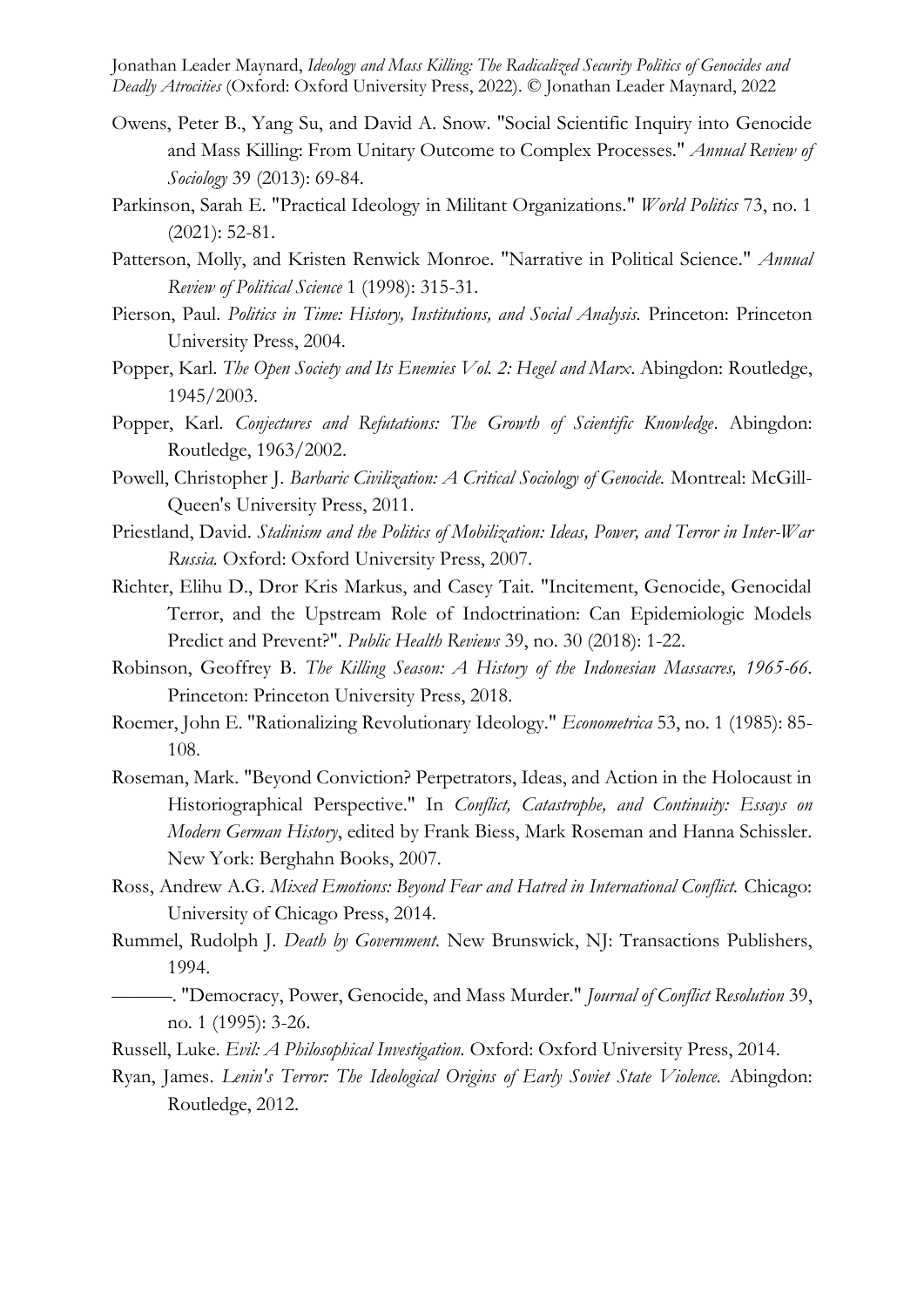- Salehyan, Idean, David Siroky, and Reed M. Wood. "External Rebel Sponsorship and Civilian Abuse: A Principal-Agent Analysis of Wartime Atrocities." *International Organization* 68, no. 3 (2014): 633-61.
- Saucier, Gerard, and Laura Akers. "Democidal Thinking: Patterns in the Mindset Behind Organized Mass Killing." *Genocide Studies and Prevention* 12, no. 1 (2018): 80-97.
- Scheffer, David. "Genocide and Atrocity Crimes." *Genocide Studies and Prevention* 1, no. 3 (2006): 229-50.
- Schirmer, Jennifer. *The Guatemalan Miliatry Project: A Violence Called Democracy.* Philadelphia: University of Pennsylvania Press, 1998.
- Schissler, Matthew, Matthew J. Walton, and Phyu Phyu Thi. *Threat and Virtuous Defence: Listening to Narratives of Religious Conflict in Six Myanmar Cities.* Myanmar Media and Society Project (Oxford: 2015).
- Schubiger, Livia Isabella, and Matthew Zelina. "Ideology in Armed Groups." *PS: Political Science and Politics* 50, no. 4 (2017): 948-51.
- Schull, Joseph. "What Is Ideology? Theoretical Problems and Lessons from Soviet-Type Societies." *Political Studies* 40 (1992): 728-41.
- Schuurman, Bart, and Max Taylor. "Reconsidering Radicalization: Fanaticism and the Link between Ideas and Violence." *Perspectives on Terrorism* 12, no. 1 (2018): 3-22.
- Scutari, Jacqueline. *Hate Speech and Group-Targeted Violence: The Role of Speech in Violent Conflicts.* Washington D.C.: United States Holocaust Memorial Museum, 2009.
- Segal, Raz. "The Modern State, the Question of Genocide, and Holocaust Scholarship." *Journal of Genocide Research* 20, no. 1 (2018): 108-33.
- Semelin, Jacques. *Purify and Destroy: The Political Uses of Massacre and Genocide.* London: Hurst & Company, 2007.
- Sharma, Serena K., and Jennifer Welsh, eds. *The Responsibility to Prevent: Overcoming the Challenges of Atrocity Prevention*. Oxford: Oxford University Press, 2015.
- Shaw, Martin. *War and Genocide.* Cambridge: Polity Press, 2003.
- Simonds, A. P. "Ideological Domination and the Political Information Market." *Theory and Society* 18, no. 2 (1989): 181-211.
- Sjoberg, Laura. *Gendering Global Conflict: Toward a Feminist Theory of War.* New York: Columbia University Press, 2013.
- Sjoberg, Laura, and Sandra Via. *Gender, War, and Militarism: Feminist Perspectives.* Santa Barbara: Praeger, 2010.
- Skinner, Quentin. "History and Ideology in the English Revolution." *The Historical Journal*  8, no. 2 (1965): 151-78.
	- ———. "Some Problems in the Analysis of Political Thought and Action." *Political Theory*  2, no. 3 (1974): 277-303.
- Skocpol, Theda, and Margaret Somers. "The Uses of Comparative History in Macrosocial Inquiry." *Comparative Studies in Society and History* 22, no. 2 (1980): 174-97.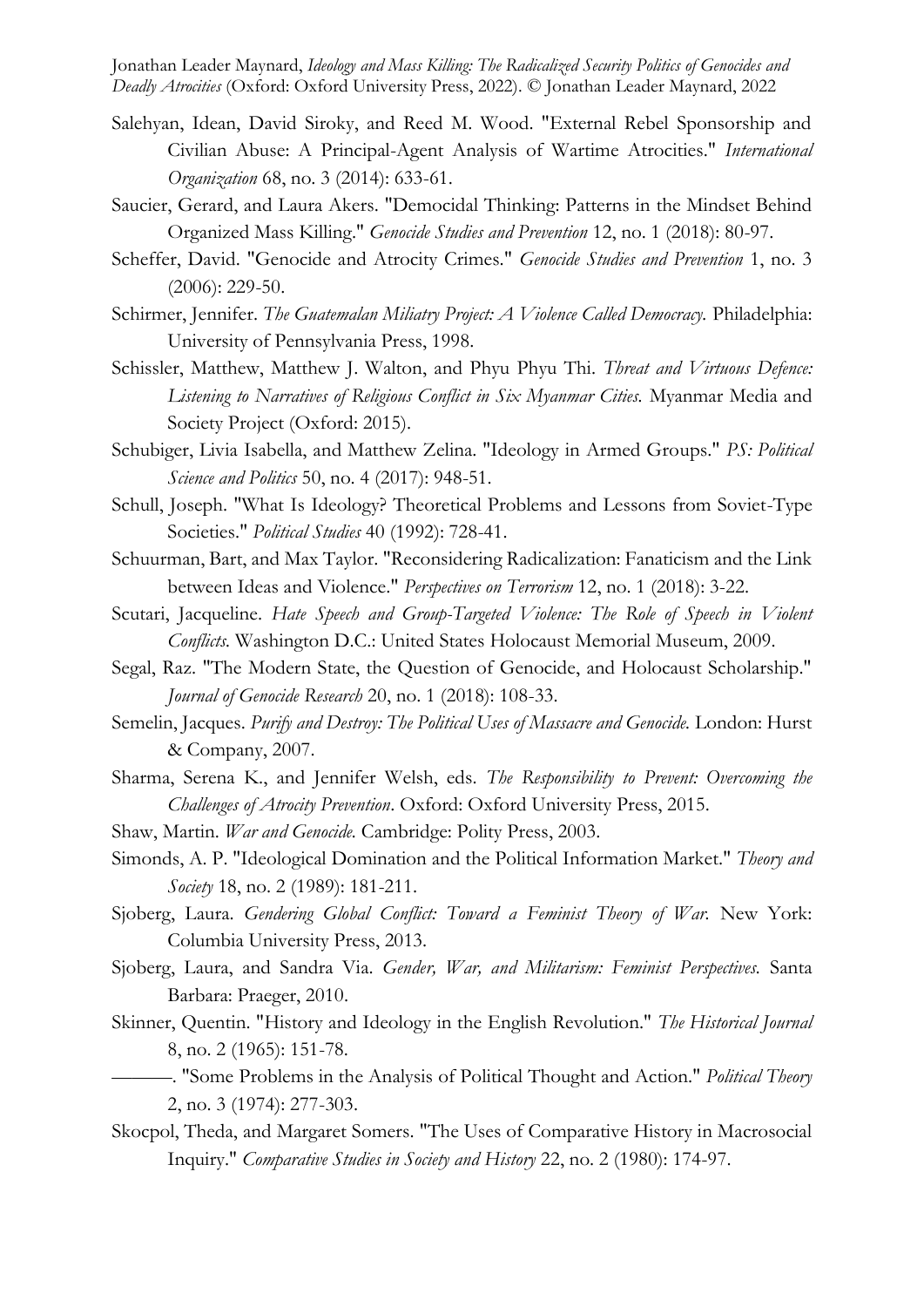- Slim, Hugo. *Killing Civilians: Method, Madness and Morality in War.* London: Hurst & Company, 2007.
- Smeulers, Alette. "Perpetrators of International Crimes: Towards a Typology." In *Supranational Criminology: Towards a Criminology of International Crimes*, edited by A. Smeulers and R. Haveman. Antwerpen: Intersentia, 2008.
- Smith, Steve. "The Contested Concept of Security." In *Critical Security Studies and World Politics*, edited by Ken Booth. Boulder: Lynne Rienner, 2004.
- Snow, David A. "Framing Processes, Ideology, and Discursive Fields." In *The Blackwell Companion to Social Movements*, edited by David A. Snow, Sarah A. Soule and Hanspeter Kriesi, 380-412. Oxford: Blackwell Publishing Ltd., 2004.
- Snow, David A., and Robert D. Benford. "Ideology, Frame Resonance, and Participant Mobilization." *International Social Movement Research* 1 (1988): 197-217.
- Sofsky, Wolfgang. *Violence: Terrorism, Genocide, War.* London: Granta Books, 2002.
- Staniland, Paul. "Militias, Ideology, and the State." *Journal of Conflict Resolution* 59, no. 5 (2015): 770-93.
- Stanley, Jason. *How Propaganda Works.* Princeton: Princeton University Press, 2015.
- Stanton, Jessica. *Violence and Restraint in Civil War: Civilian Targeting in the Shadow of International Law.* Cambridge: Cambridge University Press, 2016.
- Staub, Ervin. *The Roots of Evil.* Cambridge: Cambridge University Press, 1989.
- Stepanova, Ekaterina. *Terrorism in Asymmetrical Conflict: Ideological and Structural Aspects.* Sipri Research Reports. Oxford: Oxford University Press, 2008.
- Straus, Scott. "'Destroy Them to Save Us': Theories of Genocide and the Logics of Political Violence." *Terrorism and Political Violence* 24, no. 4 (2012): 544-60.
	- ———. "The Limits of a Genocide Lens: Violence against Rwandans in the 1990s." *Journal of Genocide Research* 21, no. 4 (2019): 504-24.
- ———. *Making and Unmaking Nations: War, Leadership and Genocide in Modern Africa.* Ithaca: Cornell University Press, 2015.
	- ———. "Retreating from the Brink: Theorizing Mass Violence and the Dynamics of Restraint." *Perspectives on Politics* 10 (2012): 342-62.
	- ———. "What Is the Relationship between Hate Radio and Violence? Rethinking Rwanda's 'Radio Machete'." *Politics and Society* 35 (2007): 609-37.
- Su, Yang. *Collective Killings in Rural China During the Cultural Revolution.* Cambridge: Cambridge University Press, 2011.
- Suny, Ronald Grigory. "Why We Hate You: The Passions of National Identity and Ethnic Violence." *Berkeley Program in Societ and Post-Soviet Studies Working Paper Series* (2004).
- Szejnmann, Claus-Christian W. "Perpetrators of the Holocaust: A Historiography." In *Ordinary Peple as Mass Murderers: Perpetrators in Comparative Perspective*, edited by Olaf Jensen and Claus-Christian W. Szejnmann. Houndmills: Palgrave Macmillan, 2008.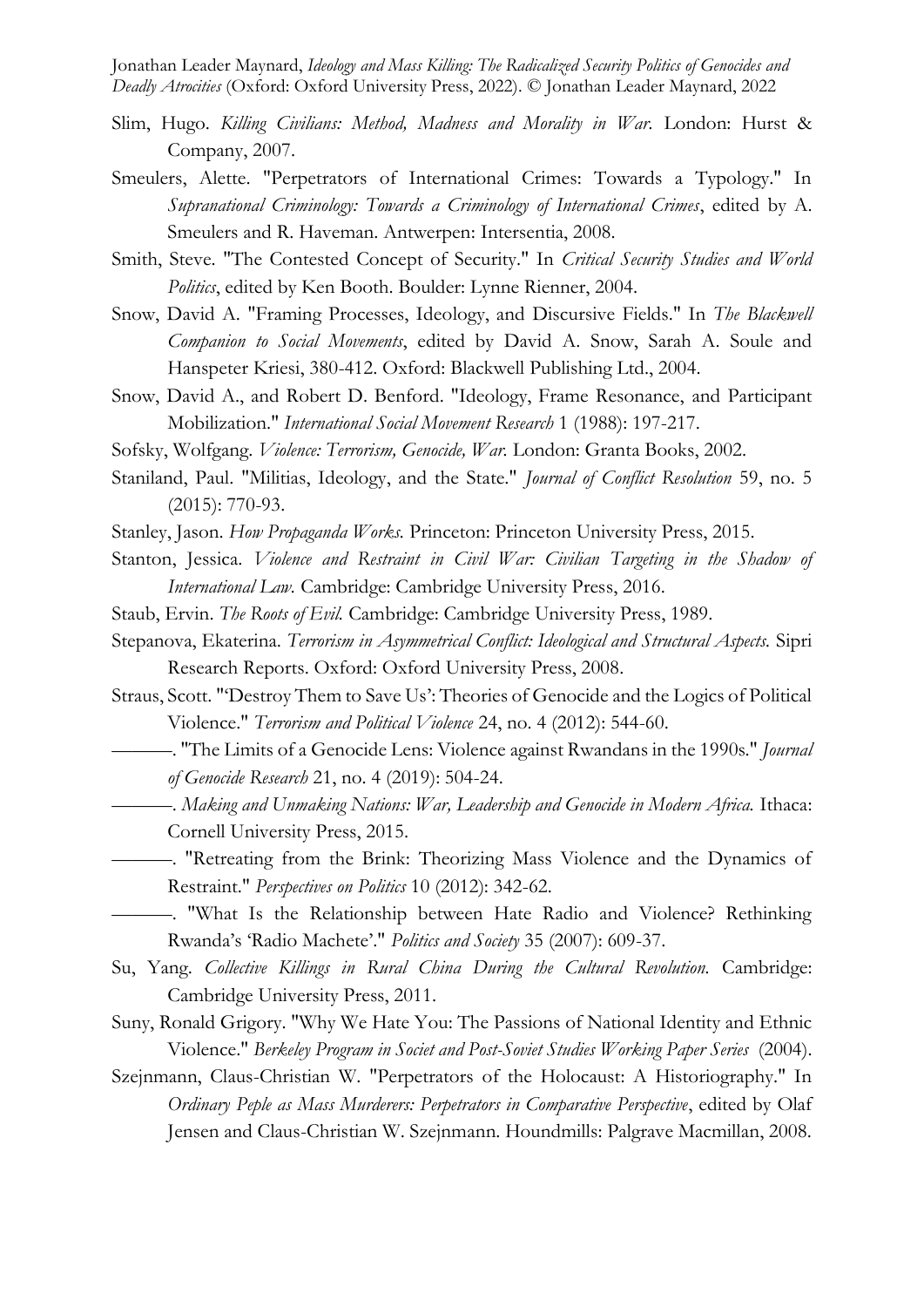- Tilly, Charles, and Robert E. Goodin. "It Depends." In *The Oxford Handbook of Contextual Political Analysis*, edited by Robert E. Goodin and Charles Tilly. Oxford: Oxford University Press, 2006.
- Timmermann, Wibke Kristin. "The Relationship between Hate Propaganda and Incitement to Genocide: A New Trend in International Law Towards Criminalization of Hate Propaganda?". *Leiden Journal of International Law* 18, no. 2 (2005): 257-82.
- Ulfelder, Jay, and Benjamin A. Valentino. *Assessing Risks of State-Sponsored Mass Killing.*  Politcal Instability Task Force (Washington D.C.: 2008). Available at SSRN: [https://ssrn.com/abstract=1703426.](https://ssrn.com/abstract=1703426)
- United Nations. *Framework of Analysis for Atrocity Crimes: A Tool for Prevention*. United Nations Office on Genocide Prevention and the Responsibility to Protect (New York: 2014).
- Valentino, Benjamin A. *Final Solutions: Mass Killing and Genocide in the 20th Century.* Ithaca: Cornell University Press, 2004.
	- ———. "Why We Kill: The Political Science of Political Violence against Civilians." *Annual Review of Political Science* 17, no. 89-103 (2014).
- Valentino, Benjamin A., Paul Huth, and Dylan Balch-Lindsay. ""Draining the Sea": Mass Killing and Guerrilla Warfare." *International Organization* 58, no. 2 (2004): 375-407.
- Verdeja, Ernesto. "The Political Science of Genocide: Outlines of an Emerging Research Agenda." *Perspectives on Politics* 10, no. 2 (2012): 307-21.
- Vetlesen, Arne Johan. *Evil and Human Agency: Understanding Collective Evildoing.* Cambridge: Cambridge University Press, 2005.
- Volkan, Vamik. *Killing in the Name of Identity: A Study of Bloody Conflicts.* Charlottesville, VA: Pitchstone Publishing, 2006.
- Waldron, Jeremy. *The Harm in Hate Speech.* Cambridge, MA: Harvard University Press, 2012.
- Waller, James. *Becoming Evil: How Ordinary People Commit Genocide and Mass Killing.* Oxford: Oxford University Press, 2007.
- Wallis, Andrew. *Silent Accomplice: The Untold Story of France's Role in the Rwandan Genocide.* London: I.B. Tauris, 2006/2014.
- Wedeen, Lisa. *Ambiguities of Domination: Politics, Rhetoric and Symbols in Contemporary Syria.* Chicago: Chicago University Press, 1999.
	- ———. *Authoritarian Apprehensions: Ideology, Judgment and Mourning in Syria.* Chicago: University of Chicago Press, 2019.
- Weiss, Jessica Chen. *Powerful Patriots: Nationalist Protest in China's Foreign Relations.* Oxford: Oxford University Press, 2014.
- Weiss, John. *Ideology of Death: Why the Holocaust Happened in Germany.* Chicago: Elephant Paperbacks, 1997.